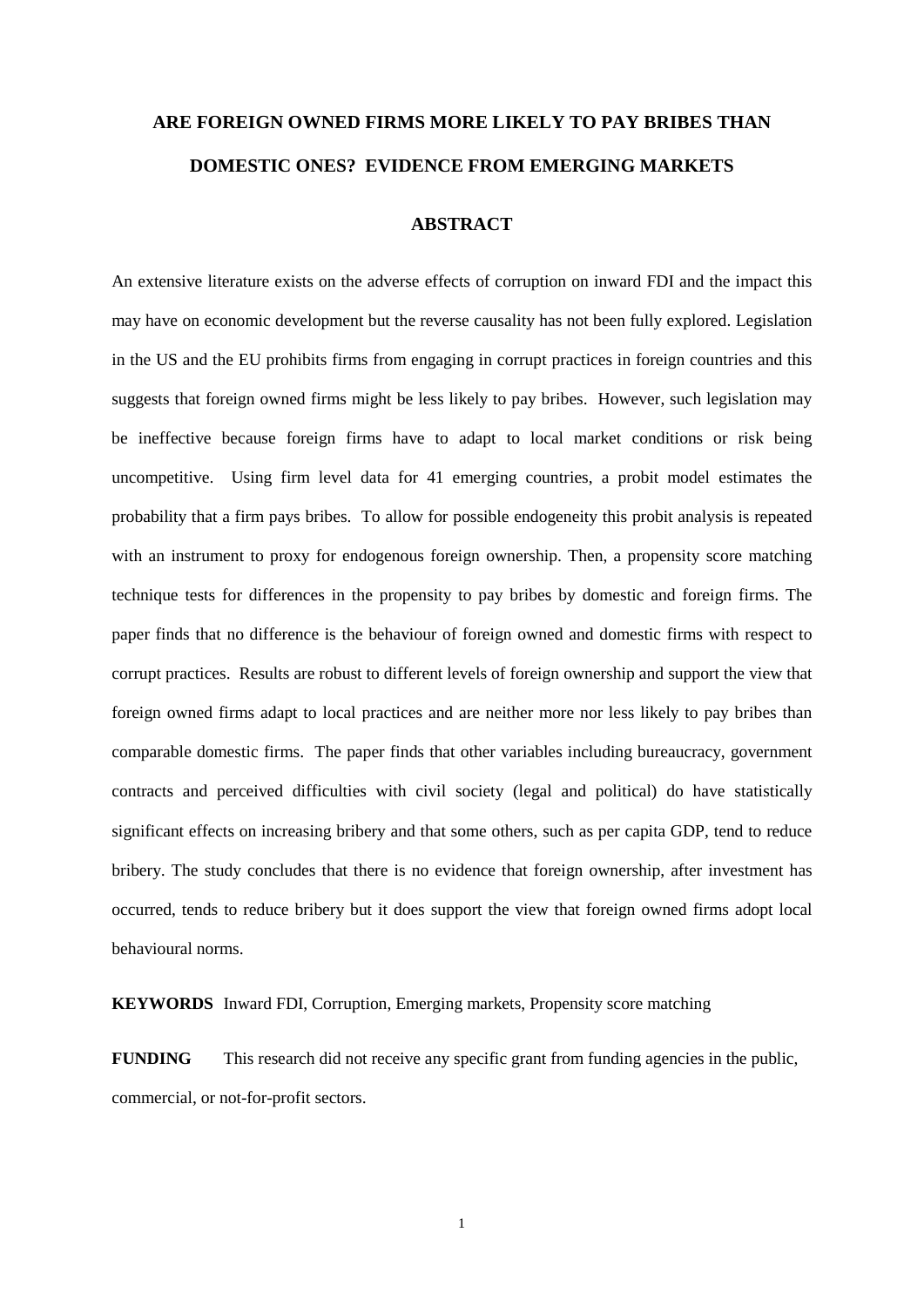# **HIGHLIGHTS**

- Home country legislation prohibits corrupt practices for inward FDI firms but in some environments this makes them uncompetitive with host country firms
- The propensity to engage in corrupt practices in emerging markets is the same for foreign and domestic firms if it is necessary to circumvent cumbersome bureaucracy
- This result is robust to the degree of foreign ownership of a firm
- Propensity score matching provides an unbiased method of comparing sub-groups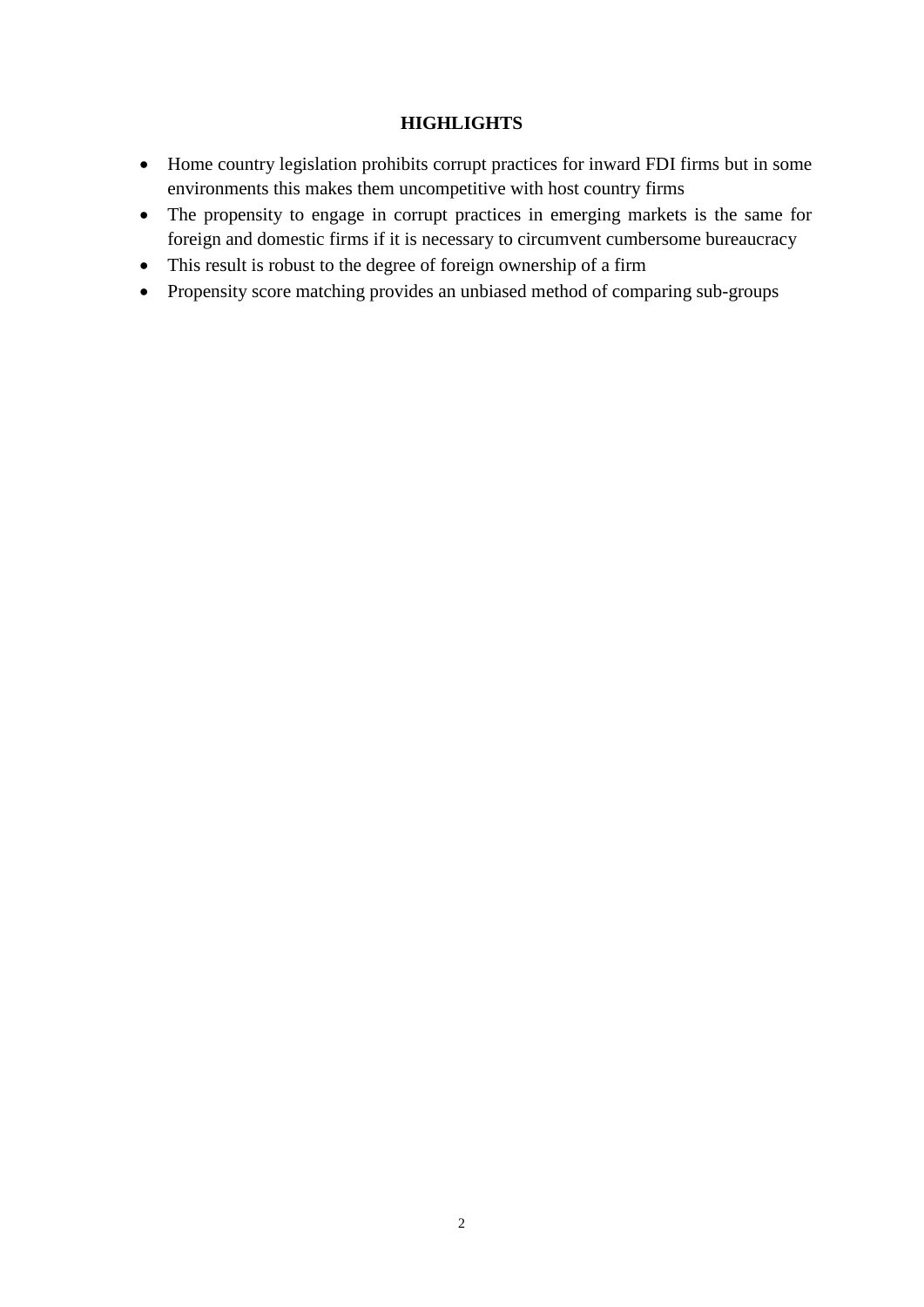# **ARE FOREIGN OWNED FIRMS MORE LIKELY TO PAY BRIBES THAN DOMESTIC ONES? EVIDENCE FROM EMERGING MARKETS**

## **1. Introduction**

Corruption has been an issue of considerable importance in both the international business and economic development literatures for some time. This interest is not surprising as corruption can be both a barrier to investment (Mauro, 1995) and lead to higher costs to the firm (Shleifer and Vishny, 1993). However, the nature of the relationship between corruption and development has been questioned. The established view is that there is an inverse relationship between corruption and economic growth (Truex, 2011) although this may not be the case where institutions are weak (Méon and Weill, 2010).

The literature on international business has focused on the deterrent effects of bribery on inward investment. There have been only a few studies of the effects of foreign owned firms on bribery and those that do exist have tended to focus on a single country. The literature on the determinants of corruption comprises a larger body of work but foreign ownership is considered as a possible determinant only in a small number of studies, typically as a dummy variable and as one of several control variables. Thus, the major contribution of the paper is to provide a more focussed examination of the role of foreign owned firms in bribery practices than exists in either the international business or corruption literature. This study does not consider the role of foreign ownership in isolation but also focuses on bureaucracy, bidding for government contracts and polity (political instability, crime, corruption and the courts) in determining corruption. These, too, have been considered elsewhere in the literature but this study adopts a more focused approach to them. In keeping with the literature on corruption this study uses firm level data for a number of countries. Firm level data comes with the problem of firm heterogeneity which can create a risk of sample selection bias. To address these heterogeneity problems a matching approach is used. As far as the authors are aware this study is the first to apply inverse probability weighted regression adjustment (IPWRA) techniques to the determinants of corruption.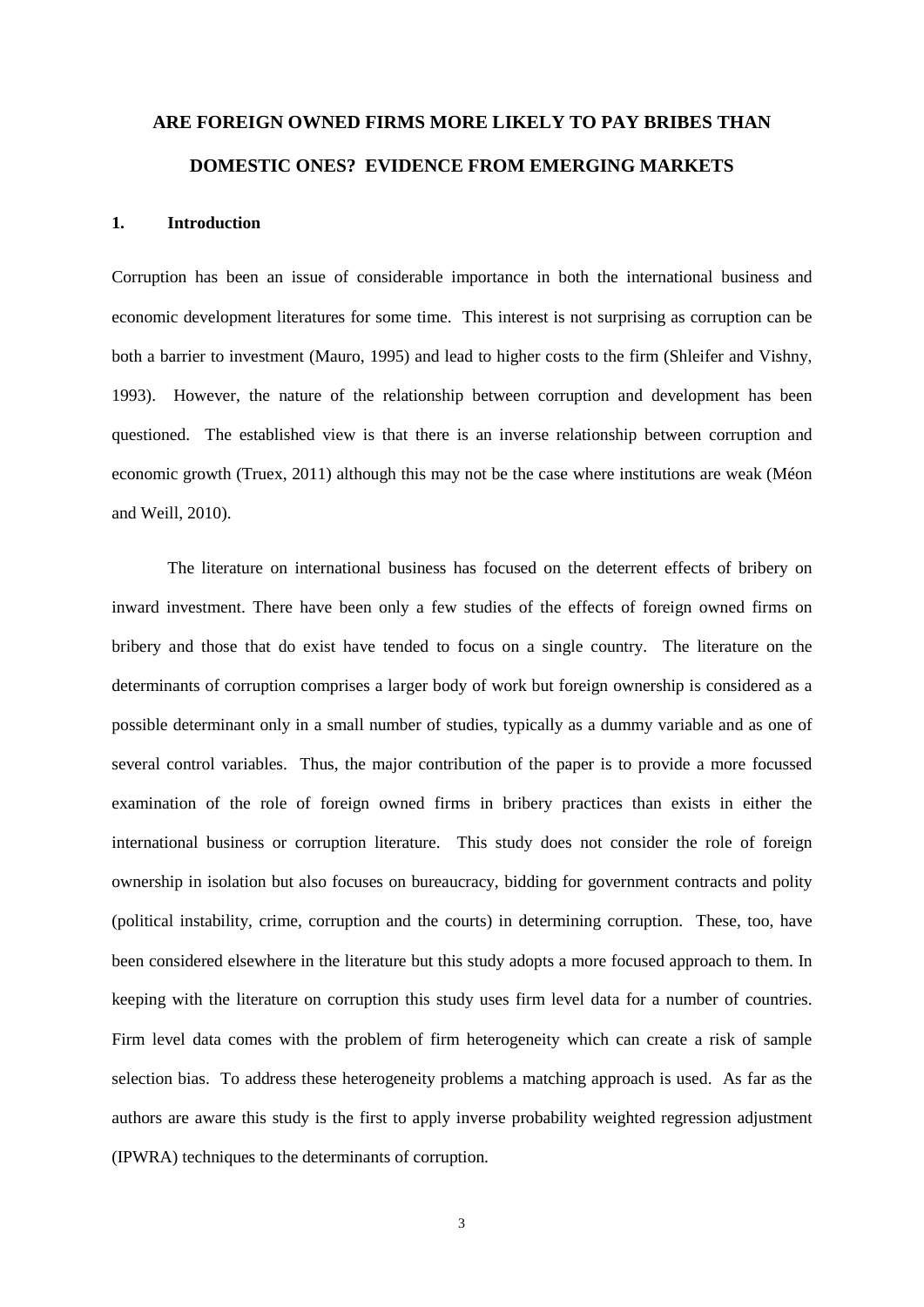One aspect of the recent literature has focused on the deterrent effect of bribery on inward investment particularly in emerging market countries but also more generally. Two important ideas that arise from this motivate this paper. The first concerns the question of whether foreign owned firms tend to reduce corruption in host countries or simply find themselves compelled to adopt local standards and practices. The introduction of legal requirements in both the US and the European Union to refrain from corruption in foreign countries provides a clear motive for suspecting that the participation of foreign owned firms in the host country might reduce corruption levels. It is clearly the case that paying bribes might expose them to prosecution in their home country and, hence, alter their behaviour. But the opposite may be the case as no matter how worthy home country legislation might be foreign owned firms face the reality of having to operate according to local standards and practices or risk being uncompetitive. Despite the risk of home country recrimination it is argued that they have little choice other than to compete with local firms even if this involves paying bribes. The second strand of recent research considers that whilst official corruption is never the first best solution, it may be better than nothing where a particularly obstructive and cumbersome bureaucracy is in place. This reasoning is not the main focus of this study but we do consider the likelihood that corruption and cumbersome bureaucracy are related.

This study does not set out to provide a comprehensive analysis of the determinants of bribery. Its focus is on whether the fact that firms are foreign owned affects bribery or not. Nonetheless, any analysis of the role of foreign ownership affects bribery in host markets only makes sense in the context of a wider model of its determinants. Based on existing literature the study also considers a number of potential firm-level determinants of bribery. These include government contracts, bureaucracy, perceived legal and political obstacles and indicators of firm competitiveness. A number of country-level determinants are also considered. These include regulatory efficiency, per capita GDP and natural resource rents (as a percentage of GDP). The findings that many of these variables do indeed have statistically significant effects on bribery, and that foreign firms tend to adapt to rather than change local behavioural norms, has obvious policy implications.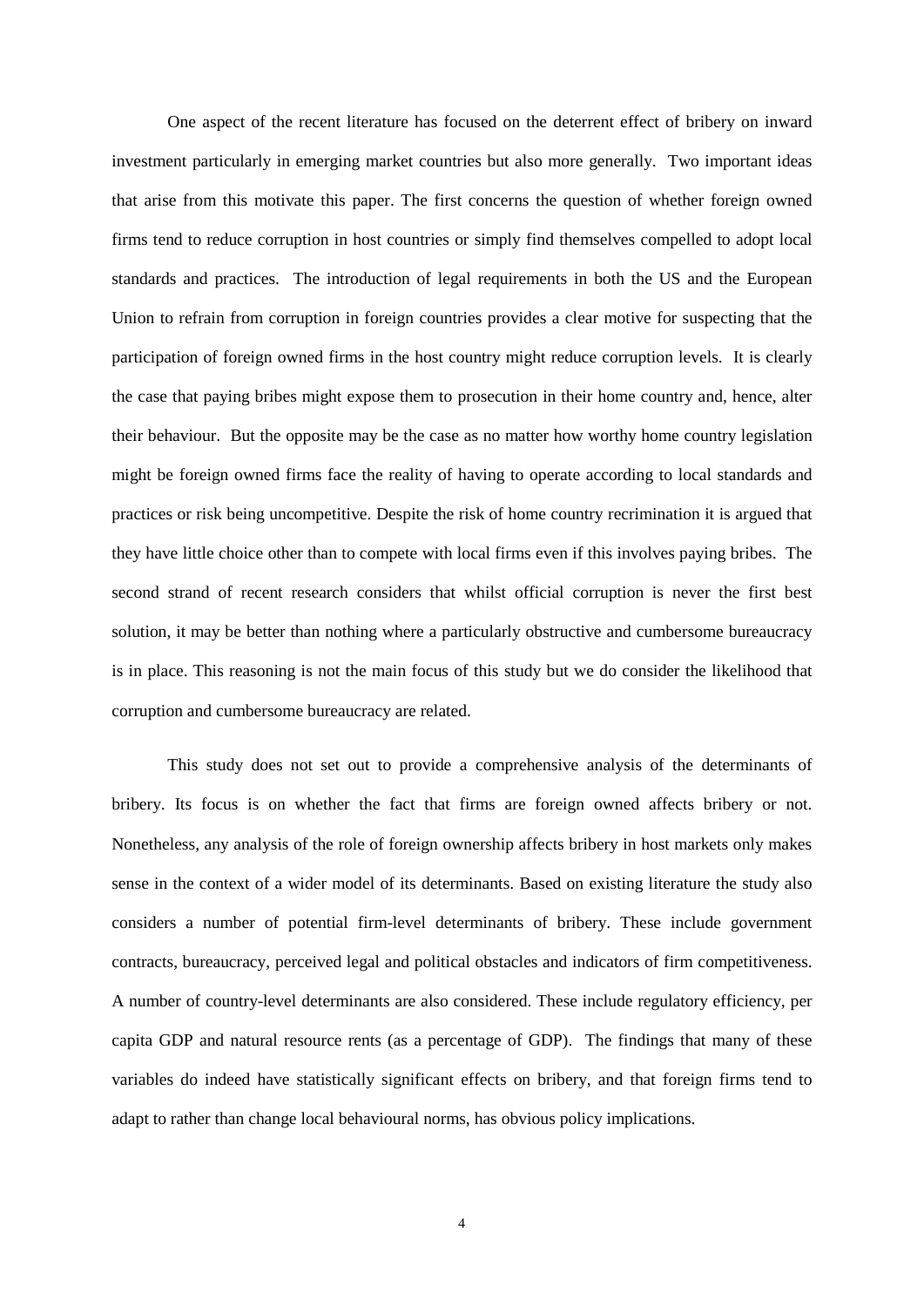This is clearly of interest to policy makers, who are aware of the adverse effects of corruption in international firms on economic growth in emerging and newly industrialised economies. The key question from the policy perspective is whether legislation in home countries has been effective in making foreign firms less likely to pay bribes than domestic ones. It is also of interest to managers of firms from those countries who have introduced legal sanctions at home against firms that engage in corruption in other countries. These firms face a potential dilemma. On one hand, if the legislation is enforced, they risk sanctions in their home country, while on the other hand if corruption is expected in a particular host country it may not be possible for their affiliates or subsidiaries to compete effectively abroad. Therefore, understanding the typical behaviour of other foreign firms in this situation is of value for the development of appropriate overseas business strategies.

Whilst is it often asserted that bribery is a particularly acute problem in emerging market countries, this study does not address whether this is or is not an accurate stereotype. The sample is drawn from emerging and newly industrialised markets because that is where corruption is believed to be an important issue although this is not necessarily the case. However, the sample raises two further issues with respect to the quality of governance and level of development. It is important to note that the sample does not include China or India. This is not because these countries are not of major importance but firm level data are limited and neither is included in the World Bank Enterprise Survey, which is the source of data used here.

The paper proceeds as follows. Section 2 discusses the literature on corruption in the context of international business and economic development and a number of testable hypotheses are developed. Section 3 describes the data and methods used. The next two sections report the results of the probit estimation and propensity score matching followed by a discussion and section 6 concludes.

#### **2. Review of literature and hypothesis development**

This study concerns two related and overlapping strands of literature. Its focus is on the role of affiliates of foreign firms. The literature on FDI and corruption has been dominated by analysis of the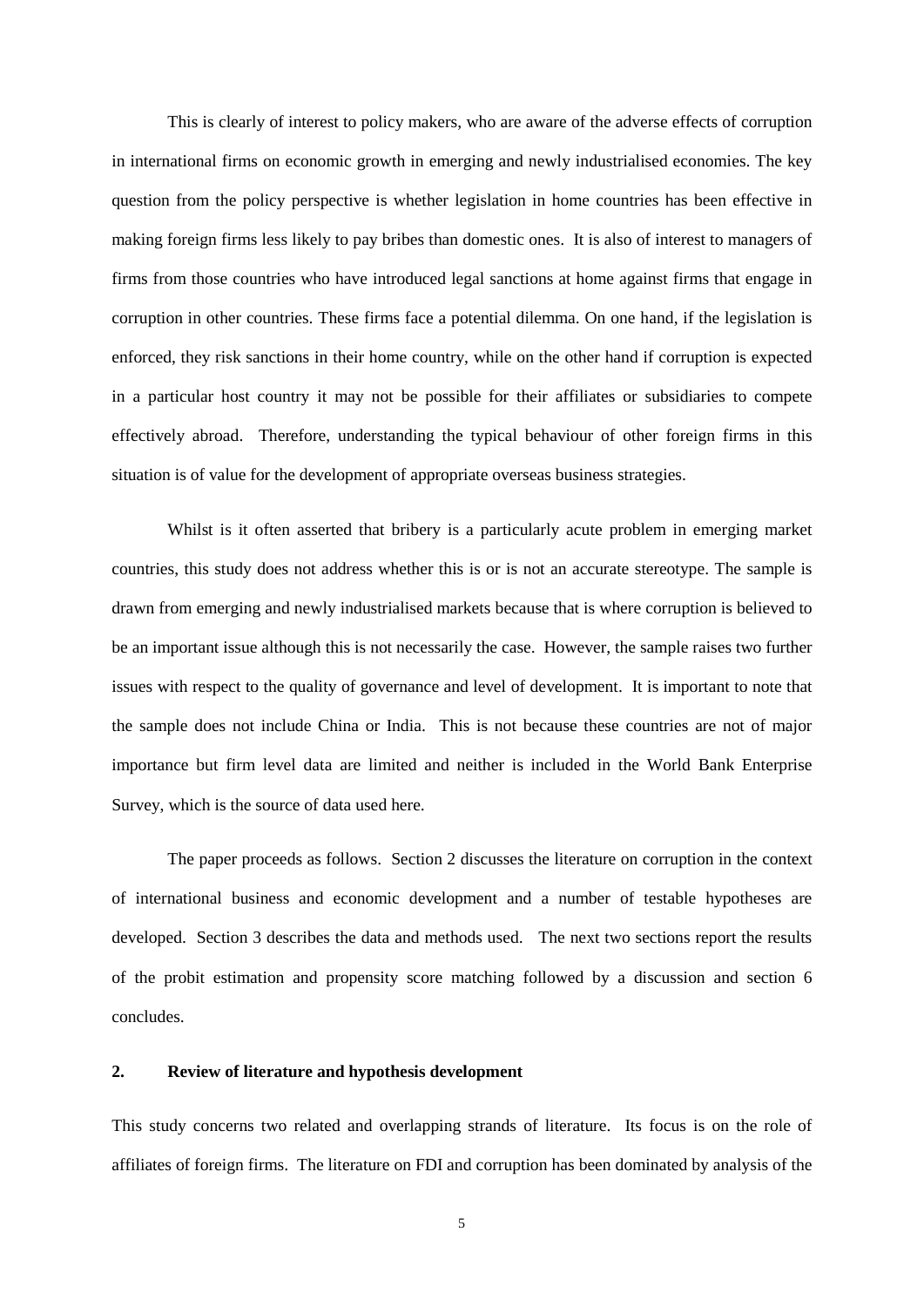deterrent effects of corruption on inward FDI (causality: corruption to FDI). An under researched aspect of the literature which has only started to be addressed more recently is the effects of foreign ownership on corruption (causality: foreign ownership to corruption). This paper is one of the few attempts in the FDI literature to assess whether foreign owned firms offer benefits to host countries in the form of reduced corruption. It is not, as with Rose Ackerman (2002), an analysis of whether foreign firms should be obliged to reduce corruption but an empirical assessment of whether they do in reality.

The literature from the perspective of the costs and benefits of inward FDI inevitably overlaps with the literature on the determinants of corruption more generally. A small number of studies within the determinants of corruption literature have analysed the effects of foreign ownership (usually in the form of a dummy variable) on corruption, typically finding no statistically significant effect. This study's focus on foreign ownership as a potential determinant allows a more thorough examination of the role of foreign ownership in relation to other potential determinants of corruption. Firm level studies such as this have become increasingly used in the determinants of corruption literature, typically with probit (which this study uses) or logit regression models. However, problems of firm heterogeneity have long been recognised as an issue with micro level data. To address such issues a matching approach is introduced. In addition, we use Inverse Probability Weighted Regression Analysis (IPWRA), a method that to the best of our knowledge has not previously been applied in studies of the determinants of corruption. The results presented here show that it produces clear conclusions from the fog of firm heterogeneity.

Evidence that corruption has had an adverse effect on both investment and economic growth has existed in the economic development literature for some time. For example, in a cross country study Mauro (1995) found that corruption adversely affected both investment and per capital GDP growth. The literature more specifically related to foreign owned firms is more recent but is still well established. Wei (2000) examined the relationship between FDI and corruption using bilateral country level data and found that corruption had a negative effect on direct investment similar to an increase in the tax rate. A country level analysis of FDI by Habib and Zurawicki (2001) found a statistically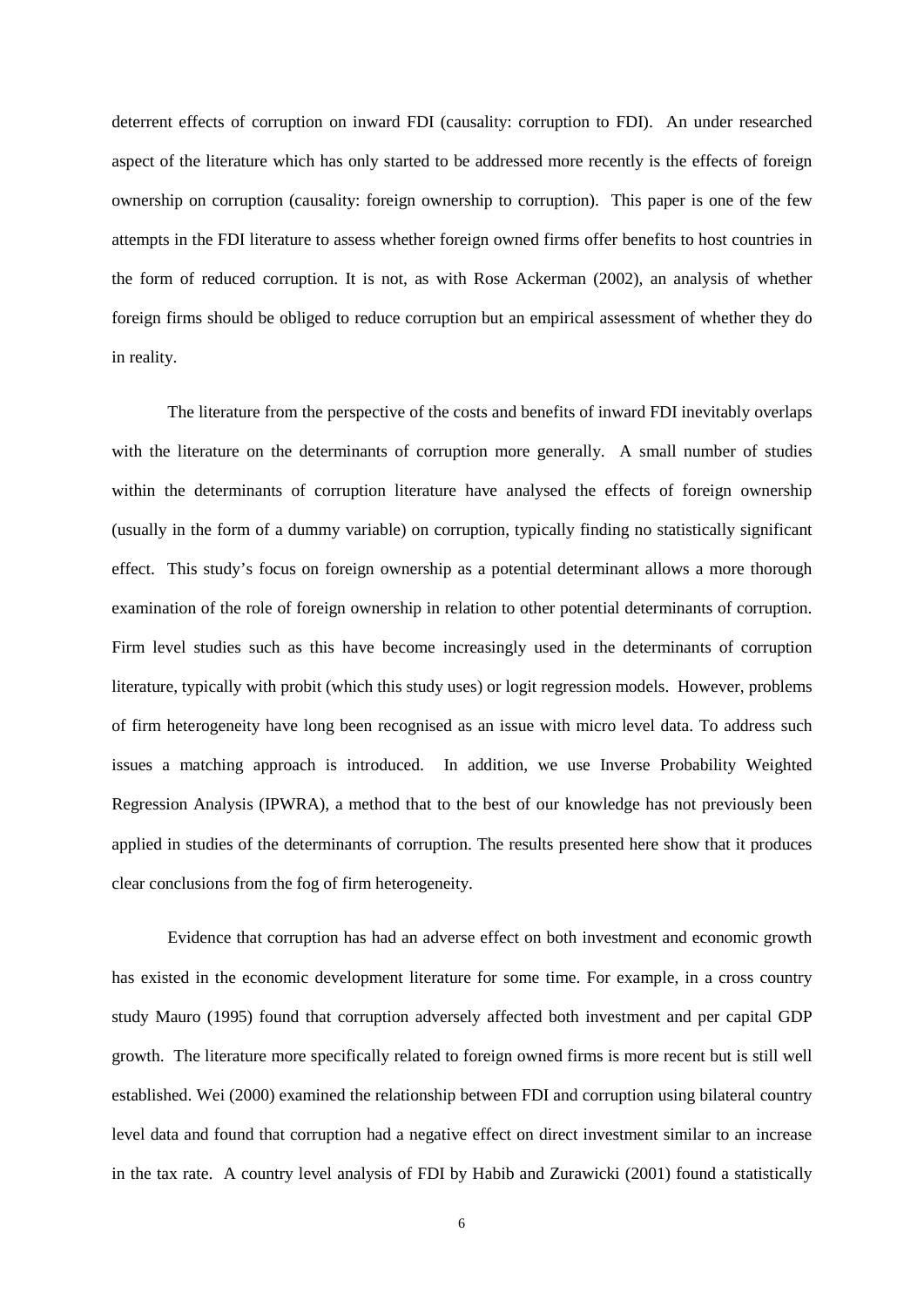significant negative impact of corruption on FDI inflows. In a separate study of FDI inflows the same authors found that corruption was a significant and serious obstacle to inward FDI (Habib and Zurawicki, 2002). Globerman and Shapiro (2002) examined the relationship between the quality of governance and FDI flows (inward and outward) at the country level and found good governance to have a significant positive effect on FDI flows. Similarly, in a study of US outward investment good governance was an important determinant of the location choices made by US investors Globerman and Shapiro, 2003).

In a country level analysis of the relationship between FDI and corruption, Cuervo-Cazurra (2006) found that in general corruption discourages inward investment. However, behavioural differences with respect to the home country of foreign investors were identified. That is, investment from countries that were signatories to the OECD convention on combatting bribery was deterred by corruption but investment from countries where bribery is prevalent was not deterred but maybe even encouraged. Hakkala et al (2008) analysed the relationship between FDI and corruption using firm level data on Swedish outward investment and found that Swedish firms were less likely to invest in countries where corruption was prevalent. In a cross country study of the relationship between FDI and institutional quality, including corruption, Bénassy-Quéré et al (2007) found good institutions to have a positive effect on FDI. Finally, in an African study of Ugandan firms, Fisman and Svensson (2007) found a robust and statistically significant negative relationship between corruption and firm growth. However, this study did not specifically address foreign firms or inward investment but it does lend support to the view that corruption tends to reduce the attractiveness of a particular location to international investors. However, there is some evidence that corruption has positive effects on FDI and a small number of authors have reported this. In a country level study, Egger and Winner (2005) found a positive and statistically significant relationship between FDI and corruption. Similarly, Pantzalis et al (2008) used a sample of US owned MNEs and found that corruption tends to increase the gains from foreign investment in locations where the quality of governance is poor.

A small number of studies follow the arguments proposed in this paper and consider the impact of foreign investment on corruption rather than the reverse. Rose-Ackerman (2002) provides a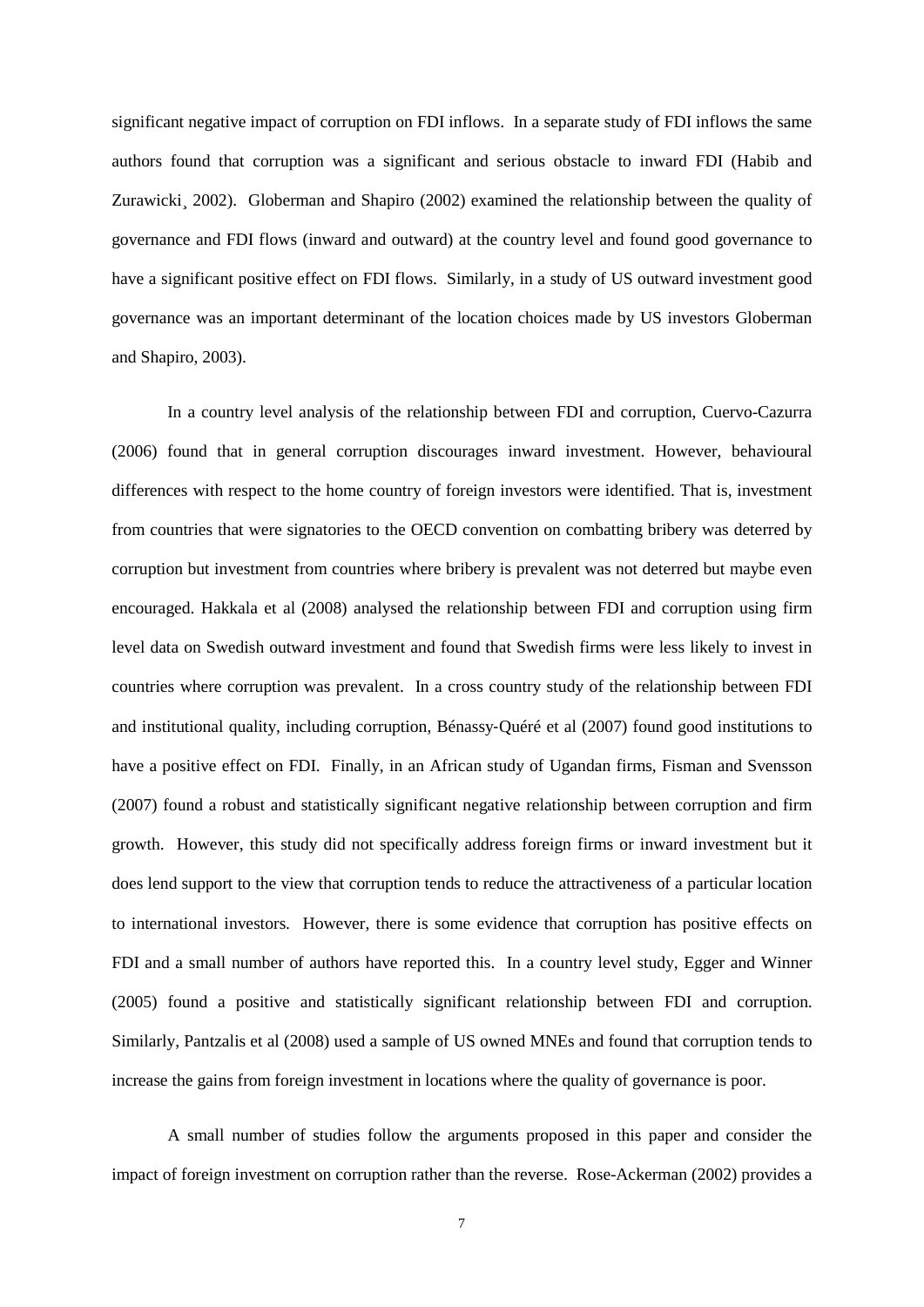clear argument that affiliates of multinationals have an obligation to not engage in corruption in countries in which they do business. Kwok and Tadesse (2006) consider whether MNEs might themselves affect levels of corruption in host countries. In a cross-country study of the relationship between FDI and corruption they find that MNEs do tend to restrain corruption. Equally, Larraín and Tavares (2004), in a country level study find that FDI is associated with lower levels of corruption, that is, FDI as a share of GDP tends to result in lower levels of corruption. This supports the view that spillover effects of good governance can result from FDI firms and good practices can be learned by domestic firms in the host country.

Swamy et al (2001) analyse the relationship between gender and corruption in a multi-country study combined with a micro-level study of Georgia. They find women to be less prone to corruption and countries in which women hold power to be less corrupt. They include a dummy variable for foreign ownership in their micro-level probit analysis of corruption in Georgia and find no statistically significant effect. Chen et al (2008) conducted a multi-country analysis of the micro and macro level determinants of corruption, finding that macro-level variables and, in particular, the bargaining power of firms to be important. Their logit regression model includes a dummy variable for foreign ownership, which they find to be statistically insignificant. Reinikka and Svensson (2006) provide a valuable discussion of the measurement of corruption, concluding that enterprise surveys and public expenditure tracking surveys to be useful methods.

Hunt and Laszlo (2012), in a study of Uganda and Peru, find that the burden of bribery is not borne disproportionately by the poor. Okada and Samreth (2012) used country level data to analyse the effects of foreign aid on corruption, finding multi-lateral but not bi-lateral aid to be associated with higher levels of corruption. Liu et al (2016) in a study of China show that, with decentralisation of government, bribery can be important at the local rather than national level and can vary according to the control rights of local officials. An interesting study of traffic violations and corruption in Moscow by Mironov (2015) found that firms with corrupt CEOs performed better than other firms in terms of revenue growth.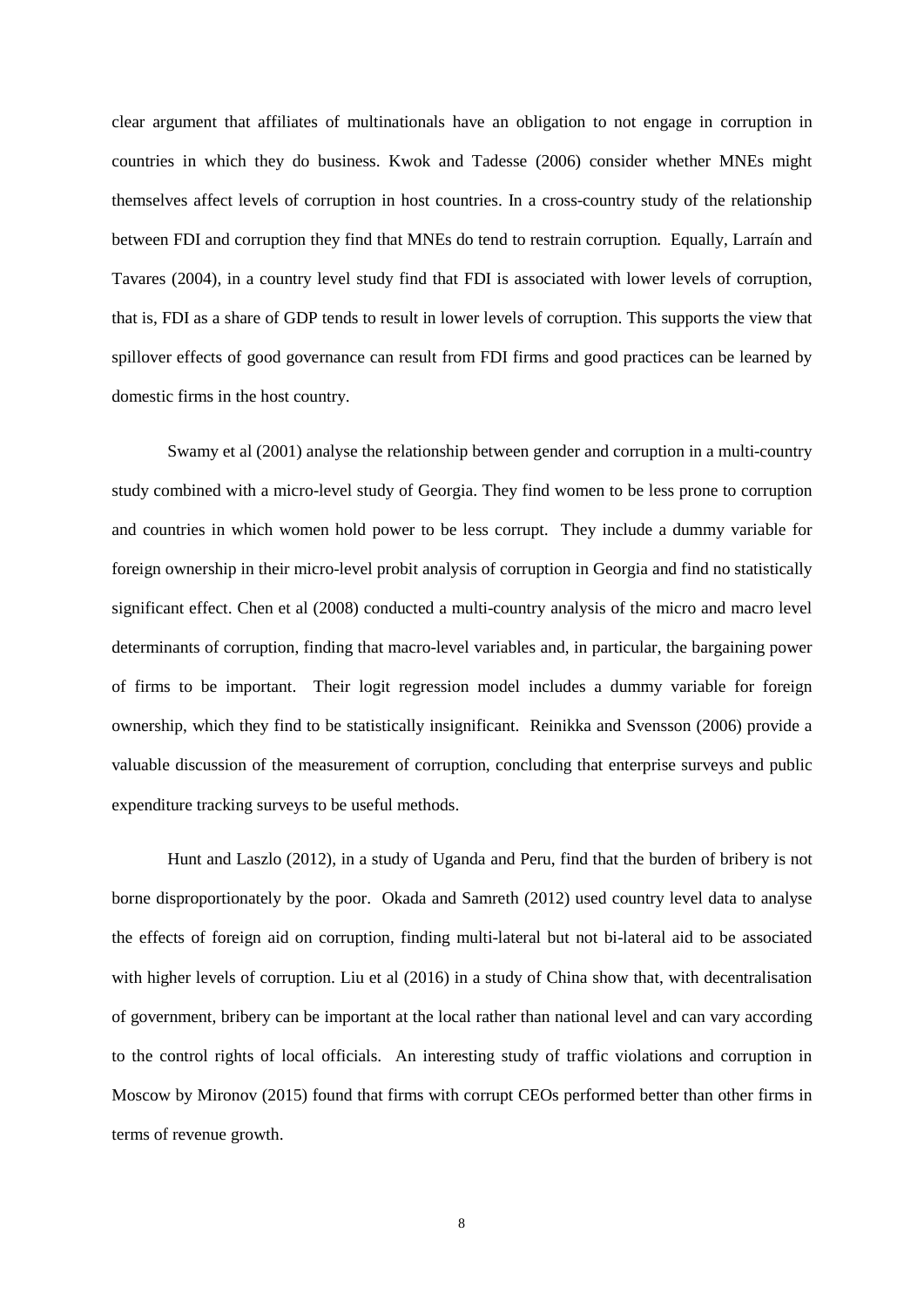A further possibility is that foreign firms have a neutral effect on corruption. That is, they simply adapt to local conditions and if corruption is the norm, they follow suit if that is established practice, despite possible consequences from their home country. Puck et al (2013) find that foreign firms operating in emerging markets shape their strategies to address location specific risks and adapt accordingly, if necessary following custom and practice. Since their analysis includes measures of corruption it would be reasonable to suppose that this adaptation to local conditions also encompasses practices with respect to bribery. Roy and Goll (2014) examine the influence of national culture on control of corruption and find this to be linked to indigenous characteristics. This would also imply that foreign firms adapt to, rather than to shape, local culture. Svensson (2003) uses firm level data for Uganda to analyse the determinants of corruption, finding variation by industry according to the firm's ability to pay and available alternatives.

Thus, in summary, so far as it considers the effects of foreign firms on bribery, the literature offers two main competing views. Some authors find that foreign firms help reduce corruption but the implications of the work of others is that they simply adapt to local conditions. Clearly, any study of corruption at the firm level is limited as such practices are generally illegal and certainly unethical and so data are not easy to find and the number of empirical papers is not extensive. Fortunately, the World Bank Enterprise Surveys do include some information on the extent to which corruption is evident and therefore it is possible to discriminate between these two views in the literature. Therefore, the first testable hypothesis is that firms adapt to local corruption rather than changing it, notwithstanding legal and political pressures in their home country.

### *Hypothesis 1: foreign firms in emerging markets are equally likely to pay bribes as local firms.*

It is also possible that corruption influences the type of foreign ownership of the firm. Early work on these issues, such as Gomes-Carreres (1989) and (1990), emphasised the influence of transactions costs on the choice of joint ventures over other forms of foreign ownership. Corruption in this respect would serve to increase transactions costs and create a disposition towards joint ventures. In particular, it may induce a preference for joint ventures over a controlling interest in a local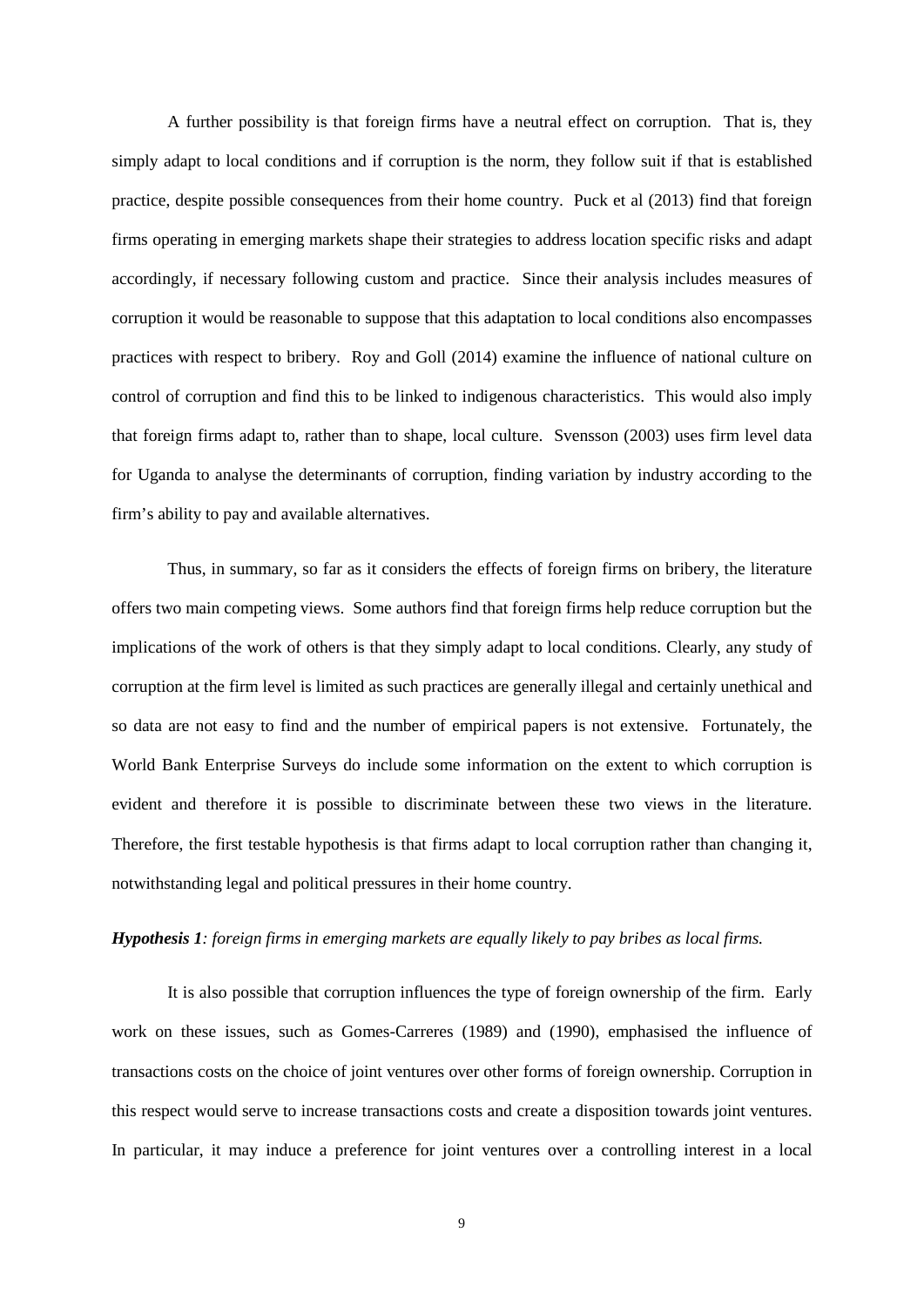affiliate. In a firm level study of Vietnam, Nguyen and Van Dijk (2012) found that ownership mattered and that corrupt practices tended to favour state owned enterprises over privately owned firms. Furthermore, in an analysis of inward investment in Turkey, Tekin-Koru (2006) found that countries with similar levels of corruption in their domestic market tended to focus on joint ventures while in contrast, investment from countries with dissimilar levels of corruption in their domestic market tended to focus on ownership of subsidiaries. Smarzynska and Wei (2001) used firm level data from transition economies and found that corruption tends to increase the preference of foreign investors to work with a local partner through a joint venture relative to acquiring a controlling interest in an affiliate. Javorcik and Wei (2009) used a probit model to analyse investment in transitional countries, focussing on both the decision to invest in a particular location and the choice of entry mode into a foreign market. They found that the presence of corruption increases the tendency for investment to take place through joint ventures. Chen and Hennart (2002) found Japanese firms investing in the US more likely to choose joint ventures in the presence of market barriers. In a study of foreign affiliates of Japanese firms, Makino and Neupert (2000) found *institutional forces* to be an important determinant of the selection of a joint venture over other forms of direct investment. From this literature, it is reasonable to propose that the relationship between the payment of bribes by foreign owned firms in any particular location depends on the degree of foreign ownership of the firm. That is, following Smarzynska and Wei (2001) and Javorcik and Wei (2009), we expect a difference in behaviour between joint ventures and foreign controlled firms with respect to corruption. This leads to the second testable hypothesis.

*Hypothesis 2: the propensity to pay bribes is different between firms with low levels of foreign ownership (joint ventures) and those with higher (controlling) levels of foreign ownership*.

Barbopoulos et al (2014) find that high levels of corruption in emerging markets had a positive effect on shareholder wealth for UK firms making resource seeking investments. They attribute these effects to a similar process to that described by a number of authors. That is, corruption may actually make a positive contribution by allowing firms to by-pass excessive bureaucracy where it exists. This is examined by Méon and Weill (2010), who showed that in a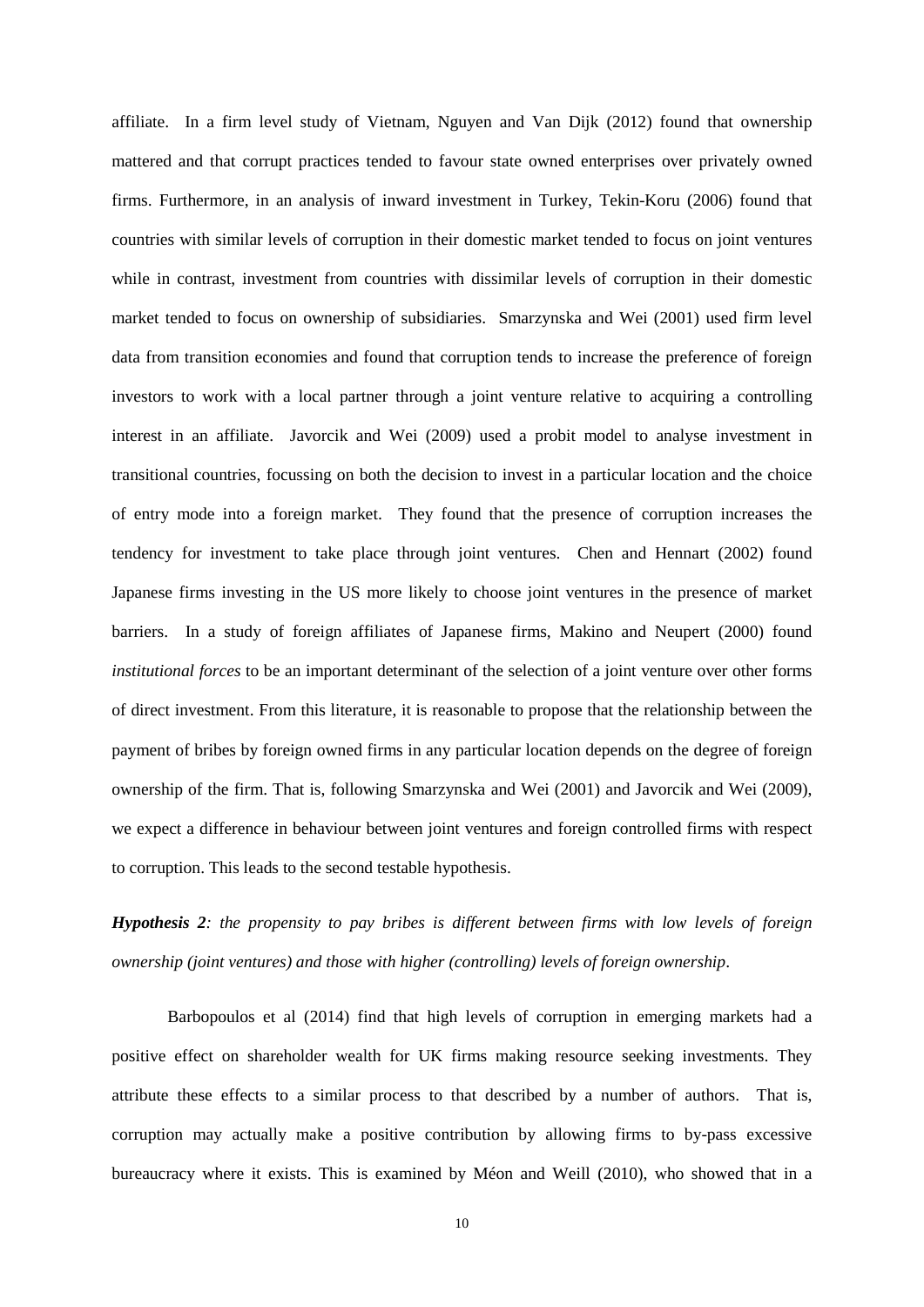sample of developed and developing countries levels of efficiency increased following corrupt behaviour where the institutions were ineffective. Wang and You (2012) examined the effects of corruption on firm growth in China and find that firms exhibit high growth rates despite extensive corruption. They attributed this effect to the ability of corruption to circumvent awkward bureaucracy. Gaviria, (2002) also found corruption and bureaucratic obstacles to be positively and closely related in a study of private firms in Latin America. Méndez and Sepúlveda (2006) used country level data to examine the relationship between economic growth and corruption and found evidence of the existence of an optimal level of corruption. They also found that high levels of corruption reduced economic growth but more moderate levels actually appeared to enhance it. Yet again the explanation offered was that bribes allowed firms to avoid adverse government policies or practices, which were costly in terms of senior management time and the effort required to understand complex regulations. This leads to two related testable hypotheses.

# *Hypothesis 3: the payment of bribes by firms is positively related to the extent of bureaucratic obstacles.*

In empirical studies of bribery the role of the state in the host country is a common theme. Two factors are notable. The first in the frequency of bribes related to the procurement of government contracts. Nwabuz (2005) discusses the bribery of public officials by multinational firms to secure state patronage and increase the likelihood of their acquiring government contracts. This is particularly the case for foreign firms as their lower cost of capital compared to domestic firms can increase their ability to pay bribes and this reduces the number of domestic bidders (Evernett and Hoekman, 2001). Further, in a study of the effectiveness of The Organization for Economic Cooperation and Development (OECD) Convention on Combating International Bribery of Foreign Public Officials in International Business Transactions, Hamra (2000) found *that kickbacks are necessary to win government contracts "in many parts of the world* (p.44). This leads to a fourth testable hypothesis.

*Hypothesis 4: the payment of bribes by firms is positively related to the procurement of government contracts.*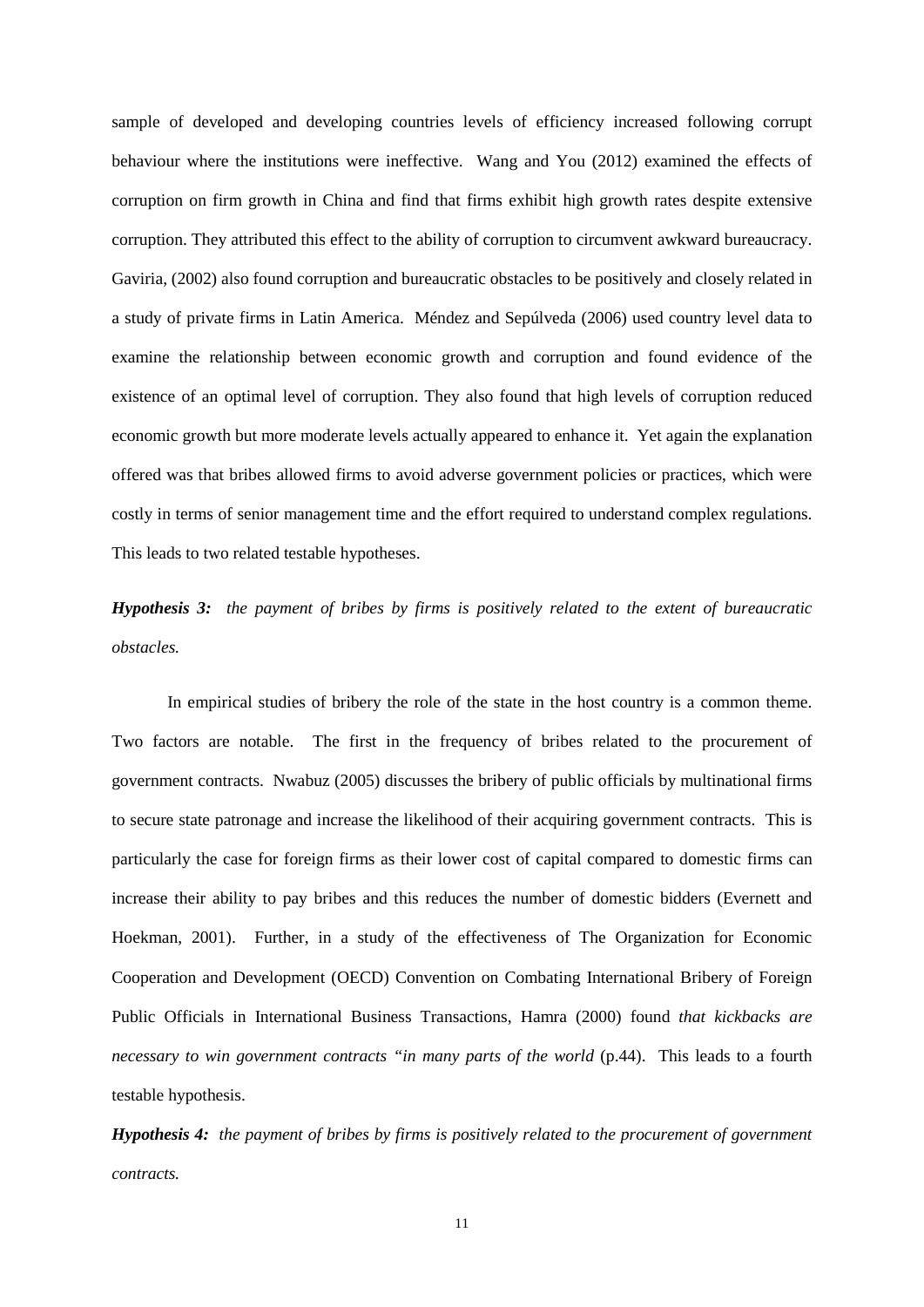The second factor that recurs frequently in the corruption literature is the effect of political instability in the host country. Corruption of various types is more likely to thrive where there is unstable government as well as the existence of poor quality institutions (Mauro, 1995). This leads to the final testable hypothesis.

*Hypothesis 5: the payment of bribes by firms is positively related to political stability and other aspects of civil society in the host country.*

Although this analysis focuses heavily on foreign ownership, bureaucratic obstacles, the pursuit of government contracts and political stability, other factors may also influence the propensity of firms to pay bribes. Thus, several variables are used to control for possible effects. These are: the age (Olney, 2014) and size of firm (Harstad and SvenssenJ, 2011), the extent to which the firm exports (Olney, 2014) and the market structure faced by the firm (Rose-Ackerman 1975).

## **3. Data**

### *3.1 Data Sources*

This study uses data from various World Bank Enterprise Surveys (WBES)<sup>[1](#page-11-0)</sup>. Details of these surveys can be found at: [http://www.enterprisesurveys.org.](http://www.enterprisesurveys.org/) These surveys are not conducted annually but at irregular intervals, often on different years for different countries. For example, Argentina was surveyed in 2006 and 2010 but China in 2005 and 2012. This restricts the number of countries that can be combined into a single cross-section. Even for a single country the data cannot normally be used as a panel. When a survey of the same country is repeated in a later year only a very small proportion of firms are included in both surveys. For example, Turkey was surveyed in 2009 and 2013. The 2009 survey of Turkey covered 1152 enterprises and the 2013 survey 1344 enterprises. Of these only 138 firms (10% of the 2013 sample) appeared in both years. Since the survey of any one country in any one year contains predominantly different firms to the survey of the same country in a

<span id="page-11-0"></span><sup>&</sup>lt;sup>1</sup> These surveys have been used extensively (see, for example, Dethier et al (2011) and Xu (2011) for surveys and Clarke (2011) and Jensen et al (2010) and Olney (2014) for studies on corruption).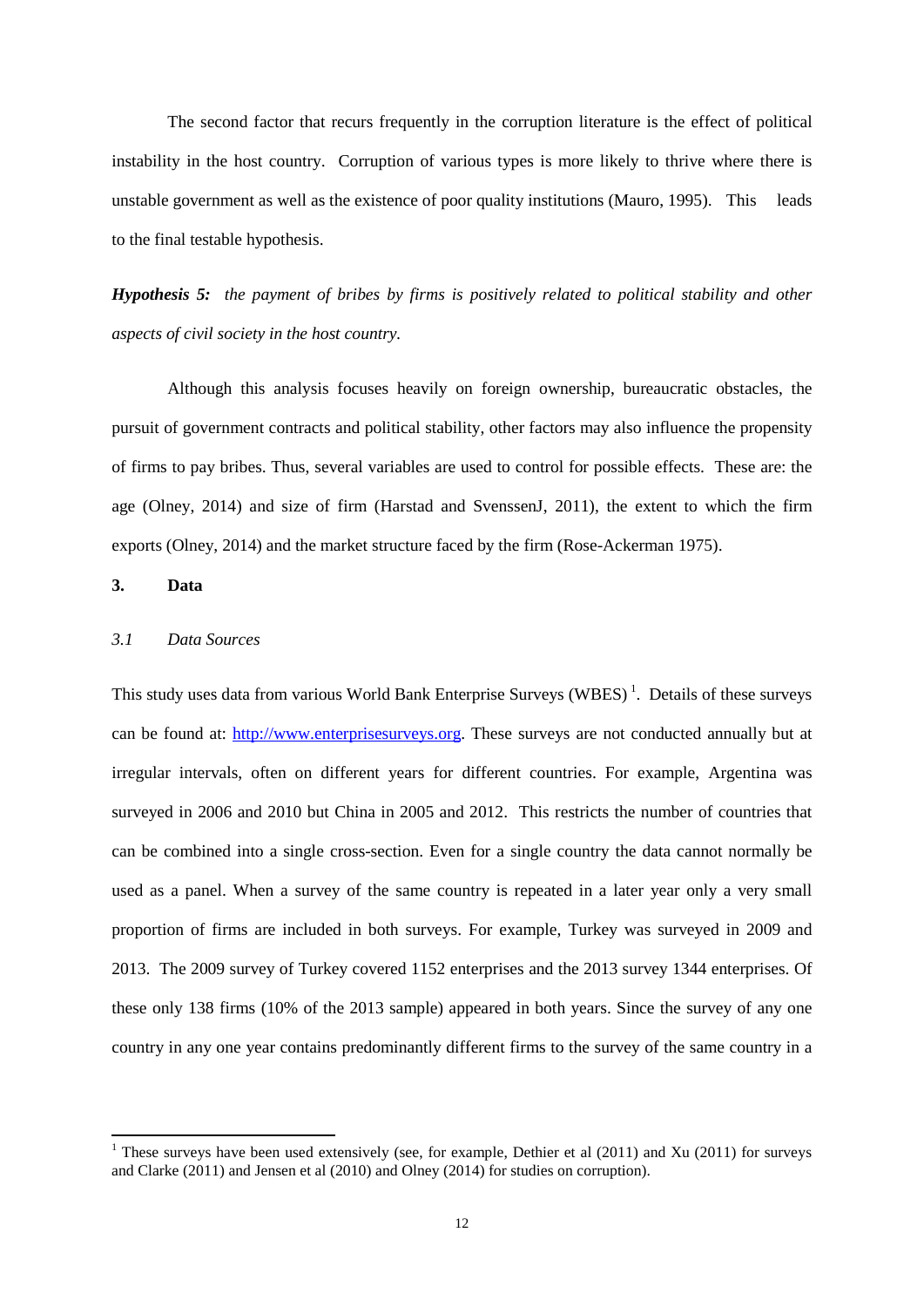different year it is only possible to develop a sample of true panel data at the cost of the great majority of observations.

Thus, the nature of the data restricts analysis to cross-section but this study analyses two different cross-sections. Sample 1 comprises 41 countries from all major world regions surveyed in the period 2009-2010. A full list of the countries included and the number of observations from each is presented in Appendix 1. Sample 2 covers the period 2013-2015 but excludes Latin American countries, for which there were (at the time of writing) no surveys after 2010. Since the two crosssections do not comprise the same firms they cannot be formally compared but they do allow a means to assess whether key conclusions are valid in more than one time period. This provides some sense of behavioural consistency over time.

Appendix 1 presents details of the country composition of sample 1 (26,505 observations) and of sample 2 (23,194 observations). Appendix 2 presents a summary by sector of selected characteristics of sample 1 and Appendix 3 presents similar details for sample 2. A key feature of both samples is the heterogeneity of firms. The size of firms included in both samples varies considerably from a single owner (0 employees) to almost 38,000 workers in sample 1 and to 17,000 in sample 2. Both appendices show important variations between sectors in foreign ownership, exporting and in perceptions of key constraints. With two samples as diverse as these it is necessary to take firm heterogeneity into account. It should be noted that our sample includes only the firms surveyed. This creates the possibility that there exists sample selection bias, for example from the exclusion of firms that ceased trading or from the exclusion of foreign investors who were deterred by corruption. The data used also included a number of country level variables, which were taken from the World Bank's *World Development Indicators*.

#### *3.2 Bribery Variable*

The WBES data include two sets of variables dealing with corruption. There are a number of questions relating to perceptions of corruption and a number of other questions relating to whether an individual firm actually paid a bribe or not. In the literature much research, for example Swamy et al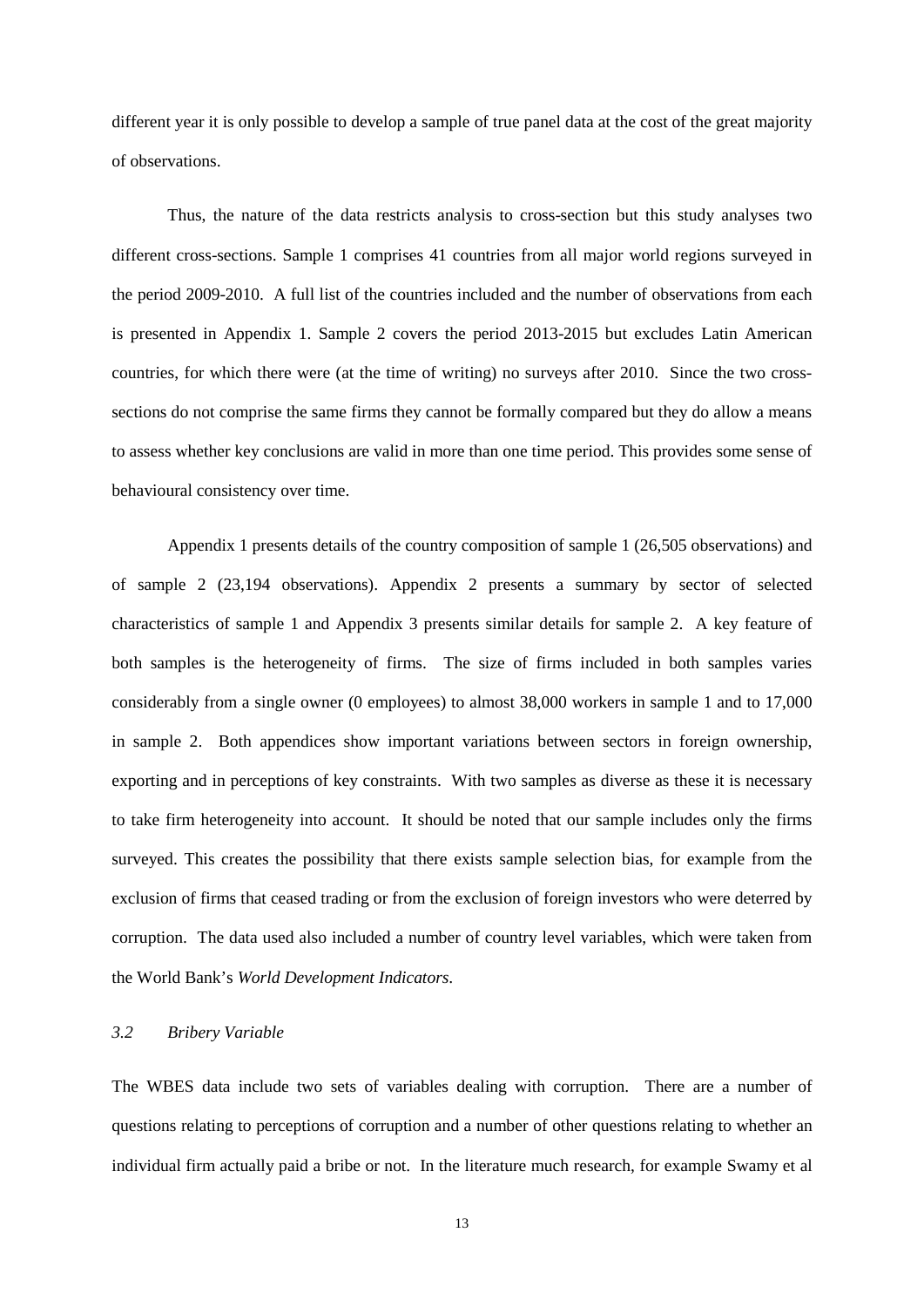(2001), focused on the act of bribery rather than upon perceptions. This study follows the same tradition but we do use perceptions of corruption as an explanatory variable (testing the proposition that an act of bribery is more likely if a firm considers corruption commonplace).

The questions related to bribery from the standardised part of WBES questionnaires are outlined in Appendix 4. Our dependent (outcome) variable is the variable *bribe***,** which takes the value of 1 when the firm responds with a positive value of informal payments with respect to customs, taxes, regulations and the like in the current year and 0 for no payment. The full text of the relevant question is given in Appendix 4 as are the other (unused) questions relating to payment of bribes.

Information on bribery is necessarily sensitive and is exposed to some risk of response bias. WBES data is obtained from confidential surveys conducted independently from national governments. For all questions in the surveys responding firms have two options to not respond to a particular question – a blank entry or a "don't know" response. Appendix 4 shows that for all questions in our sample (sample 1 and sample 2 combined) about 38% of responses were blank entries and about 1% were "don't knows". The percentages for both blank entries and "don't knows" are also given for a number of selected questions for comparison. For the question used there was an unusually low proportion of blank responses (1.2%) but a much higher proportion of "don't know" responses (about 10%). For the questions relating to bribery responding firms were given an additional option of "refuse to answer". About 7% of responding firms refused to answer. No measure of bribery is ever likely to be wholly free of mis-reporting. It is certainly possible that firms refusing to answer the question do so to avoid incrimination. Nonetheless, the use of the WBES survey and the selection of the particular question offers some reassurance that firms that did respond were not particularly likely to mis-report when alternative responses where available.

Appendix 5 presents details of response rates to the same question by country. Unsurprisingly, this reveals substantial differences between countries of firms reporting payment of bribes. It underlines the need to include variables to capture country differences, particularly with respect to governance.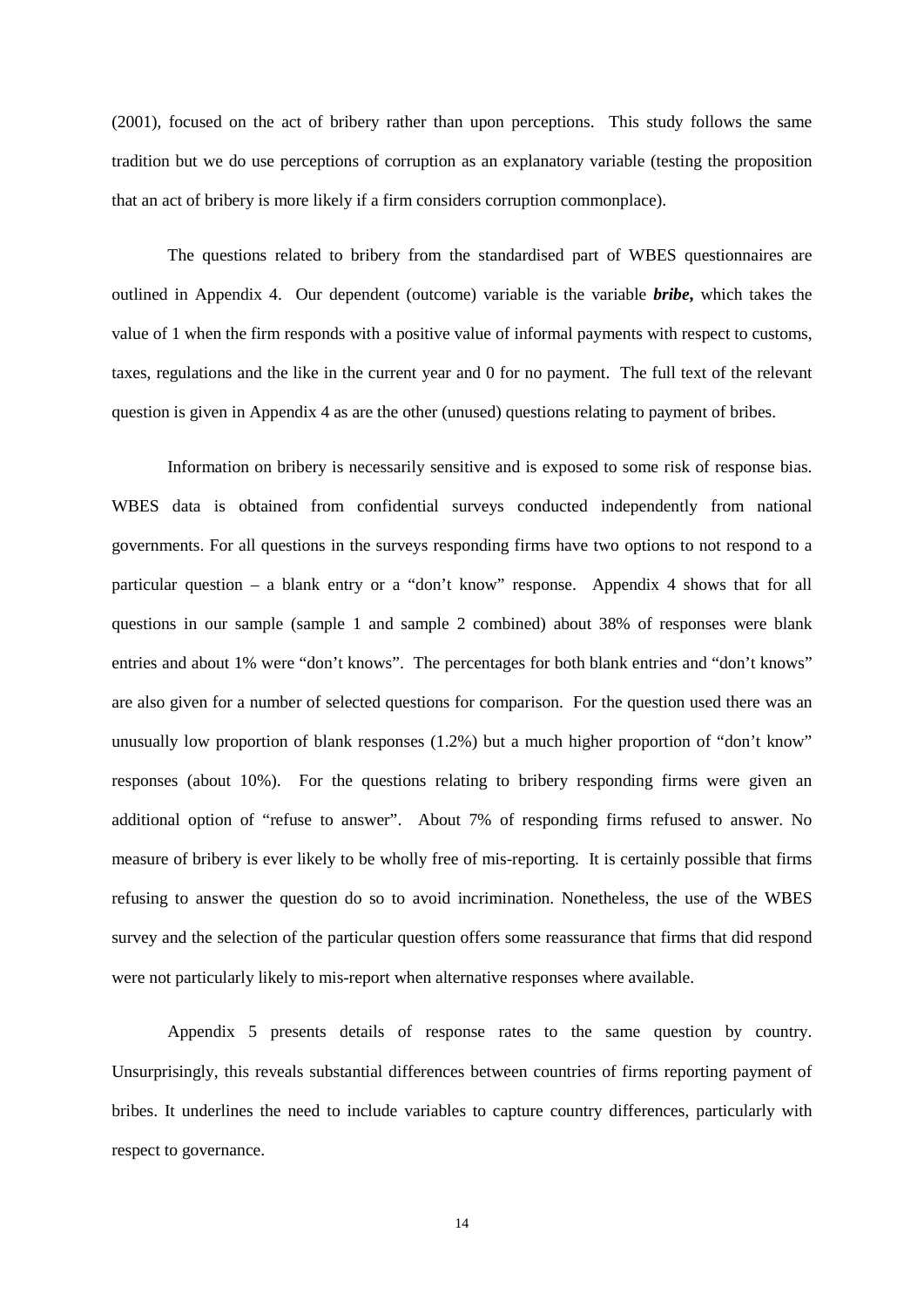#### *3.3 Foreign Ownership Variables*

For foreign ownership we followed Lu et al (2010) and Kimura and Kiyota (2007) and used equity share as a measure of foreign ownership. Thus, *foreign ownership* is defined as the presence of any foreign equity in the enterprise. It is more difficult to define a joint venture. Hennart and Zeng (2005) provide the most commonly used definition, that is, a joint venture is a partnership between firms, and they discuss the essential features of such a partnership. Boersma et al (2003) emphasise the importance of relationship trust in joint ventures. Based on such arguments we consider two different types of (0,1) measure based on equity share as a proxy for the degree of trust likely to be required. These were defined as:

- *foreign1* 1 for any foreign ownership, 0 otherwise
- *foreign3* 1 for 50% or more foreign ownership, 0 otherwise.

A separate question in the WBES data asks the firm whether or not it is a joint venture with a foreign partner. The (0,1) variable *jointvent* takes the value of 1 for a positive response and 0 otherwise. For conciseness we use only the foreign1 variable in the probit and IWPRA analyses. All three foreign ownership variables are used in the propensity score matching analysis.

## *3.4 Firm level control variables*

Following the finding by Swamy et al (2001) that females are less likely to engage in corruption we defined two variables for female participation in the firm:

- *femown* (0,1) takes on the value of 1 if some owners of the firm are female,
- *femman* (0,1) takes on the value of 1 if the senior manager of the firm is female.

A number of authors, such as Svensson (2003), link the payment of bribes to the firm's ability to pay. Mironov (2015) found that firms with corrupt CEOs performed better. To capture the link between firm performance and bribery effects we included the following variables:

 $spw$  – sales per worker (current US \$)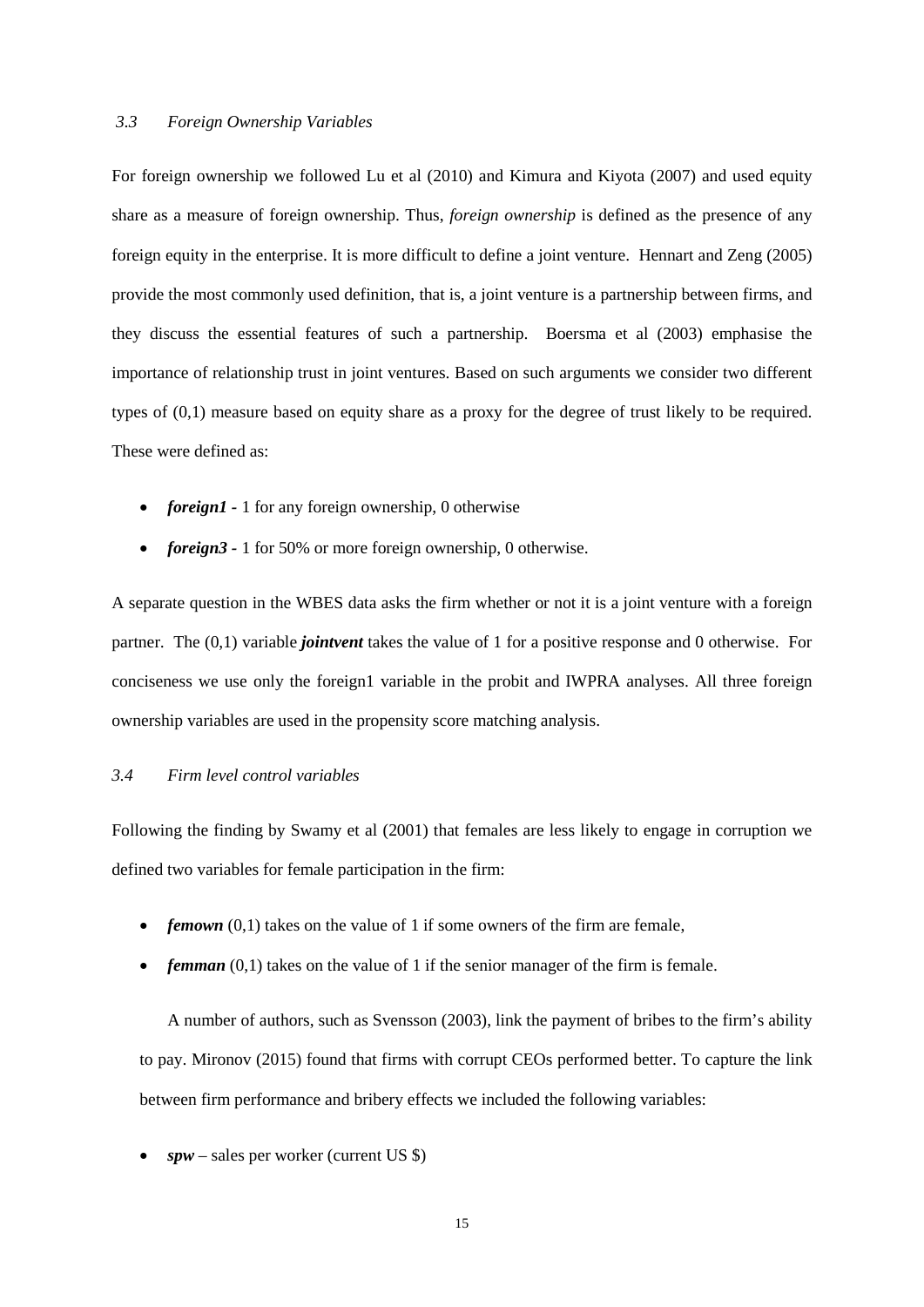- *ppw* profit per worker (current US \$)
- *growth* the percentage growth in turnover relative to 3 years earlier, following the analysis linking growth and corruption by Fisman and Svensson (2007).
- *export*  the share of exports in total sales. This is a performance variable since an extensive literature suggests that only better performing firms export.

Other authors, for example Méon and Weill (2010), have linked the payment of bribes to overcoming obstacles faced by firms and the WBES questionnaire includes a number of questions related to this. Each are scored from 0 (no obstacle) to 4 (very severe obstacle). For conciseness we grouped a number of these into the following measures:

- *infra* reflects perceived infrastructure constraints. It is defined as the mean (0-4) score for the importance of obstacles arising from each of electricity, telecommunications and transport.
- *burcy* represents perceived constraints arising from day to day governance. It is defined as the mean score for each of customs, tax administration, business licensing and labour regulation.
- *polity* is derived from perceived constraints arising from civil society. This variable is the mean score of responses to each of crime, political instability, corruption and the courts.

The remaining firm level control variables comprised:

- *size*, the firm's size class from micro to large, reflecting the argument by Chen et al (2008) that bargaining power is important in understanding bribery.
- *govtbid*, (0,1) takes the value of 1 if the firm had bid for a government contract over the most recent 3 years.
- *local* a (0,1) variable, taking on the value of 1 where the firm's main market is local and *national* another (0,1) variable where the firm's main market is national. These variables are based on the finding by Liu et al (2016) that bribery is often local.
- *age*, the age of the firm in years. This acts as a proxy for experience and learning by doing.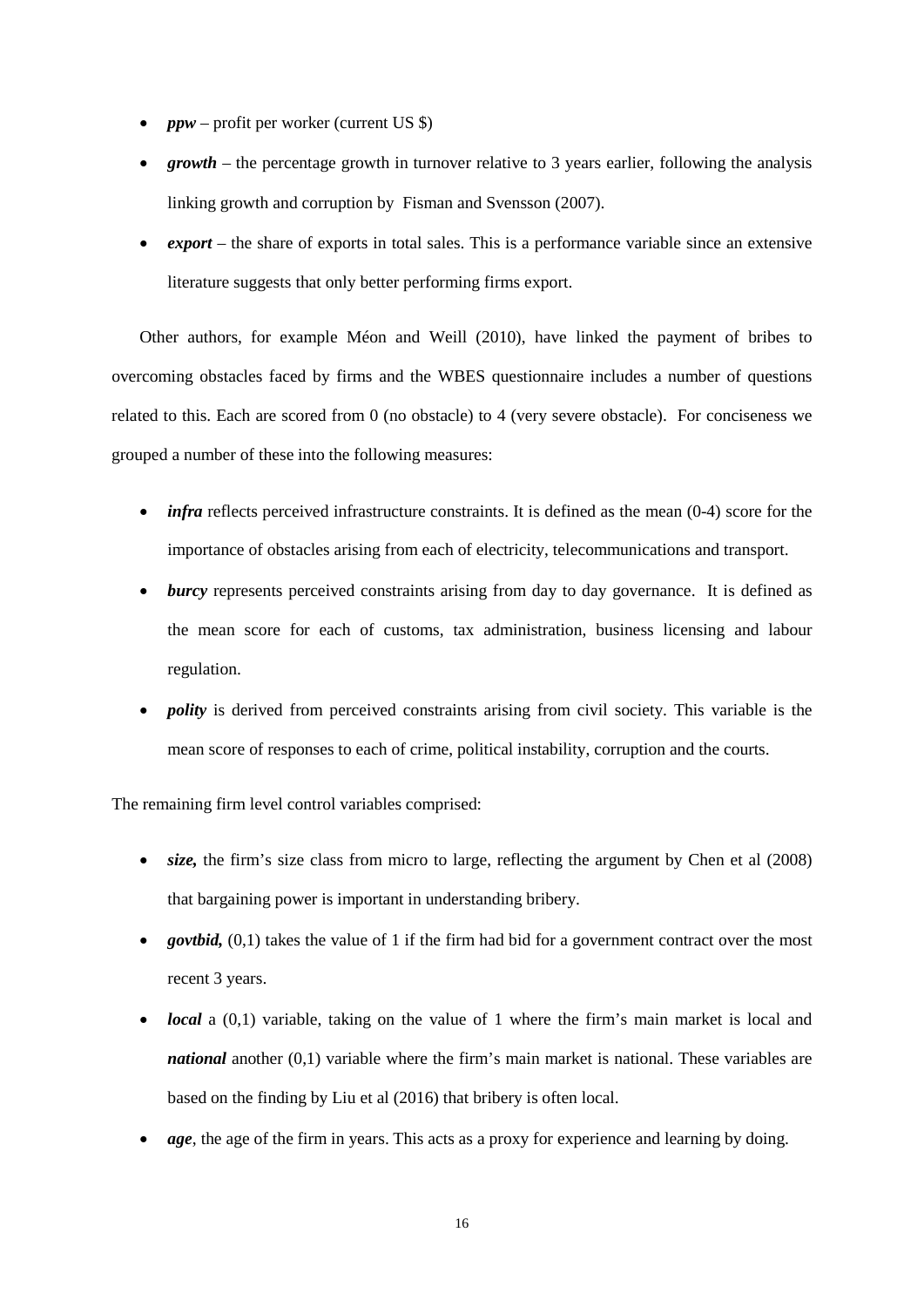- *mgrexp*, the number of years of experience of the firm's senior manager, also intended to capture learning by doing.
- *degree*, the proportion of workers with university degrees. A number of previous studies have suggested that highly educated workers are less likely to be corrupt.

## *3.5 Country level variables*

The role of the country level variables is to capture the most important differences in behaviour specific to individual countries. The following variables were included;

- *gdpcap* GDP per capita, following the finding by authors such as Mauro (1995) of the link between GDP per capita and corruption.
- *regeff* regulatory efficiency (distance to frontier score 0-100). A number of authors, including Globerman and Shapiro (2002), have linked corruption to regulatory inefficiency.
- *edsecon* and *edtertiary* enrolment ratios in secondary and tertiary education. Again capturing the effects of education on corruption.
- *enterprise* new business registrations per 1000 persons. A number of authors such as Roy and Goll (2014) emphasise the role of local business culture in corruption.
- *natresrents –* natural resource rents as a percentage of GDP.
- *tradeopen* openness to trade, measured by international trade as a percentage of GDP. Trade reduces market and, hence, bargaining power for domestic firms.

# **4. Methodology**

# *4.1 Probit fixed effects model*

The first part of the analysis uses a probit fixed effects model, common with previous studies of corruption (see, for example, Swamy et al, 2001). Details of the functional form and its limitations are in Baltagi (2008). The initial specification was a standard probit model such that:

$$
Pr(bribe=1) = F(X'\beta)
$$
 (1)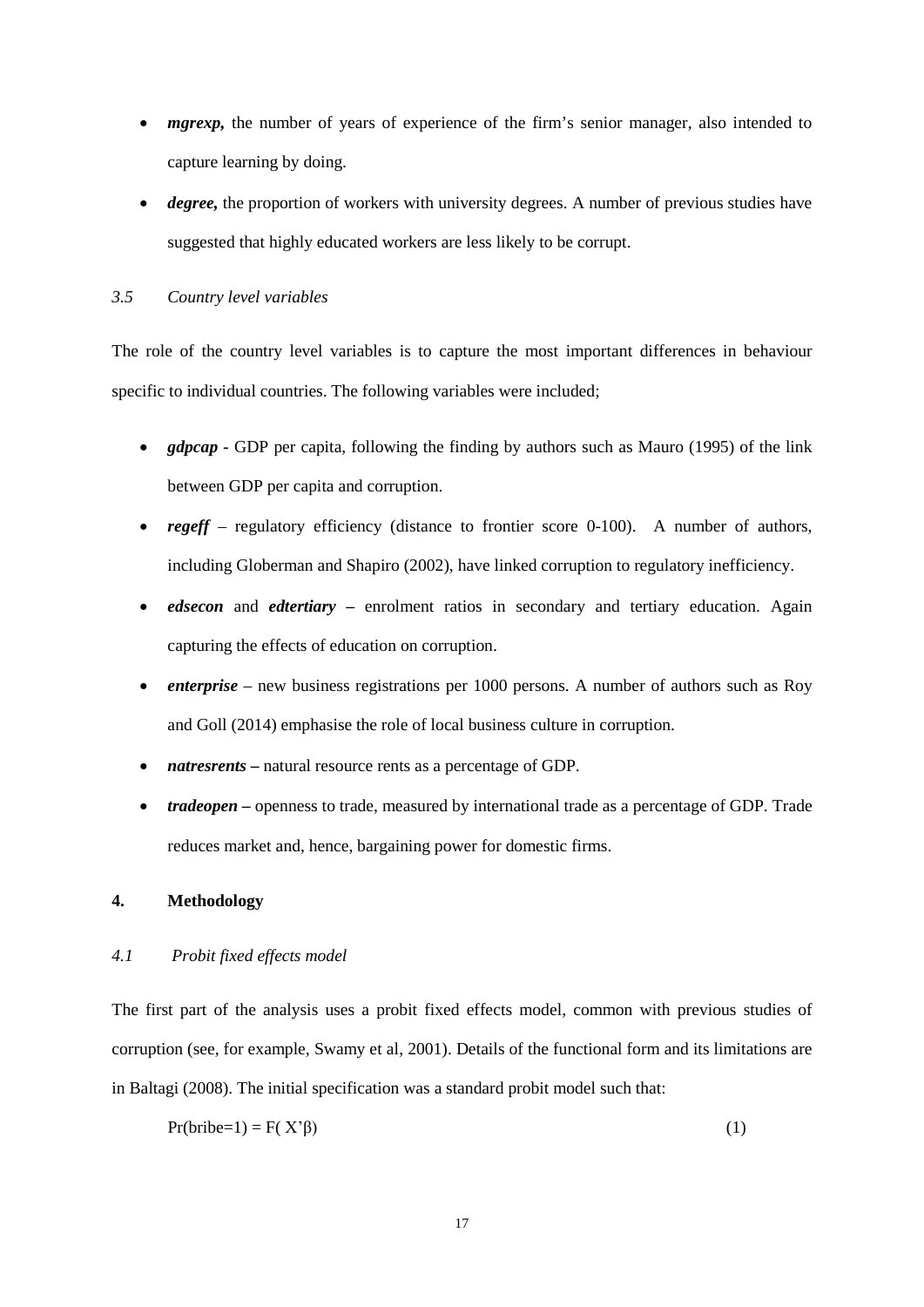where Pr(bribe=1) is the probability that the (0,1) variable *bribe* takes on the value of 1 (the firm paid a bribe), F is the cumulative standard normal distribution, X is the vector of explanatory variables and β the vector of coefficients to be estimated.

Although the sample is cross-section rather than panel it was considered it important to control for the possibility that one industry might be more prone to bribery than another or more affected by cumbersome bureaucracy. To capture these influences industry fixed effects was included in the model. The resulting model is expressed:

$$
Pr(bribe=1) = F(X'\beta + \gamma)
$$
 (2)

where  $\gamma$  is a vector of industry dummy variables.

The literature raises concerns about potential bias affecting average coefficients in the probit model when fixed effects are used (see Green, 2004 and Fernández-Val, 2009). These issues are generally considered to have much less consequence for marginal coefficients. Accordingly, marginal rather than average coefficients are reported.

### *4.2 Instrumental Variables Probit Model*

As discussed in the review of literature an extensive body of work exists that sees the presence of corruption as a deterrent to inward foreign direct investment. A small but growing literature, of which this study is intended to contribute, considers the possibility that foreign ownership might itself change the incidence of corruption. This implies a dual causality – that corruption affects inward investment but inward investment also affects corruption. An important consequence of this is that the probit estimates may be biased and inconsistent. To address this, an instrumental variables version of the probit model (*probit model with continuous endogenous regressors*) was used. This model essentially adapts and extends the probit model to allow for one or more endogenous regressors.

The probit instrumental variables (probit IV) model retains the key features of a standard IV model. Instruments are required to be (a) related to the relevant independent variable(s) (the instrument is informative) and (b) uncorrelated with the (unobserved) disturbance term (the instrument is valid). As with standard IV estimation it is necessary to test for weak instruments. For estimation the *ivprobit* command in *stata14* was used with *weakiv* to test for weak instruments. The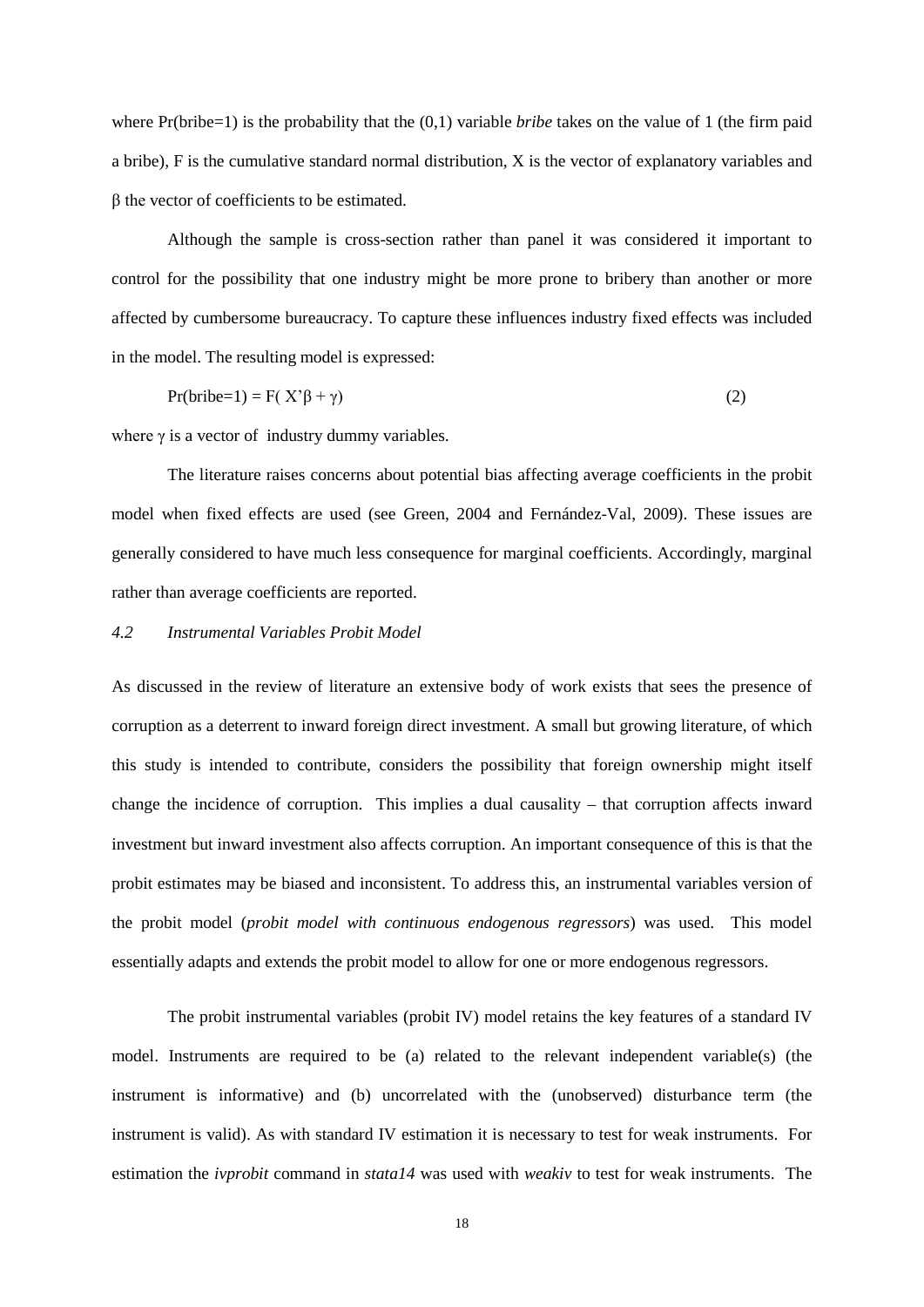ivprobit routine allows for two different estimation techniques – a maximum likelihood and a twostep estimator. The latter approach was used as *weakiv* is only appropriate with the two-step estimatior. For a more detailed exposition of these techniques readers are referred to Wooldridge (2010).

For the estimation of the probit IV model two further variables were added. The model is only appropriate when the variable that is instrumented is continuous. To satisfy this condition the (0,1) variable *foreign1* was replaced with the continuous variable *foreign* (the share of the firm owned by private foreign entities). As an instrument for the endogenous variable *foreign* the variable *licensing* was used. This variable takes the value of 1 if the firm was using technology licensed from a foreign company (other than computer software) and 0 otherwise. The theory of FDI focuses on the exploitation of ownership advantages in the form of know-how in foreign locations. This provides a conceptual basis for an association between foreign ownership and payments for intellectual property (the informative property of the instrument). The firm-level decision to license foreign technology is part of the firm's supply decision making and unlikely to be related to either demand side firm level decisions (for example, which markets to sell to) or to country wide variables. In short, as an instrument the variable *licensing* is valid.

## *4.3 Propensity score matching*

In common with any statistical model the probit specification has limitations. A particular area of concern in this study is that it does not allow sufficiently for heterogeneity of firms. That is, it imposes the same behavioural model on all firms irrespective of whether they are similar to each other or not. To provide a better examination of the hypotheses, matching techniques are used to ensure closer comparability between those firms that pay bribes with those that do not. As noted by Mallick et al (2013) propensity score matching reduces sample selection bias by creating a carefully matched control group. As they note this is particularly useful where selection bias arises from endogeneity, for example when both foreign ownership and bribes are co-determined. Borin and Mancini (2016) also advocate the use of propensity score matching to address sample selection bias, It is not possible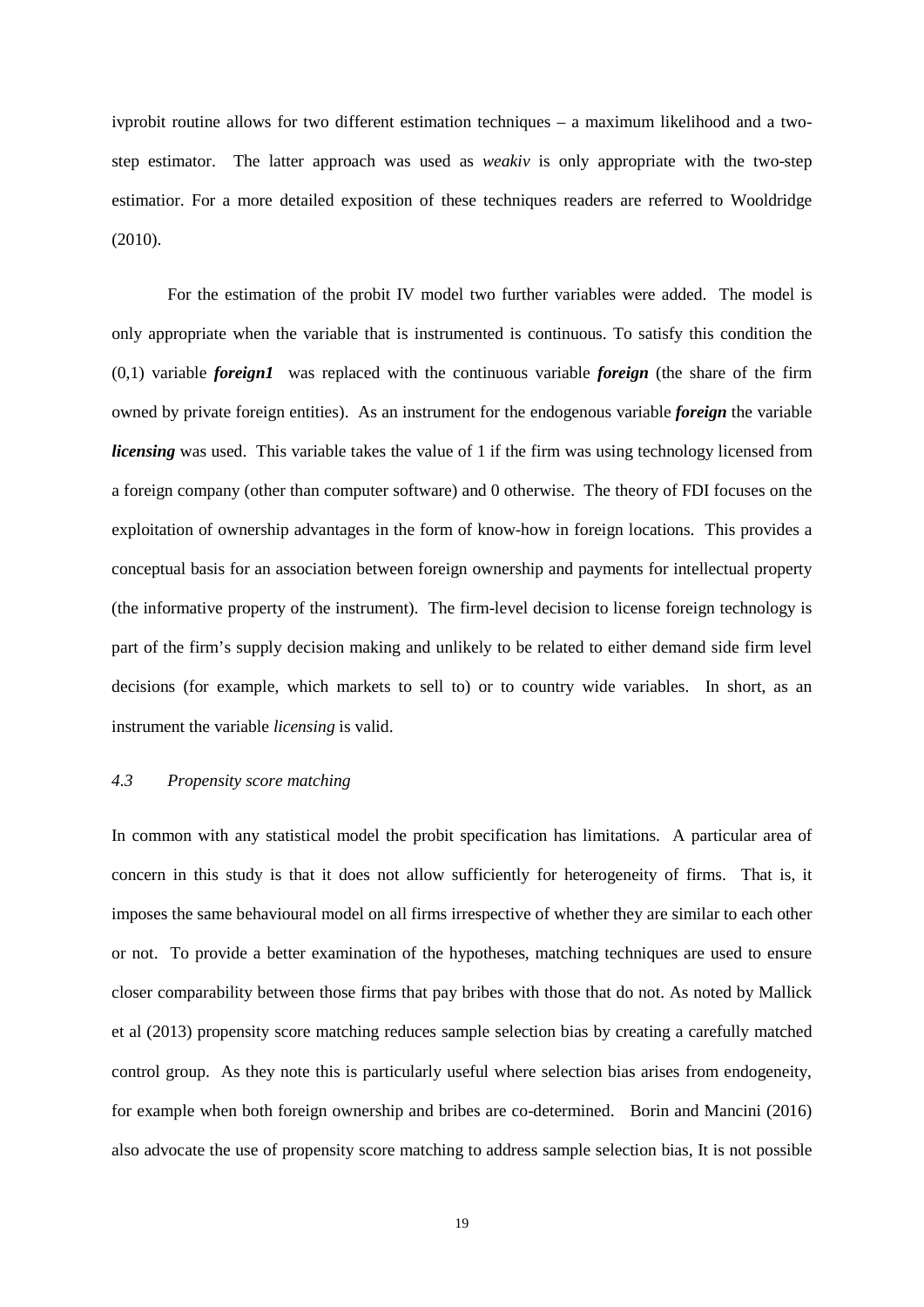to observe the same firm in two different scenarios (say with or without foreign ownership) but it is possible to create a counter-factual using a company with very similar characteristics in all respects other than foreign ownership. These properties make propensity score matching a particularly useful method for analysing our data.

The central feature of matching analysis is the relationship between a *treatment* variable and an *outcome* variable. In this study the *treatment* variable is foreign ownership (defined in three different ways) and the *outcome* variable indicates whether the firm pays a bribe or not. A simple approach would be to compare a sample of foreign owned firms with a sample of other firms and test whether there is a statistically significant difference in the payment of bribes between the two. Unfortunately such an approach would almost certainly produce biased results unless the *treated* and *control* groups closely resemble each other in all relevant attributes other than the *treatment*. The selection of a control group that satisfies these conditions is known as a *matching* approach. It seeks to replicate the process of experimental random sampling using non-experimental observed data.<sup>[2](#page-19-0)</sup>

The standard matching approach considers three key parameters:

- ATE the average treatment effect in the population (defined as all treated and untreated firms or individuals).
- ATT the average treatment effect for treated firms (foreign owned firms in this paper)
- ATNT the average treatment effect for untreated firms (firms that are not foreign owned).

These are defined as:

$$
ATE = E(Y1i - Y0i) \equiv E(\betai)
$$
\n(3)

$$
ATT = E(Y_{1i} - Y_{0i} | D_i = 1) \equiv E(\beta_i | D_i = 1)
$$
\n(4)

$$
ATT = E(Y1i - Y0i | Di = 0) \equiv E(\betai | Di = 0)
$$
\n(5)

<span id="page-19-0"></span><sup>&</sup>lt;sup>2</sup> For a more detailed exposition of matching techniques see Dehejia and Wahba (2002) and Deheja (2005) and for applications see Sianesi (2004) and Blundell et al (2005).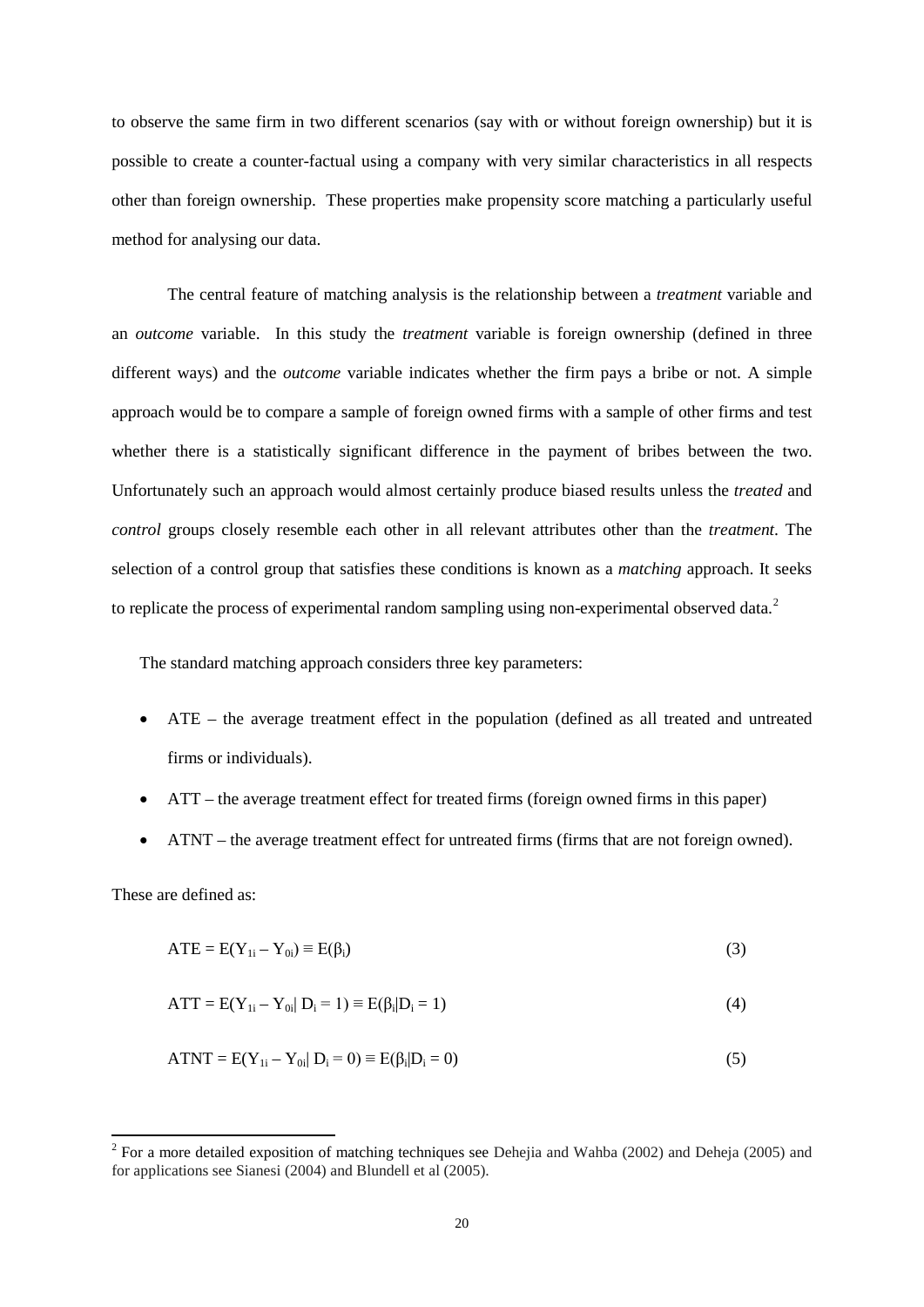where Y is the outcome (payment of a bribe), with subscript 1 for those firms that are *treated* and subscript 0 for those that are not. D is an indicator of the treatment received (by definition 1 for treated (foreign owned) and 0 for untreated).

As discussed above the simplest estimator of the effects of treatment (foreign ownership) on the outcome (payment of a bribe) is simply to compare the means of the treated (foreign owned) firms with the untreated (domestic). However, such an approach is biased, which results from two possible sources: bias from selection on observables (comparing firms that are not comparable or weighting comparable individuals differently) and bias from selection on unobservable variables. The latter is a version of the problem of possible excluded *confounding* variables or omitted variable bias. It is never certain that an important confounding variable has not been excluded but it is important to demonstrate that steps have been taken to reduce this risk. In this study the most common approach is used, that is to include potentially relevant variables for which observable data are used. For example, here selected variables include firm size, a measure of bureaucratic obstacles, industry dummies and others.

Reducing bias from selection on observables requires a more complex explanation. To estimate ATT it is necessary to assume that all relevant differences are captured in the observed attributes of the treated and untreated firms. That is, that no bias from selection on unobservables is present and that both treated and untreated firms are observed to have shared attributes. Selection is performed using a propensity score  $p(x)$  where:

$$
p(x) \equiv P(D=1|X=x) = E(D|X=x)
$$
\n
$$
(6)
$$

The most common approach uses a probit model to define the propensity score and this is followed here. Unlike the model discussed earlier this probit model is not intended to be itself a causal model. It acts as a way of identifying and summarising the key characteristics of the *treated* (foreign owned) firms. The next step is to match each *treated* (foreign owned) firm with a comparable *untreated* (domestic) firm. There are many different ways in which this matching can be done. The most common is to select comparison firms according to the *nearest neighbour* principle.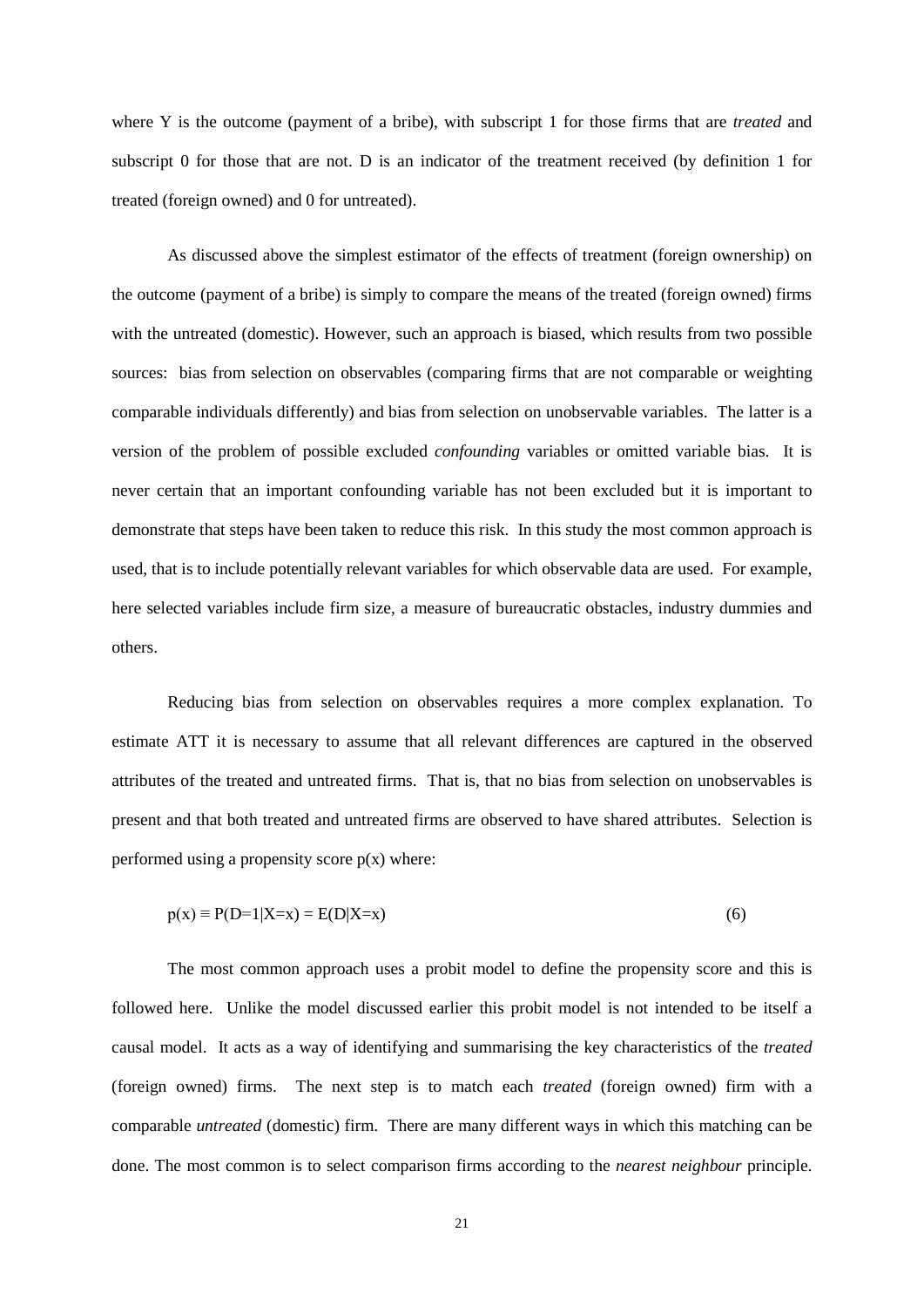For each foreign firm this involves selecting an *untreated* (domestic) firm with the closest value of the propensity score. The matching procedure used here was nearest neighbour sampling with replacement. Other methods of matching, including several using kernel densities, were also used. Kernel density matching with bootstrapped standard errors was used for this study.

The final step in the matching process is to assess how effective the process of matching was in selecting a control group from the *untreated* (domestic) firms that was comparable to the *treated* (foreign owned) group. In effect this is a check on the adequacy of the process of selecting observables and are not formal statistical tests but checks using descriptive statistics. These checks are reported in appendix 5 for sample 1 and appendix 6 for sample 2.

There are two key assumptions of the matching estimator that require further consideration. The first is that there is no bias on unobservables. As with omitted variable bias in the regression model there is no certain method to eliminate the risk that an unobservable variable has resulted in bias. We have sought to reduce this risk by including as many variables as possible as observables. In developing propensity scores we used not only the control variables listed earlier but dummy variables for each sector. The second important assumption is that the treatment variable, foreign ownership, is exogenous. To address potential endogeneity of the treatment variable this study used a further estimator.

#### *4.4 Inverse Probability Weighted Regression Adjustment (IPWRA)*

As noted previously propensity score matching estimators help reduce sample selection bias arising from endogeneity. Inverse Probability Weighted Regression Adjustment (IPWRA) takes this one step further by explicitly modelling treatment effects as endogenous variables. The IPWRA technique is set out in detail in Cattaneo (2010) and Cattaneo et al (2013). IPWRA can also be seen as an extension of the matching approach to include interactions with another treatment variable. For example, it allows estimation of treatment effects of, say, foreign ownership and bureaucracy and the interaction between the two variables.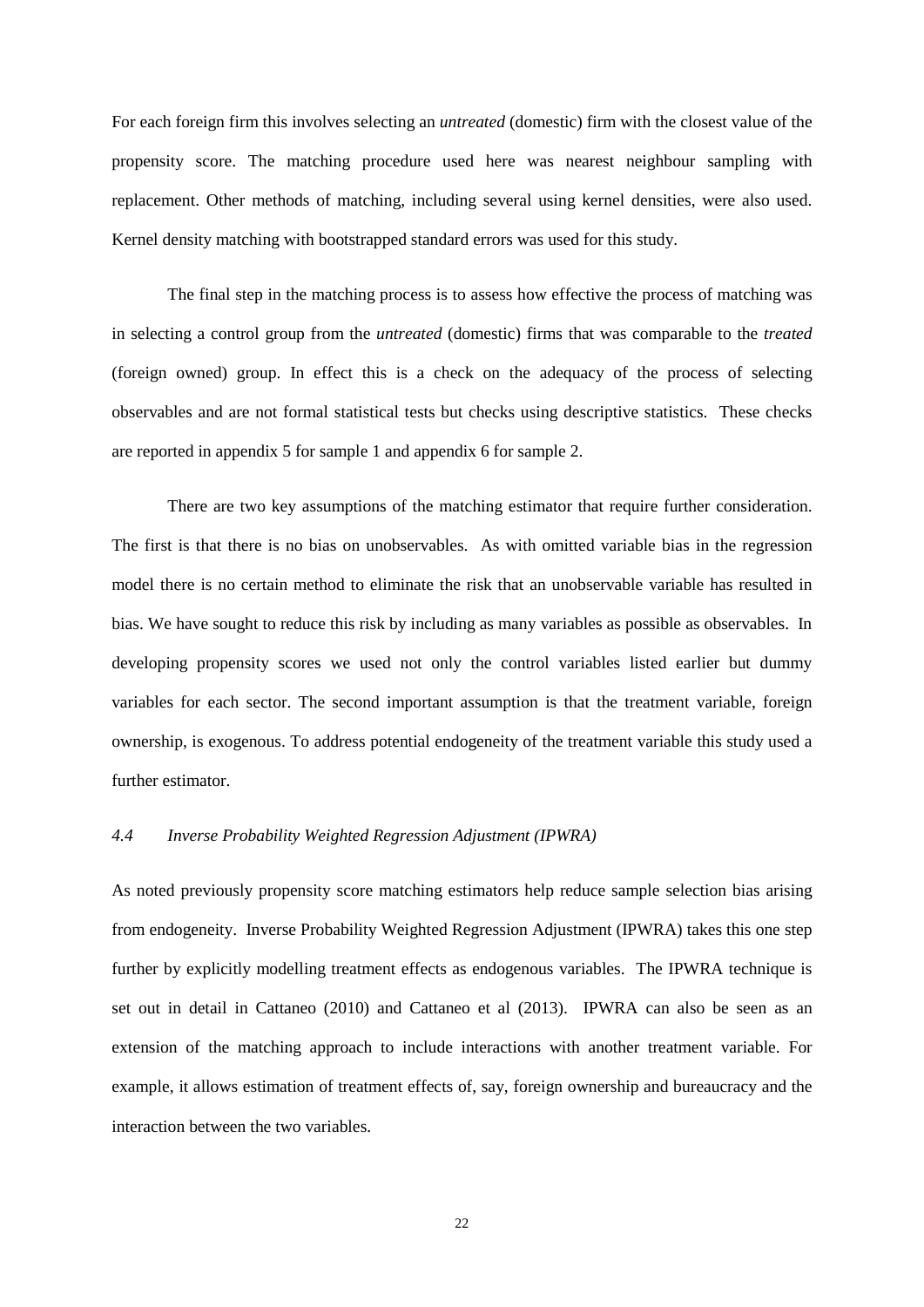To take into account that bureaucracy and foreign ownership simultaneously influence firm behaviour, we estimate treatment effects in the multi-treatment context. A matching approach with multiple treatments was first introduced by Lechner (2001). We have M+1 treatments, the M original treatments plus a joint effect of the M treatments combined. The model is also estimated with no treatment effects – see Czarnitzki et al.,(2007) and Radicic and Pugh (2016). The average treatment effect on the treated (ATT) effect is then calculated as:

$$
ATT = E(Y^{m} | T = m) - (Y^{l} | T = m)
$$
\n(7)

where *m* denotes the treatment level, *l* represents the comparison group (the treatment level to which *m* is compared) and  $Y^m$  and  $Y^l$  denote outcomes in states *m* and *l* respectively.

The main attraction of the IPWRA estimator is its property of double robustness. Double robustness implies that either the treatment model or the outcome model (or both) have to be correctly specified for the estimator to produce consistent treatment effects (Hirano et al. 2003). That is, provided either the model of the treatment or the model of the outcome is correctly specified the model will result in estimates of treatment effects with a lower bias than other estimators. The Monte Carlo analysis of Busso et al. (2014) supports the use of the IPWRA estimator.

The IPWRA estimator consists of three steps. The first of these is to estimate the propensity score for the treatment model. This, for example, provides estimates of the probability that a firm is foreign owned. Propensity scores are estimated by a multinomial logit model, incorporating all four treatment levels: neither bureaucratic constraints nor foreign ownership; only bureaucratic constraints; only foreign ownership; and both. The propensity scores enable firms to be matched within each treatment level. The second step is to estimate a series of regressions in which the inverse of the estimated propensity scores are used as weights on covariates *X* and our treatment dummies. The final step is to compute the ATT effect, that is, the difference in the weighted averages of the predicted outcomes (for technical details see Wooldridge 2010). This three-step approach provides consistent estimates given the underlying assumption of the independence of the treatment from the predicted outcomes once covariates are modelled in steps 1 and 2. The standard errors reported are of the Huber/White/sandwich type that take into account that the estimates are computed in a three-step approach (Emsley et al. 2008).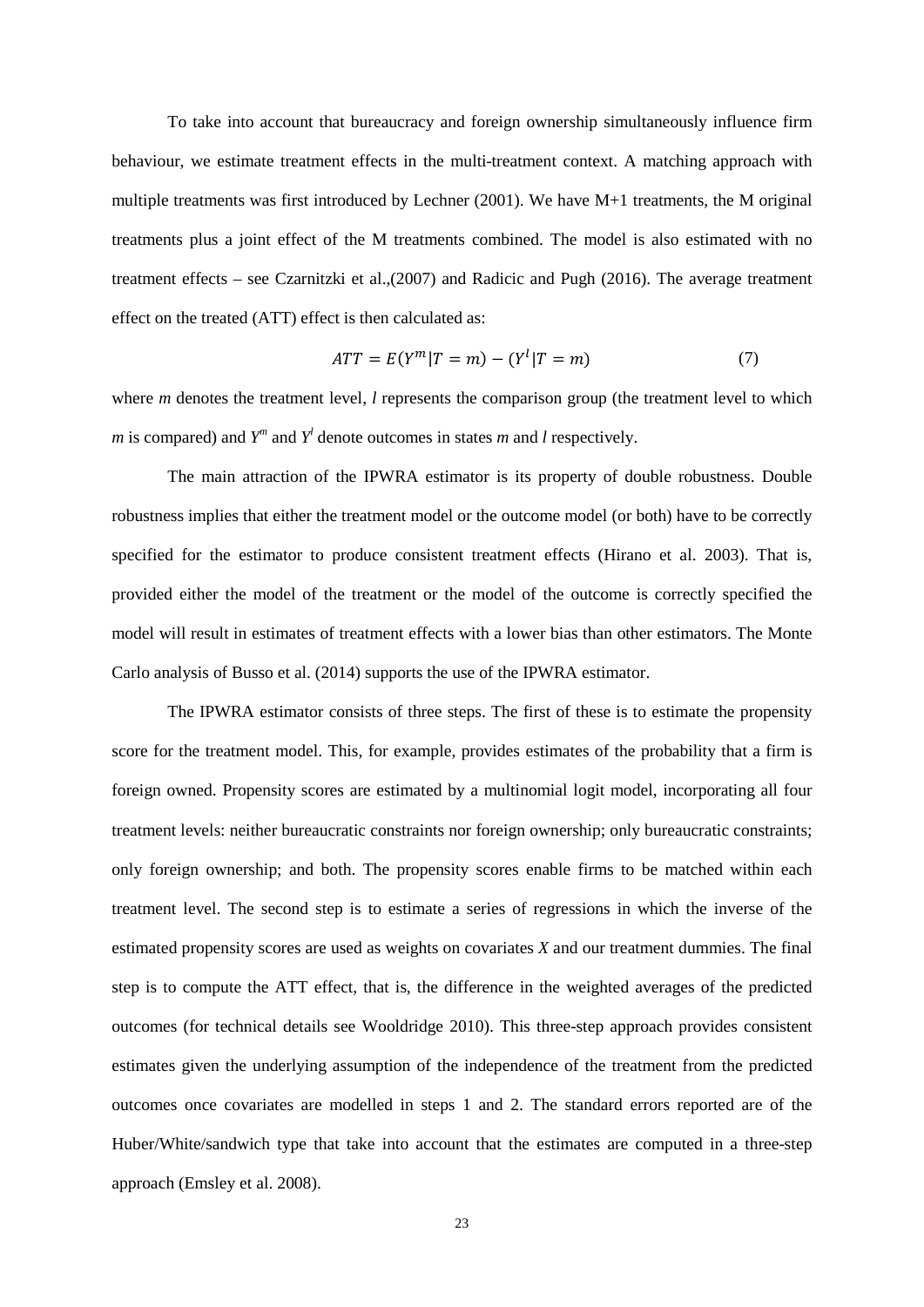#### **5. Estimation and Results**

## *5.1 Probit Analysis*

The results of the probit analysis are in Table 1, where the coefficients are the marginal effects (dF/dx) rather than averages because country dummy variables were used in estimation. Coefficients for country dummies are not reported. Note also that the software used (STATA 14) automatically deletes observations for which there are missing observations. This creates a difference in the number of observations between the general and specific version of models as removing variables reduces missing observations. Results are reported for sample 1 (2009-10) and for sample 2 (2013-2015), in each case for a general (all variables included) and a specific (control variables that were jointly statistically insignificant excluded) version of the model. Results are reported only for the *foreign1* (any foreign ownership) variable.

#### Table 1

For both sample 1 and sample 2 the coefficient for foreign ownership is statistically insignificant at 90% confidence levels or higher. Hypothesis 1 (that foreign ownership has no effect on the propensity to pay bribes) cannot be rejected. In both sample 1 and sample 2 the coefficient for perceived (by the firm) bureaucratic obstacles is positive and statistically significant at 99% confidence. In consequence, hypothesis 3 (that bribery is related to bureaucratic constraints) also cannot be rejected. With respect to the relationship between bribery and perceived constraints from civil society – *polity* (encompassing political instability, perceived corruption, crime and the courts) – the results differ between sample 1 and sample 2. Whether or not the firm had sought government contracts was a statistically significant determinant of bribery in both samples (at 99% for sample 1 but only at 90% for sample 2). These findings are such that hypothesis 4 (that bribery is positively related to government contracts) cannot be rejected. For sample 1 the coefficient for *polity* is statistically insignificant at 90% or higher confidence levels. For sample 2 it is statistically significant at 99% and positive. Hypothesis 5 (that constraints related to polity are positively associated with bribery) cannot be rejected for sample 2 but is rejected for sample 1.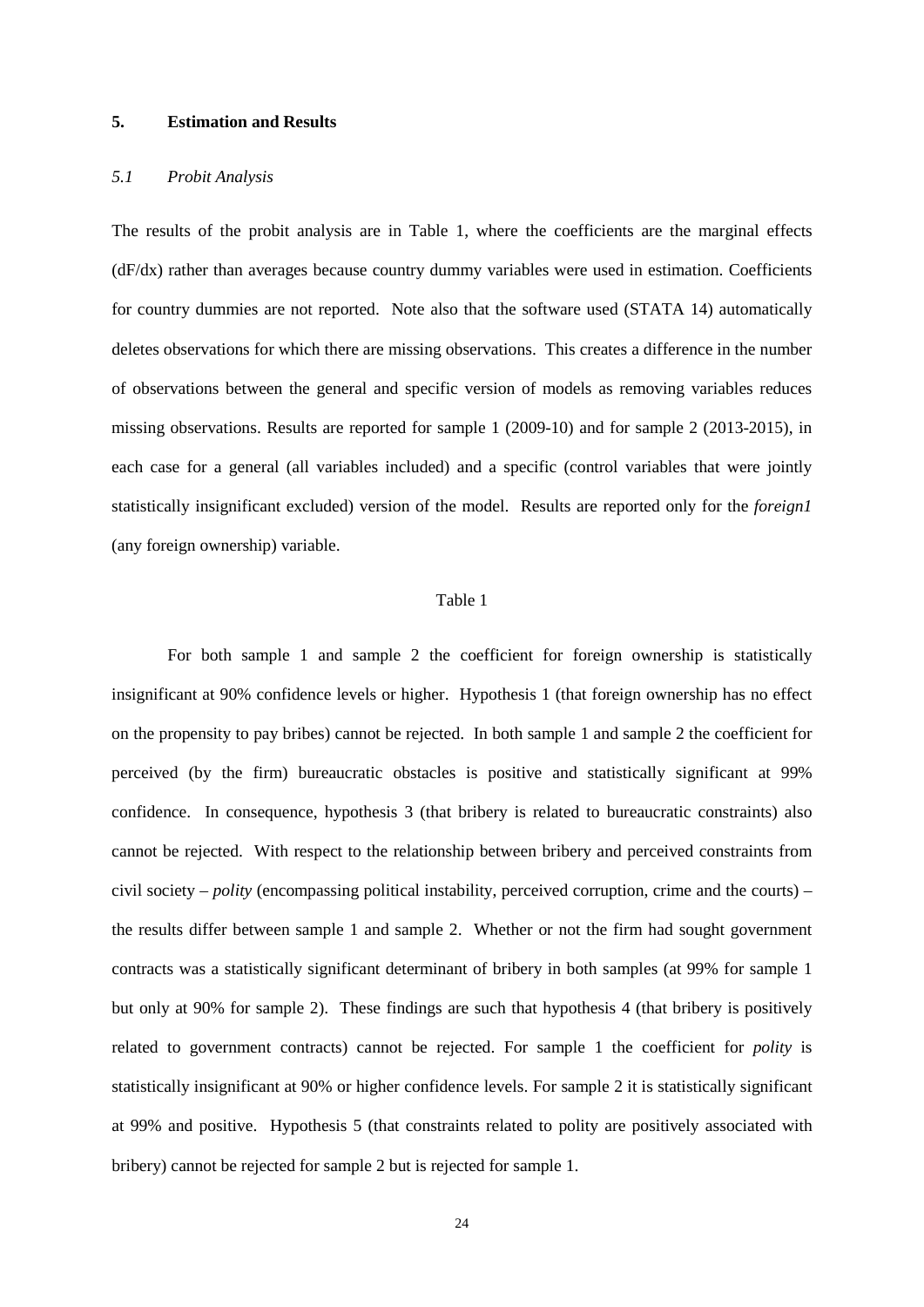With respect to other control variables, GDP per capita was found to have a statistically significant and negative effect on bribes at 99% confidence in both samples. This finding is consistent with the view that bribery is less prevalent in higher per capita income countries. A number of other control variables were significant in one sample but not the other. For example, infrastructure obstacles and trade openness were found to have positive and statistically significant effects on bribes in one sample but not the other.

### *5.2 Probit with a Continuous Endogenous Regressor (Instrumental Variables)*

The results of the instrumental variables (IV) version of the probit model are in Table 2. Note that the IV version of the probit model requires the endogenous regressor to be continuous. For this analysis the variable *foreign* (the percentage foreign ownership of the firm) replaced the (0,1) variable *foreign1*. The variable *licensing* (whether or not the firm uses foreign technology under licence) was used as an instrument for *foreign.* Tests for weak instruments suggest that the hypothesis that *licensing* is a weak instrument for *foreign* can also be rejected for any reasonable level of confidence.

#### Table 2

Table 2 reports only the "specific" version of the IV probit model. The model was initially run with the full set of variables listed in Table 1 but the specifications reported are those with (jointly) statistically insignificant variables omitted. With respect to the foreign ownership variable the findings are consistent with the earlier probit model. For both sample 1 and sample 2, foreign ownership was found to have no statistically significant effect on whether or not firms paid a bribe.

With respect to other potential determinants of bribery the main findings of the IV probit model were:

- larger firms (variable *size*) were statistically significantly less likely to report having paid a bribe in both sample 1 and sample 2
- perceived bureaucratic obstacles (*burcy*) were statistically significantly more likely to result in a reported bribe in both samples.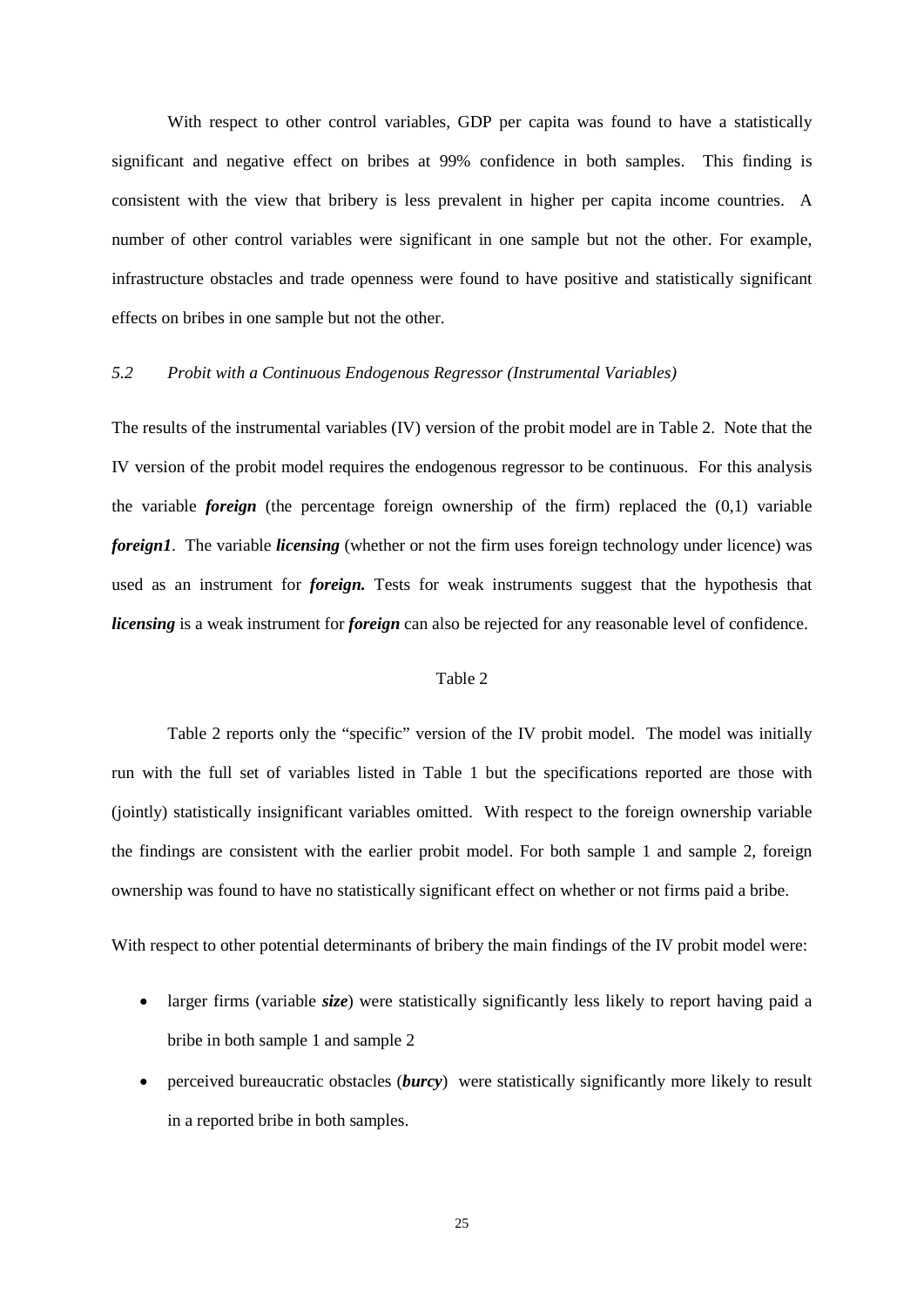- perceived obstacles arising from the political and legal environment (*polity*) were also statistically significantly more likely to result in reported bribery in sample 1 and in sample 2.
- of the country level variables per capita GDP and secondary school enrolment ratios were found to be statistically significantly associated with a lower propensity to bribe in both samples.
- natural resource rents (as a share of GDP) and (perversely) tertiary education enrolment ratios were found to have statistically significant effects of increasing reported bribery.

## *5.3 Matching Analysis*

To construct the propensity score we used probit models for each of the three  $(0,1)$  foreign ownership variables, that is, *foreign1* (any foreign ownership), *foreign3* (majority foreign ownership) and *jointvent* (joint venture). In the first instance all control variables (see section 3) were used to estimate the probit model and sector dummies were also included. The final propensity score was created after removing those variables that were jointly insignificant from the probit models. Note that these estimates were not intended as a behavioural model of foreign ownership in the way that the probit model in the preceding section examined the determinants of bribery. The purpose of the probit analysis in this case was to identify the key characteristics of foreign owned firms so that a closely matched control group could be selected to provide a propensity score.<sup>[3](#page-25-0)</sup> These were then used to create matched control groups using the *psmatch2* application in STATA statistical software (see Leuven and Sianesi (2012) for details).

There are several different ways of matching using a propensity score. The analysis presented here used kernel density matching with bootstrapped standard errors. Table 3 reports the results for sample 1 (2009-10). Tests were conducted for each variable relating to our five hypotheses. Checks for bias on observables are reported in Appendix 6. The results show that neither any foreign ownership (*foreign1*) nor majority foreign ownership (*foreign3*) had any statistically significant effect on the payment of bribes by firms in sample  $1$  (2009-10). The  $(0,1)$  variable for joint ventures did

<span id="page-25-0"></span><sup>&</sup>lt;sup>3</sup> The results of these probit regressions are not reported but are available from the authors.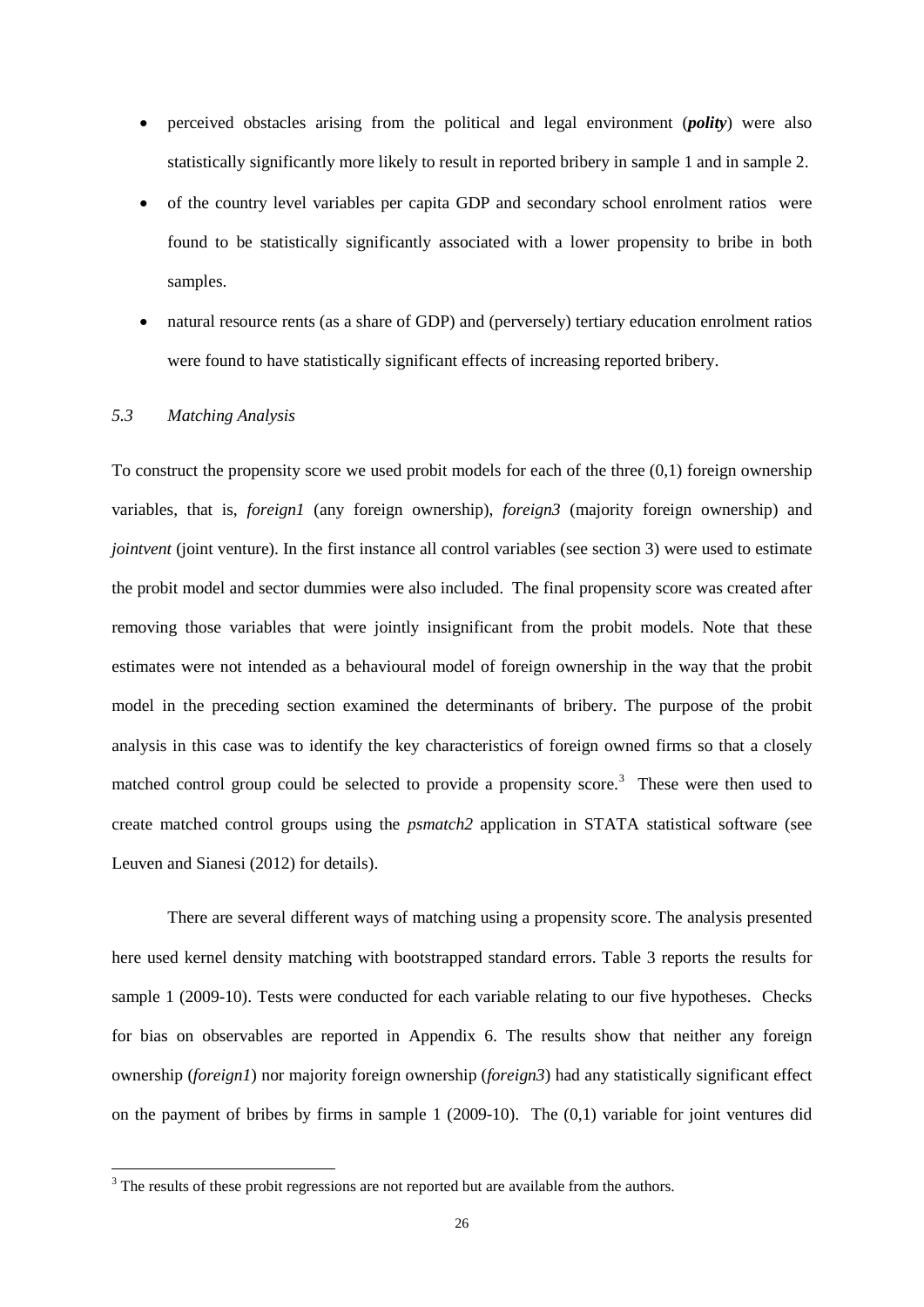reveal a positive and statistically significant effect on the payment of bribes but only at 90% confidence. In consequence, hypothesis 1 (foreign ownership does not affect bribery) cannot be rejected for foreign ownership in general. Hypothesis 2 is also not rejected, as the (marginally) statistically significant positive effect for joint ventures reveals a behavioural difference from other forms of foreign ownership.

#### Table 3

The bureaucracy variable was re-defined as a 0,1 variable taking on the value of 1 if the firm reported a mean score of 2 (moderate difficulty) or higher. The results showed perceived bureaucratic obstacles to have a positive and statistically significant effect (at 99%) on bribery. Hypothesis 3 was accordingly not rejected. Likewise whether or not the firm had bid for a government contract was positive and statistically significant at 99% confidence, such that hypothesis 4 (that bids for government work are positively associated with bribery) was also not rejected. Finally the variable *polity* (capturing perceptions of political instability, crime, corruption and the courts) was found to have a statistically significant effect on bribery.

Table 4 presents comparable results of the matching analysis for sample 2 (2013-15). Checks for bias on observables are in Appendix 7. With respect to foreign ownership there is one conclusion that differs from the findings for the earlier sample. The effect of joint ventures on bribery (significant only at 90% confidence in sample 1) is not statistically significant. For the later sample no form of foreign ownership has a statistically significant effect (at 90% confidence or higher) on bribery; *foreign1, foreign3* and *jointvent* are all statistically insignificant. This means that neither hypothesis 1 (foreign firms do not differ from others with respect to bribery) nor hypothesis 2 (the form of foreign ownership does not affect the propensity to bribe) can be rejected. As with the earlier sample perceived bureaucratic obstacles have a statistically significant effect (at 99%) on the payment of bribes, such that hypothesis 3 (a positive relationship between bureaucracy and briber) also cannot be rejected. As with sample 1 there are statistically significant and positive effects for (a) bidding for government contracts (at 95%) and for (b) *polity* (perceived constraints from political instability,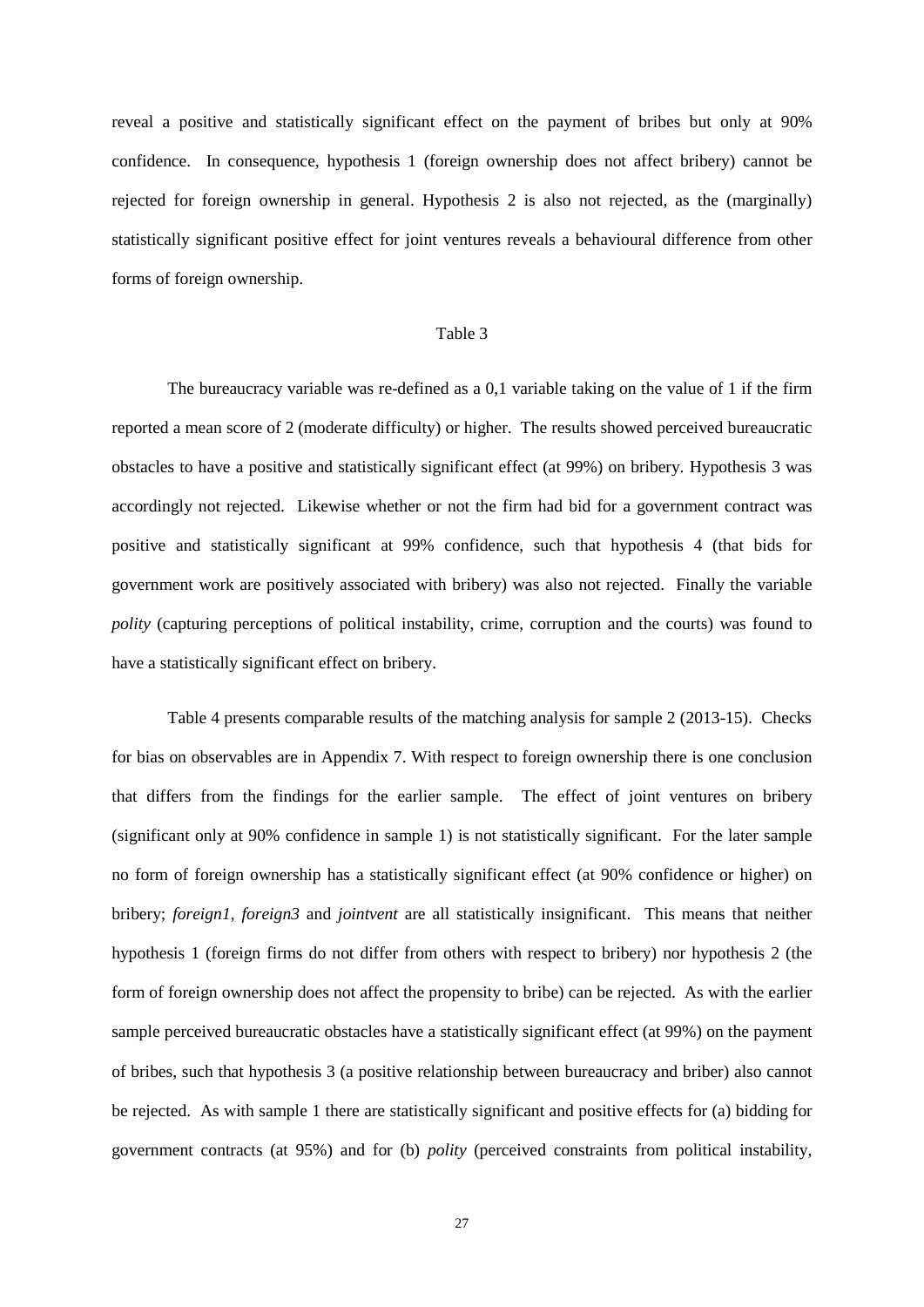crime, corruption and the courts), at 99% confidence. In consequence, neither hypothesis 4 (that bribery is positively related to government procurement) nor hypothesis 5 (that bribery is positively related to perceptions of obstacles arising from civil society) can be rejected.

#### Table 4

The key features of the propensity score matching analysis are that all types of foreign ownership (any, majority or joint venture) have no statistically significant effects on bribery when sample selection bias is controlled by a matching procedure. The only exception was that joint ventures were found to be marginally significant (at 90%) in sample 1. Bureaucracy, bidding for government contracts and perceived obstacles caused by political instability, corruption, crime and the courts (*polity*) were all found to have a statistically significant effect of increasing bribery in both sample 1 and sample 2.

#### *5.3 Inverse Probability Weighted Regression Adjustment (IPWRA) Analysis*

The IPWRA represents a number of important extensions to the matching model. It makes treatment effects endogenous to the model, allows interactions between two different treatment effects and, most importantly, it has the property of double robustness. In this section the analysis focuses on the effects of foreign ownership on bribery jointly with a series of partner treatments: bureaucracy (*burcy*), perceived obstacles arising from political instability, crime, corruption and the courts (*polity)* and bidding for government contracts (*govtbid*).

Table 5 presents the results of the IPWRA analysis for sample 1. The table is divided into three sections Reading across the first row of the first section gives the estimated treatment effects (ATT) for foreign1, bureaucracy and both treatments jointly compared to the counter-factual of no treatment. Foreign ownership (*foreign1*) has no statistically significant effect but bureaucracy has a positive and statistically significant effect (at 99%) on the payment of bribes. The combined effect of both foreign ownership and bureaucracy is also positive and statistically significant but the table shows that this finding is dominated by the effect of perceived bureaucratic obstacles. Reading down the first column in the first section provides estimates of the ATT derived from removing rather than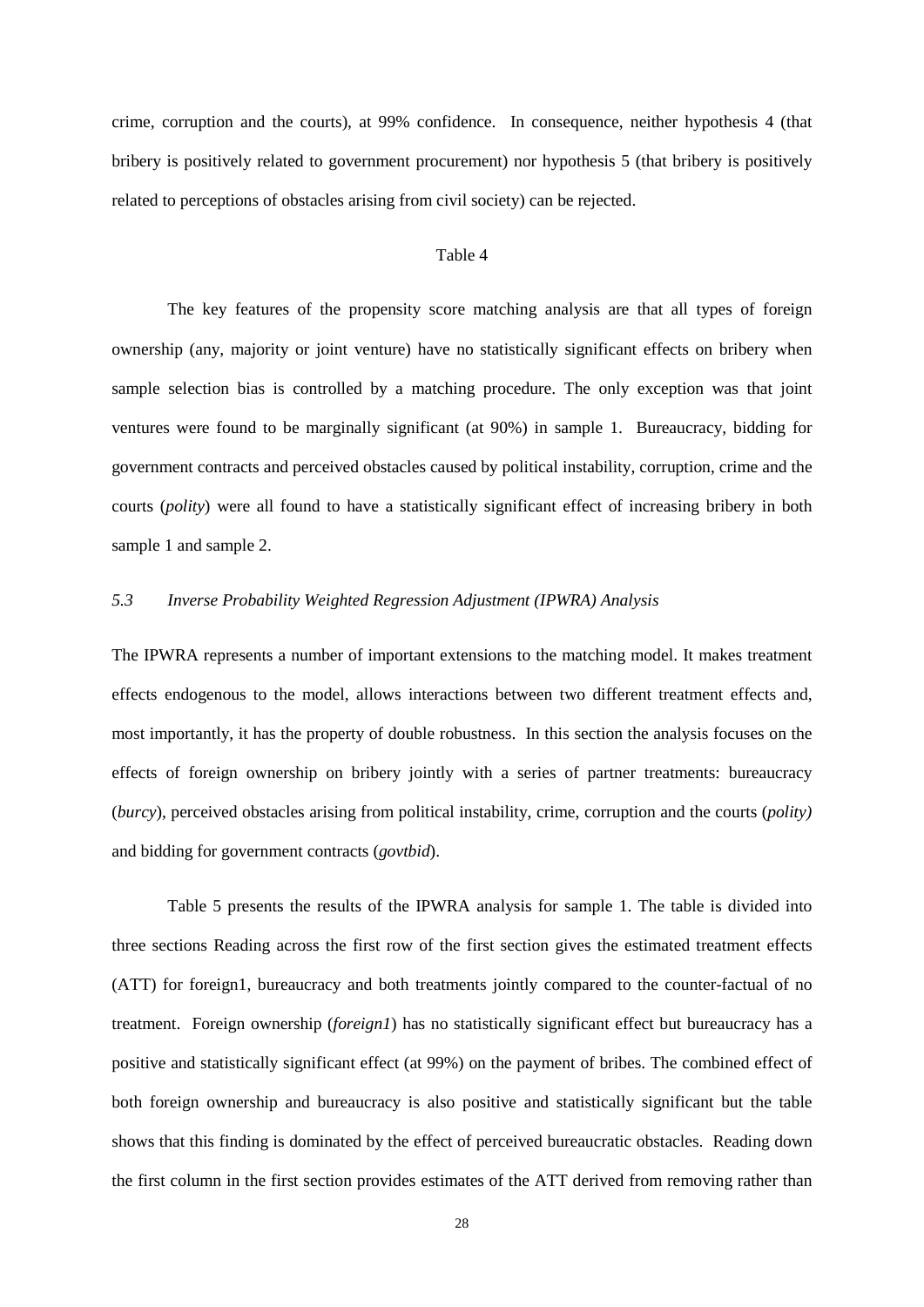adding a treatment effect (the double robustness property). The removal of *foreign1* as a treatment is shown to have no statistically significant effect but the removal of perceived bureaucracy has a statistically significant (99%) negative effect on bribery, that is, removing *burcy* as a treatment reduces bribery. The combined effect of removing both foreign ownership and bureaucracy is also negative and statistically significant at 99% confidence. Again this finding is dominated by the effect of bureaucracy.

#### Table 5

The second section of Table 5 presents the IPWRA estimates using foreign ownership and *polity* (perceived constraints from political instability, crime, corruption and the courts) as treatments. Reading across the first row gives treatment effects compared to the counter factual of no treatment. Foreign ownership is found to have a positive and statistically significant effect on bribery but only at 90% confidence. Both *Polity* and the combined effect of two treatments were found to have positive and statistically significant (at 99%) effects on bribery. Reading down the first column of the second section gives the effects of removing rather than adding each treatment. The removal of foreign ownership has no statistically significant effect. This means that the conclusion that it had a (marginally) significant effect when added is not robust. The removal of *polity* as a treatment was also statistically insignificant, suggesting a lack of robustness with the earlier finding of a statistically significant effect. The third section considers foreign ownership and bidding for government contracts as treatment variables. Reading across the first row shows a not statistically significant treatment effect for foreign ownership but a positive and statistically significant (99%) effect of government contract bids on bribery. Reading down the first column of the third section shows that these findings are robust. The removal of foreign ownership as a treatment has no statistically significant effect but the removal of government bids as a treatment has a statistically significant (99%) negative effect on bribery.

The final section of Table 5 presents the IPWRA analysis using foreign ownership and profitability per worker (*ppw*) as treatments. The inclusion of a profitability indicator seeks to reflect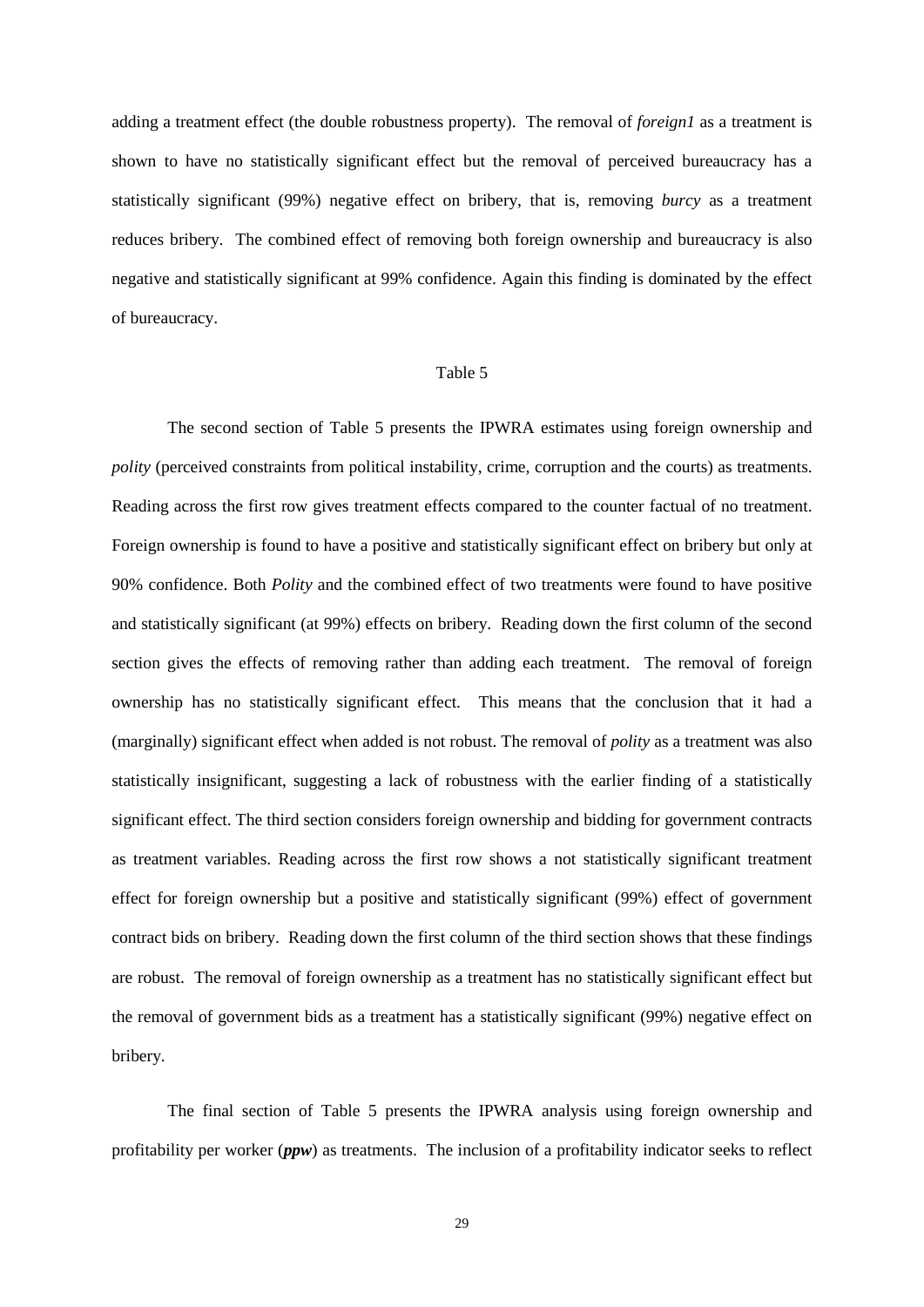the argument that more efficient, more competitive firms have less need to resort to bribery. The results again suggest that neither foreign ownership nor profit per worker had statistically significant effects on bribery in sample 1.

Table 6 presents the IPWRA analysis for sample 2 (2013-2015). As with the analysis for sample 1 the first section considers the effects on bribery of foreign ownership (*foreign1)* and perceived bureaucracy (*burcy*) as treatments. Reading across the first row of the first section shows no statistically significant effect of foreign ownership but a statistically significant (at 99%) of bureaucracy. Jointly the two treatment variables are also statistically significant. Reading down the first column of the first section gives the effects of removing rather than adding treatment effects. The removal of foreign ownership has no statistically significant effect but the removal of bureaucracy has a negative and statistically significant effect (at 99%) on bribery. The second section considers foreign ownership and *polity* as treatment effects. Reading across the first row of this section shows, again, no statistically significant effect of foreign ownership on bribery but a statistically significant effect (at 99%) of *polity* on bribery. The first column of the section shows the removal of foreign ownership as a treatment to have no statistically significant effect but the removal of *polity* to have a statistically significant (99%) negative effect on bribery. The final section considers foreign ownership and bidding for government contracts as treatment variables. Adding foreign ownership (first row of the section) or removing it (first column) as a treatment has no statistically significant effect. Including bids for government contracts as a treatment variable (first row) has a statistically significant positive effect on bribery and removing it (first column) a statistically significant negative effect, both at 95% confidence.

The IPWRA analysis for sample 2 differs from that for sample 1 in one important respect. More profitable firms (as measured by  $ppw$ ) were found to have a statistically significant negative effect on the payment of bribes, making more profitable firms less likely to pay bribes than less profitable ones. Since different samples cannot be directly compared with each other it is hard to be certain why the findings of sample 1 differ from those for sample 2 other than to note that this is a possibility for further research.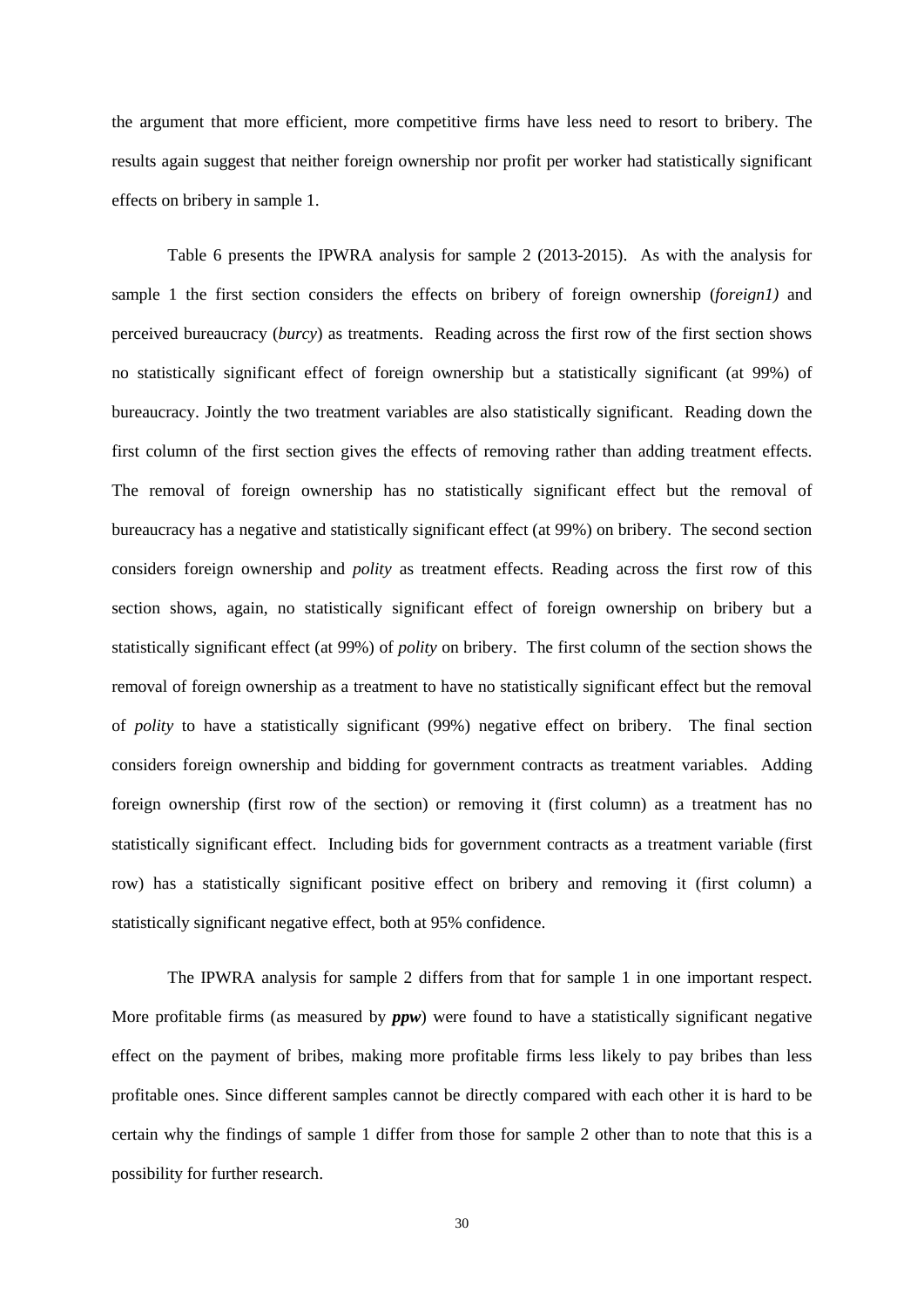#### Table 6

The main points that emerge from the IPWRA analysis of both sample 1 and sample 2 are that foreign ownership has no significant effect on bribery. These findings are robust with one exception. The effect of bribery, when combined with the civil society variable *polity* is not fully robust in sample 1. Bureaucracy, polity and bidding for government contracts are all found to have statistically significant effects associated with a greater propensity to engage in bribery. Again these findings are robust in both sample 1 and sample 2 with one exception, the findings for *polity* in sample 1 are not robust. In sample 2 but not in sample 1, profitability is also found to have a statistically significant effect in reducing bribery.

### **6. Conclusions**

#### *6.1 Methodological Limitations*

Most estimators are subject to limitations and it is worth drawing attention to those affecting the techniques used in this study. In the instrumental variables probit model the study found licensing (of foreign technology) to be a weakly exogenous instrument for foreign ownership but the possibility remains that it is not strongly exogenous. There are risks of endogeneity arising from issues related to confounding variables – omitted variables bias with probit, bias on unobservables with propensity score matching and violation of the ignorability assumption with IPWRA. There are also risks of endogeneity if both foreign ownership and bribery share some common determinants. To address these issues the on-line appendix reports robustness checks using a bivariate probit model. This finds that both bribery and foreign ownership do indeed share some determinants in common but that foreign ownership still does not have a statistically significant effect on whether firms pay bribes or not, when it is treated as an endogenous variable.

## *6.2 Research Implications*

To date the literature on the effects of foreign firms on corruption in host economies is inconclusive. Existing studies are divided between those that argue that MNEs can bring about a reduction in

31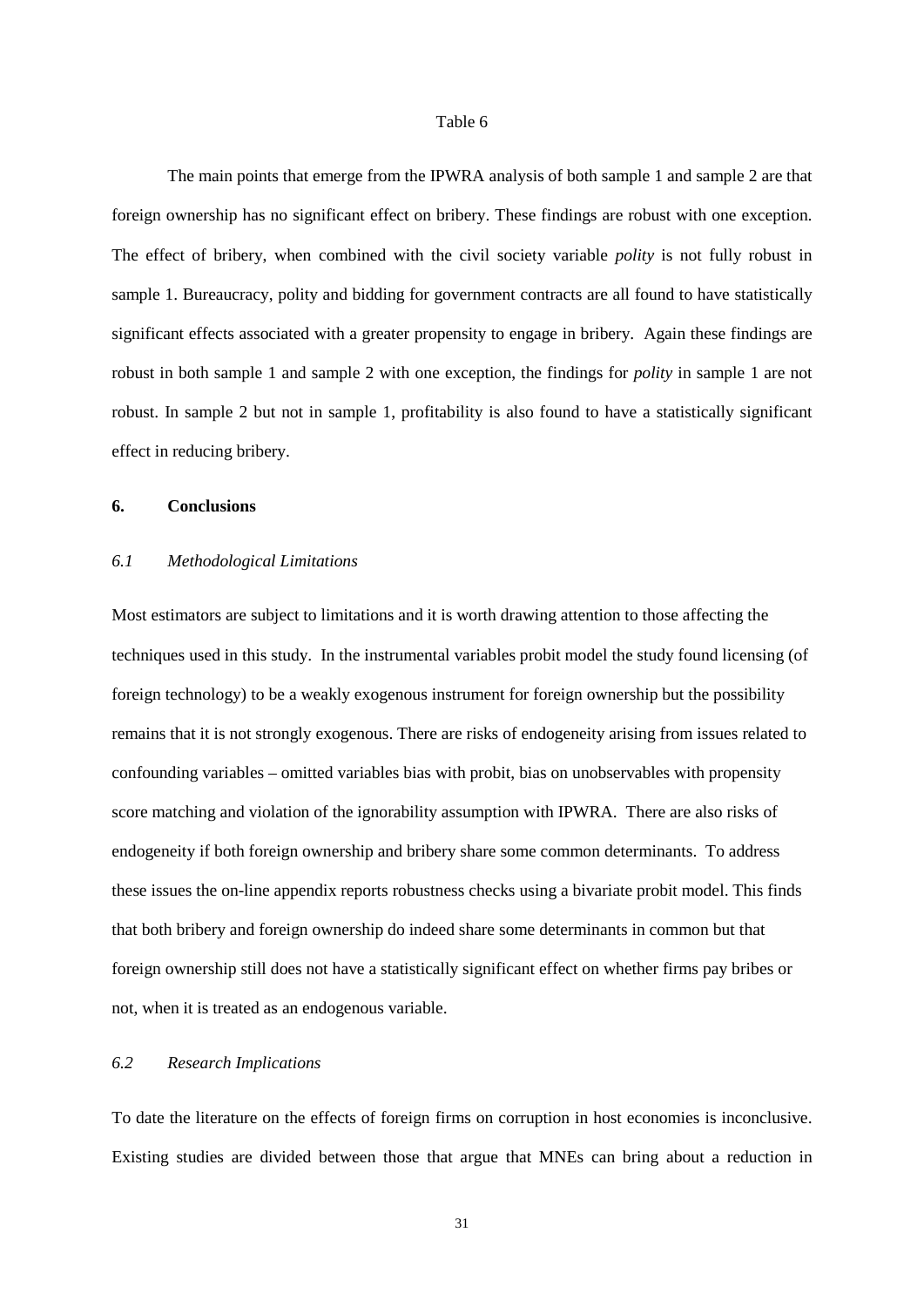bribery and those that argue the firms operating in international markets adapt to local conditions and practices. This study provides strong support for adaptation to local standards. It finds no difference in behaviour between foreign owned and domestic firms with respect to bribery in a sample of 41 emerging economies. This has important implications for countries with high levels of corruption where the institutions are weak.

The data used for the study are taken from surveys of existing firms, thus it was never the intention to address whether or not investment has been deterred by corruption. However, associated with the literature is an argument that corruption leads firms to prefer joint ventures over independent subsidiaries. This choice is more readily modelled by evidence on existing firms since it is possible to observe the choices that have been made with respect to ownership structure. No difference in the propensity to pay bribes with respect to the degree of foreign ownership, or whether or not the firm is a joint venture, was found in this sample.

This paper did not just address the literature from the perspective of foreign investment but also that concerning the wider determinants of corruption. In particular it focused on the role of three variables: bidding for government contracts and perceived obstacles arising from (a) bureaucracy and (b) civil society (political instability, corruption, crime and the courts). It finds robust evidence that all three variables are associated with a greater propensity for firms to pay bribes. Although not a focus of this study a wider range of "controls" were also used.

From a methodological perspective few previous studies were found in the area of international business or development that use matching techniques. The results of this study demonstrate the potential value of these techniques for future studies of the behaviour of MNEs with activities in developing regions. As far as can be ascertained no previous firm level study of corruption has used an IPWRA approach. In particular, studies which implicitly or explicitly compare the behaviour of foreign firms with unmatched domestic ones (without first creating a carefully matched control group) are at risk of making incorrect inferences. In this study there are a number of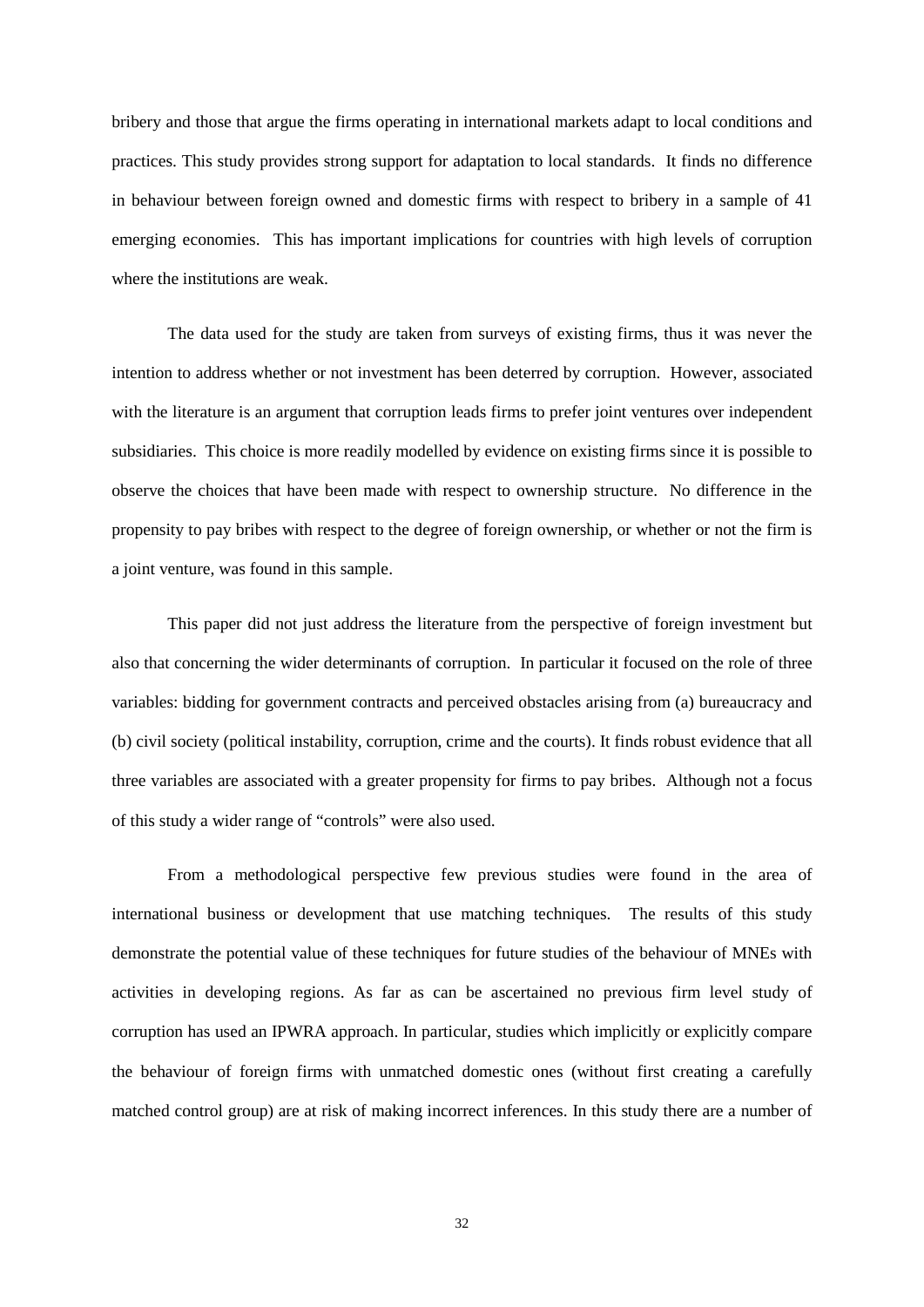examples where spurious conclusions could have been reached if care had not been taken to ensure that like was compared to like.

## *6.3 Implications for Policy*

The results have implications for managers of MNEs in developing countries. Along with a number of other studies, it is shown that MNEs must expect to adapt to local culture with respect to corruption in emerging markets. To date the evidence suggests that this need to adapt has tended to override pressure from home country legislation to avoid corrupt behaviour. Practical as opposed to moral considerations have tended to dominate behaviour as opposed to rhetoric. An important reason for this is that bribery tends to be more prevalent where there are significant bureaucratic obstacles and excessive resources are required to circumvent them, that is, where host country institutions are weak. Firms should therefore expect behavioural norms to favour bribery where cumbersome and time consuming bureaucracy exists. As with other studies, no attempt has been made to suggest that bribery is a first best solution from the perspective of host economies. It clearly is not and huge welfare losses can result as well as providing a barrier to growth. However, the evidence is consistent with a view that bribery may, in some instances, be more efficient than a very burdensome bureaucracy. This suggests that policy measures designed to reduce corruption are only likely to be effective if accompanied by measures to streamline government procedures and practices affecting business operations.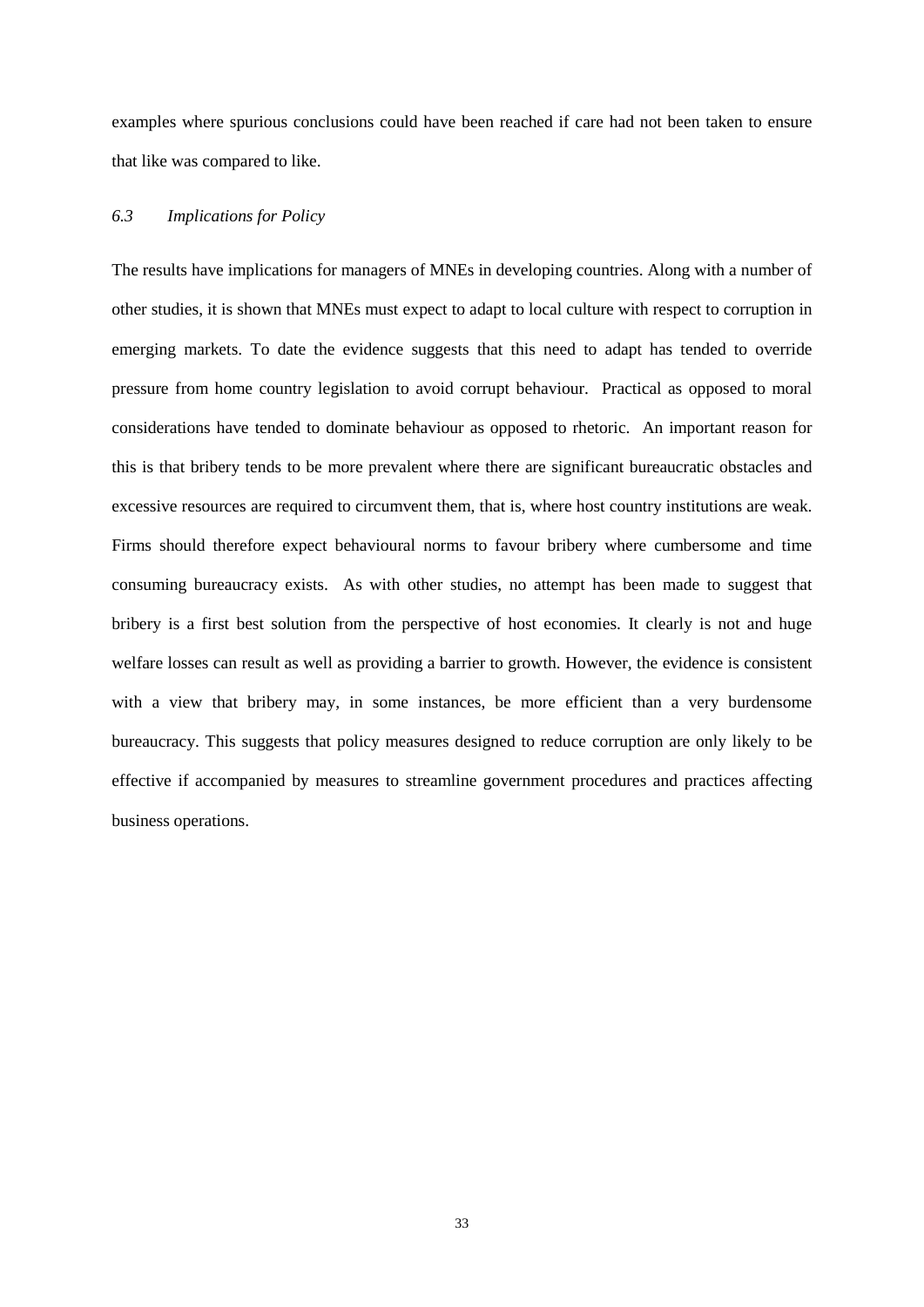#### **REFERENCES**

1.Aidt T (2009), Corruption, institutions, and economic development, *Oxford Review of Economic Policy,* 25:2, 271-91

2.Baltagi B (2008). *Econometric analysis of panel data*. John Wiley & Sons, Chichester.

3.Barbopoulos L, Marshall A, MacInnes C, and McColgan P (2014). Foreign direct investment in emerging markets and acquirers' value gains. *International Business Review,* 23:3, 604-619 4.Bénassy‐Quéré A, Coupet M and Mayer T (2007). Institutional determinants of foreign direct investment. *The World Economy*, 30:5, 764-782.

5.Boersma M, Buckley P and Ghauri P (2003). Trust in international joint venture relationships. *Journal of Business Research*, 56:12, 1031-1042.

6.Borin, A and Mancini M (2016). Foreign direct investment and firm performance: an empirical analysis of Italian firms. *Review of World Economics*, forthcoming

7. Busso M, DiNardo J and McCrary J (2014). New evidence on the finite sample properties of propensity score reweighting and matching estimators. *Review of Economics and Statistics*, 96:5, 885- 897

8. Cattaneo M (2010). Efficient semiparametric estimation of multi-valued treatment effects under ignorability. Journal of Econometrics, 155:2, 138-154.

9. Cattaneo M, Drukker D and Holland A (2013). Estimation of multivalued treatment effects under conditional independence. *Stata Journal*, 13:3, 407-450.

10.Chen S and Hennart J (2002). Japanese investors' choice of joint ventures versus wholly-owned subsidiaries in the US: The role of market barriers and firm capabilities. *Journal of International Business Studies*, 33:1, 1-18.

11. Chen Y, Yaşar M and Rejesus R (2008). Factors influencing the incidence of bribery payouts by firms: A cross-country analysis. *Journal of Business Ethics*, 77:2, 231-244.

12.Clarke G (2011). How Petty is Petty Corruption? Evidence from Firm Surveys in Africa. *World Development,* 39:7, 1122-32.

13.Cuervo-Cazurra A (2006). Who cares about corruption?. *Journal of International Business Studies*, 37:6, 807-822.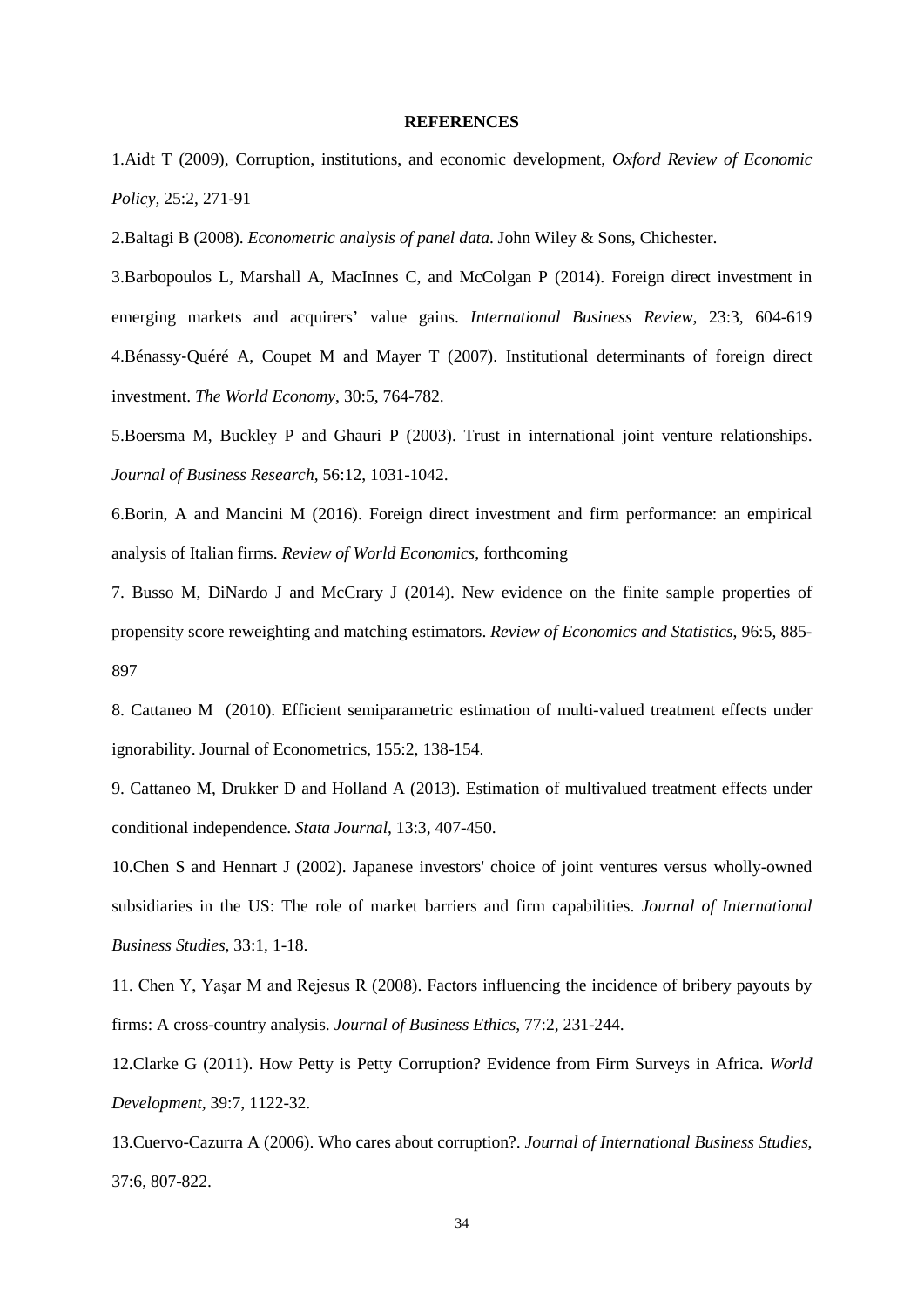14. Czarnitzki D, Ebersberger B and Fier A (2007). The Relationship between R&D Collaboration, Subsidies and R&D Performance: Empirical Evidence from Finland and Germany. *Journal of Applied Econometrics*, 22:7, 1347–366.

15.Dethier J-J, Hirn M and Straub S (2011). Explaining enterprise performance in developing countries with business climate survey data. *The World Bank Research Observer* 26.2, 258-309.

16.Egger P and Winner H (2005). Evidence on corruption as an incentive for foreign direct investment. *European Journal of Political Economy*, 21:4, 932-952.

17. Emsle, R, Lunt M, Pickles A and Dunn G (2008). Implementing double-robust estimators of causal effects. *Stata Journal*, 8:3, 334–353.

18.Evenett S and Hoekman B (2005) Government procurement: market access, transparency, and multilateral trade rules, *European Journal of Political Economy,* 21, 163–83

19.Fernández-Val I (2009). Fixed effects estimation of structural parameters and marginal effects in panel probit models. *Journal of Econometrics*, 150:1, 71-85.

20.Fisman R and Svensson J (2007). Are corruption and taxation really harmful to growth? Firm level evidence. *Journal of Development Economics*, 83:1, 63-75.

21.Gaviria A (2002). Assessing the effects of corruption and crime on firm performance: evidence from Latin America. *Emerging Markets Review*, 3:3, 245-268.

22. Hunt J and Laszlo S (2012). Is bribery really regressive? Bribery's costs, benefits, and mechanisms. *World Development*, 40:2, 355-372.

23. Liu Y, An Y and Zhang J (2016). Bribe payments under regulatory decentralization: Evidence from rights offering regulations in China. *Journal of Banking & Finance*, 63, 61-75.

24.Globerman S and Shapiro D (2002). Global foreign direct investment flows: The role of governance infrastructure. *World development*, 30:11, 1899-1919.

25.Globerman S and Shapiro D (2003). Governance infrastructure and US foreign direct investment. *Journal of International Business Studies*, 34:1, 19-39.

26.Greene W (2004). The behaviour of the maximum likelihood estimator of limited dependent variable models in the presence of fixed effects. *The Econometrics Journal*, 7:1, 98-119.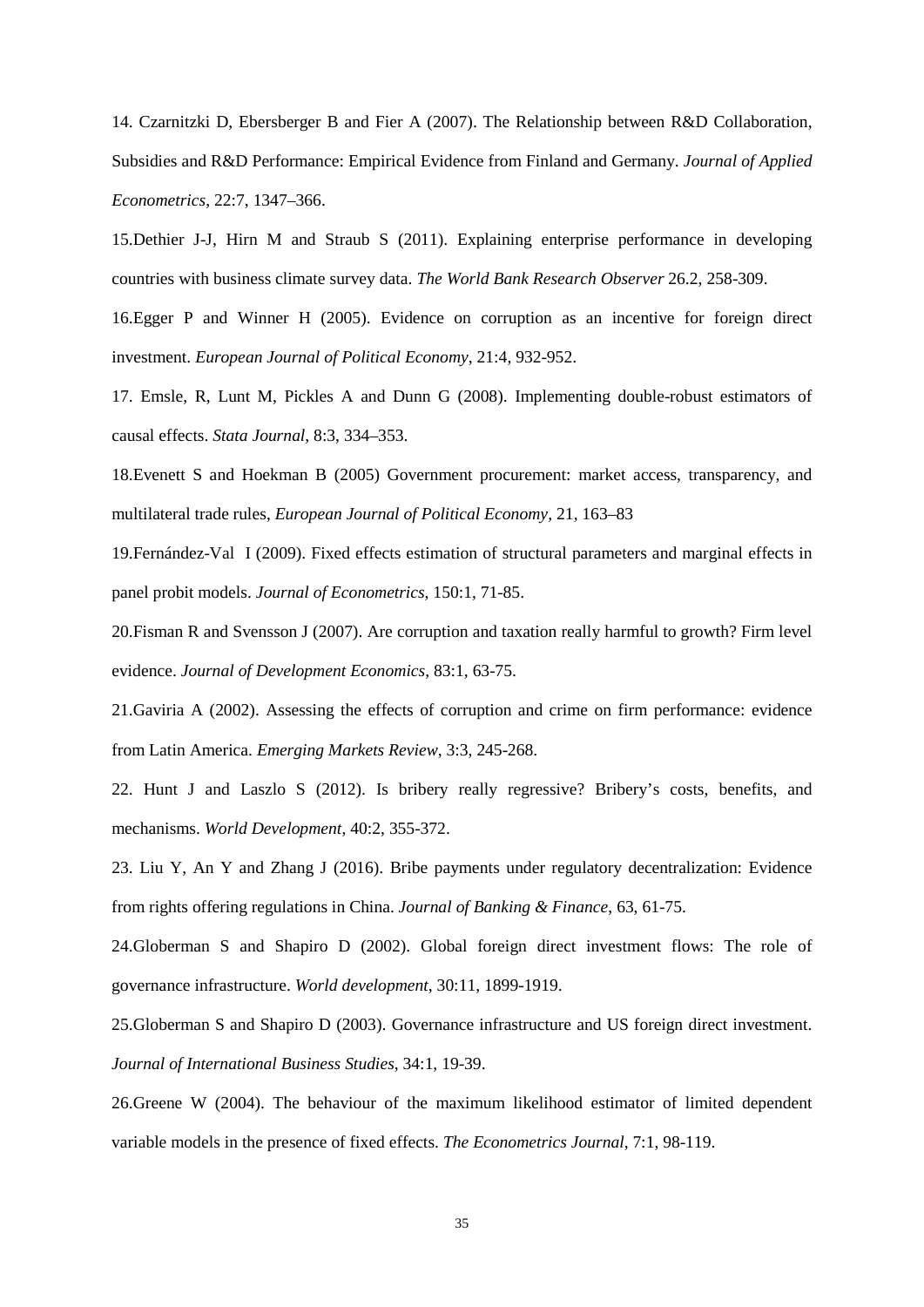27.Habib M and Zurawicki L (2001). Country-level investments and the effect of corruption—some empirical evidence. *International Business Review*, 10:6, 687-700.

28.Habib M and Zurawicki L (2002). Corruption and foreign direct investment. *Journal of International Business Studies*, 291-307.

29.Hakkala K, Norbäck P and Svaleryd H (2008). Asymmetric effects of corruption on FDI: evidence from Swedish multinational firms. *The Review of Economics and Statistics*, 90:4, 627-642.

30.Hamra W, (2000), Bribery in International Business Transactions and the OECD Convention: Benefits and Limitations, *Business Economics,* 35:4, 33-46

31.Harstad D and Svenssen J, (2011) Bribes, Lobbying, and Development, *American Political Science Review*, February, 1-18

32.Hennart J and Zeng M (2005). Structural determinants of joint venture performance. *European Management Review*, 2:2, 105-115.

33. Hirano K, Imbens G and Ridder G (2003). Efficient estimation of average treatment effects using the estimated propensity score. *Econometrica,* 71:4, 1161–1189.

34.Holtbrügge D, Berg N and Puck J F (2007). To bribe or to convince? Political stakeholders and political activities in German multinational corporations. *International Business Review*, 16:1, 47-67.

35.Javorcik B and Wei S (2009). Corruption and cross-border investment in emerging markets: firmlevel evidence. *Journal of International Money and Finance*, 28:4, 605-624.

36.Jensen N, Quan L and Rahman A (2010). Understanding corruption and firm responses in crossnational firm-level surveys. *Journal of International Business Studies* 41.9, 1481-1504.

37.Kimura F and Kiyota K (2007). Foreign‐owned versus Domestically‐owned Firms: Economic Performance in Japan. *Review of Development Economics*, 11:1, 31-48.

38.Kwok C and Tadesse S (2006). The MNC as an agent of change for host-country institutions: FDI and corruption. *Journal of International Business Studies*, 37:6, 767-785.

39.Larraín B and Tavares J (2004). Does foreign direct investment decrease corruption?. *Cuadernos de Economía*, 41:123, 199-215.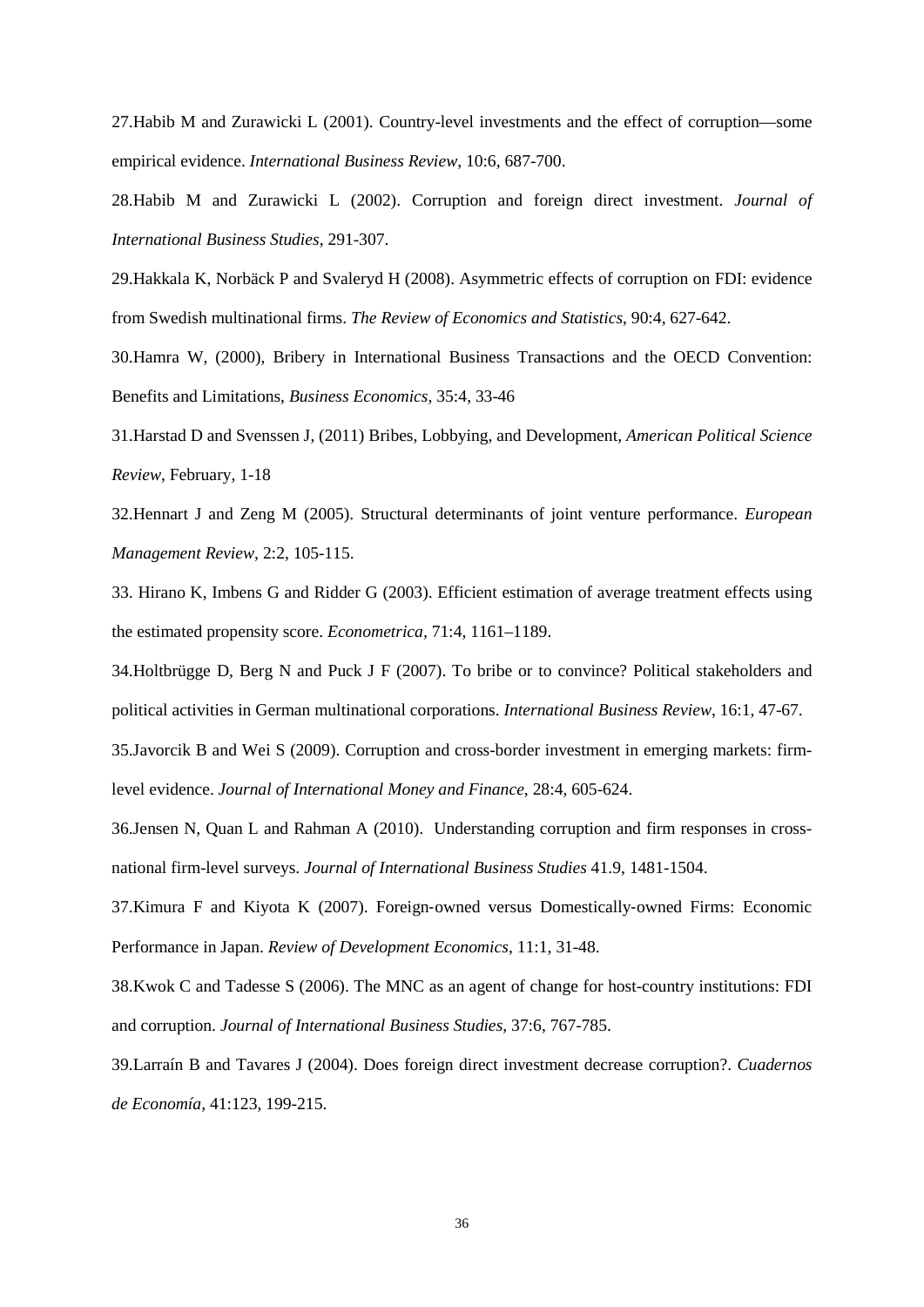40. Lechner M (2001). Identification and estimation of causal effects of multiplie treatments under the conditional independence assumption, in: M Lechner and F Pfeiffer (eds.), Econometric evaluation of active labor market policies, Heidelberg, 43–58.

41.Leuven E and Sianesi B (2012). PSMATCH2: Stata module to perform full Mahalanobis and propensity score matching, common support graphing, and covariate imbalance testing. *Statistical Software Components*.

42.Lu J, Lu, Y and Tao Z (2010). Exporting behavior of foreign affiliates: Theory and evidence. *Journal of International Economics*, 81:2, 197-205.

43. Mallick S and Yang Y (2013). Productivity performance of export market entry and exit: Evidence from Indian firms. *Review of International Economics*, 21:4, 809-824.

44.Makino S and Neupert K (2000). National culture, transaction costs, and the choice between joint venture and wholly owned subsidiary. *Journal of International Business Studies*, 31:4, 705-713.

45.Mauro P (1995). Corruption and growth. *The Quarterly Journal of Economics*, 110:3, 681-712.

46.Méndez F and Sepúlveda F (2006). Corruption, growth and political regimes: cross country evidence. *European Journal of Political Economy*, 22:1, 82-98.

47.Méon P-G and Weill L (2010), Is Corruption an Efficient Grease? *World Development,* 38:3, 244– 259

48. Mironov M (2015). Should one hire a corrupt CEO in a corrupt country?. *Journal of Financial Economics,* 117:1, 29-42*.*

49.Nguyen T and Van Dijk M (2012). Corruption, growth, and governance: Private vs. state-owned firms in Vietnam. *Journal of Banking & Finance*, 36:11, 2935-2948.

50. Nwabuzor A (2005), Corruption and development: new initiatives in economic openness and strengthened rule of law, *Journal of Business Ethics,* 59, 121-138

51. Okada K and Samreth S (2012). The effect of foreign aid on corruption: A quantile regression approach. *Economics Letters*, 115:2, 240-243.

52.Olney W (2014), Impact of Corruption on Firm-Level Export Decisions, Department of Economics Working paper, Williams College, Williamstown, MA 01267, USA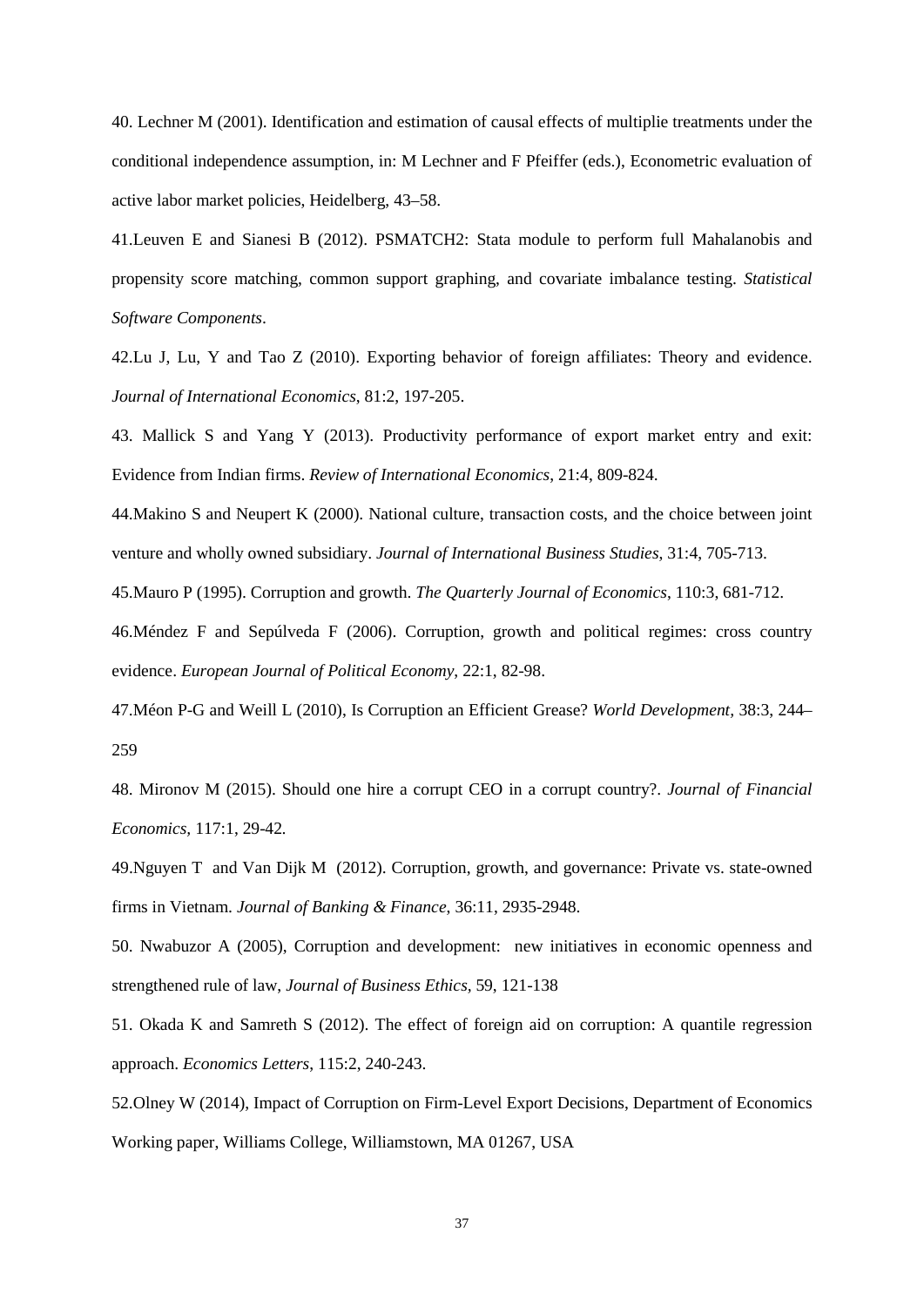53.Pantzalis C, Park J and Sutton N (2008). Corruption and valuation of multinational corporations. *Journal of Empirical Finance*, 15:3, 387-417.

54.Puck J, Rogers H and Mohr A (2013). Flying under the radar: Foreign firm visibility and the efficacy of political strategies in emerging economies. *International Business Review*, 22:6, 1021-33.

55. Radicic D and Pugh G (2016). R&D programmes, policy mix, and the "European Paradox": evidence from European SMEs. *Science and Public Policy*, forthcoming

56. Reinikka R and Svensson J (2006). Using micro-surveys to measure and explain corruption. *World Development*, 34:2, 359-370.

57.Rose-Ackerman S (2002). "Grand" corruption and the ethics of global business. *Journal of Banking & Finance*, 26:9, 1889-1918.

58.Roy A and Goll I (2014). Predictors of various facets of sustainability of nations: The role of cultural and economic factors. *International Business Review,* 23:5, 849-861

59.Shleifer A and Vishny R (1993). Corruption. The Quarterly Journal of Economics, 108:3, 599–617 60.Smarzynska B and Wei S (2001). *Pollution havens and foreign direct investment: dirty secret or popular myth?* (No. w8465). National Bureau of Economic Research, Cambridge, Mass.

61. Svensson, J. (2003). Who Must Pay Bribes And How Much? Evidence From A Cross Section Of Firms. *Quarterly Journal of Economics*, 118, 1. 207-230

62. Swamy A, Knack S, Lee Y and Azfar O (2001). Gender and corruption. *Journal of Development Economics*, 64:1, 25-55.

63.Tekin-Koru A (2006). Corruption and the ownership composition of the multinational firm at the time of entry: Evidence from Turkey. *Journal of Economics and Finance*, 30:2, 251-269.

64.Truex R (2011), Corruption, Attitudes, and Education: Survey Evidence from Nepal, *World Development,* 39:7, 1133–1142

65.Wang Y and You J (2012). Corruption and firm growth: Evidence from China. *China Economic Review*, 23:2, 415-433.

66.Wei S (2000). How taxing is corruption on international investors?. *Review of Economics and Statistics*, 82:1, 1-11.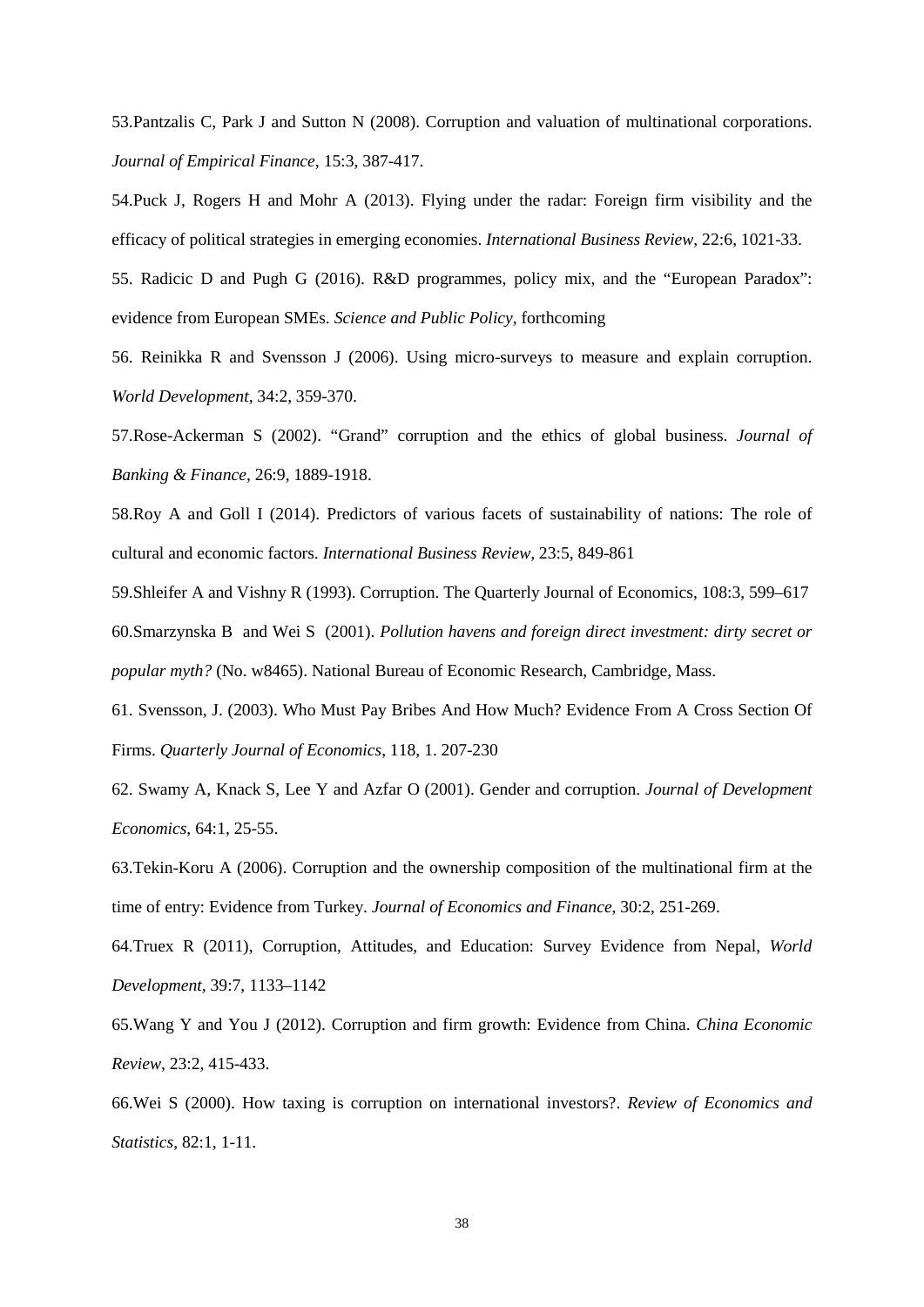67. Wooldridge J (2010). Econometric Analysis of Cross Section and Panel Data. (2<sup>nd</sup> edition). MIT Press, Cambridge, Mass.

68.Xu L (2011). The effects of business environments on development: Surveying new firm-level evidence. *The World Bank Research Observer* 26.2, 310-340.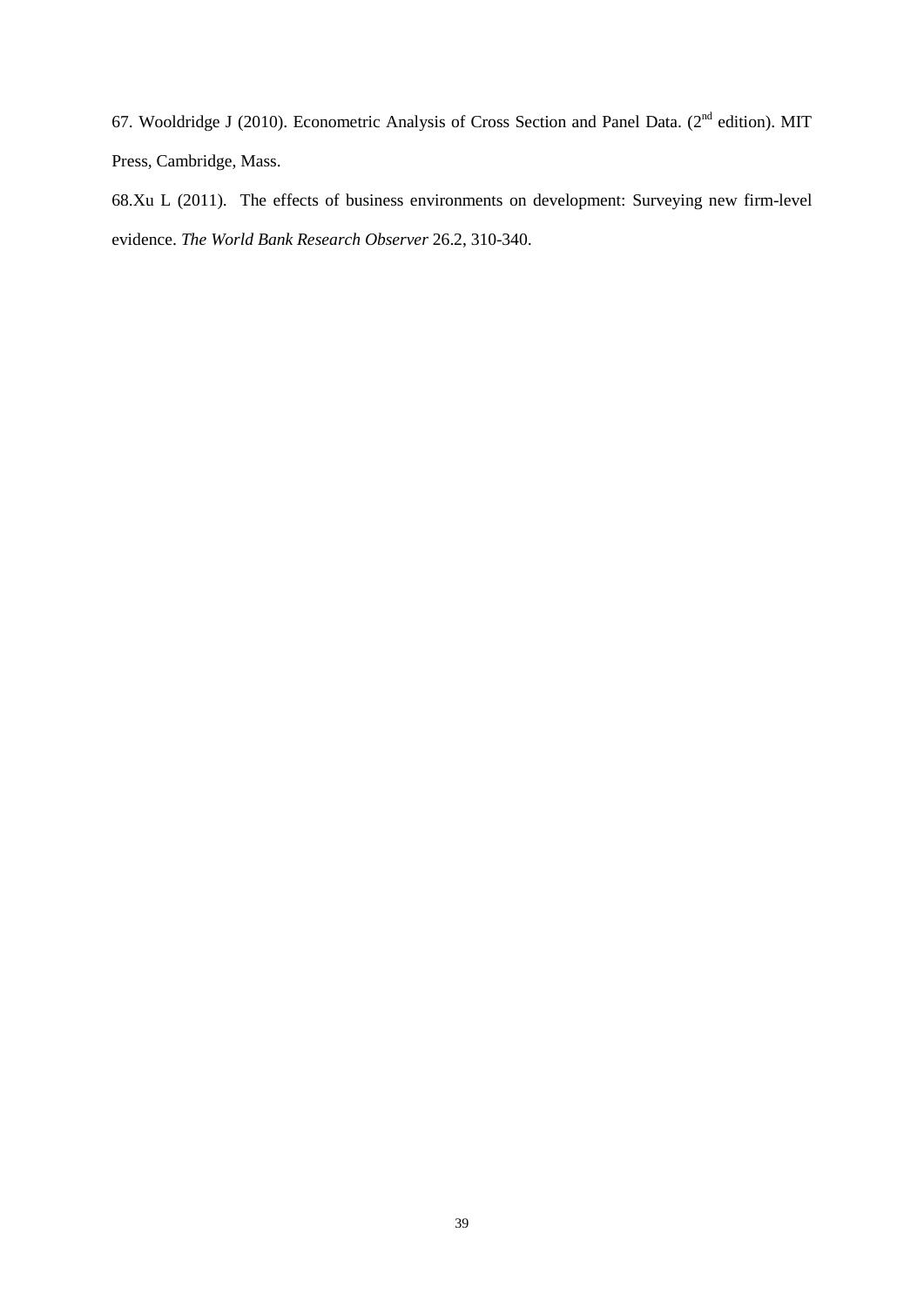|                                                                                               | Table 1: Probit estimates, dependent variable = bribe (0,1) |                    |                   |                      |                 |  |  |  |
|-----------------------------------------------------------------------------------------------|-------------------------------------------------------------|--------------------|-------------------|----------------------|-----------------|--|--|--|
| Variable                                                                                      | Label                                                       | Sample 1 (2009-10) |                   | Sample 2 (2013-2015) |                 |  |  |  |
|                                                                                               |                                                             | General            | Specific          | General              | <b>Specific</b> |  |  |  |
|                                                                                               |                                                             | dF/dx              | dF/dx             | dF/dx                | dF/dx           |  |  |  |
| Firm level variables:                                                                         |                                                             |                    |                   |                      |                 |  |  |  |
| foreign ownership                                                                             | foreign1                                                    | 0.0014647          | $-0.0133245$      | 0.014442             | 0.0123595       |  |  |  |
|                                                                                               |                                                             | (0.0241068)        | (0.0101307)       | (0.0176322)          | (0.0106151)     |  |  |  |
| firm size class                                                                               | size                                                        | $-0.0003255$       |                   | $-0.0249***$         | $-0.0152***$    |  |  |  |
|                                                                                               |                                                             | (0.0099629)        |                   | (0.0063326)          | (0.0038975)     |  |  |  |
| age of firm                                                                                   | age                                                         | $-0.0003877$       | $-0.0005542***$   | 0.0002555            |                 |  |  |  |
|                                                                                               |                                                             | (0.0004337)        | (0.000211)        | (0.0003898)          |                 |  |  |  |
| manager experience                                                                            | mgrexp                                                      | $-0.000051$        |                   | $-0.0000169$         |                 |  |  |  |
|                                                                                               |                                                             | (0.0007017)        |                   | (0.0004239)          |                 |  |  |  |
| local markets                                                                                 | local                                                       | 0.002545           |                   | $-0.0243746$         | $0.0291*$       |  |  |  |
|                                                                                               |                                                             | (0.0383105)        |                   | (0.0280806)          | (0.0154731)     |  |  |  |
| national markets                                                                              | national                                                    | 0.0050136          |                   | $-0.0183832$         | $0.0281*$       |  |  |  |
|                                                                                               |                                                             | (0.035424)         |                   | (0.0261293)          | (0.0164919)     |  |  |  |
| exports (% of sales)                                                                          | export                                                      | $-0.0002489$       |                   | $-0.0004191$         | $0.0003**$      |  |  |  |
|                                                                                               |                                                             | (0.0004363)        |                   | (0.000303)           | (0.0001522)     |  |  |  |
| female owner                                                                                  | femown                                                      | $-0.0180026$       |                   | $-0.0016191$         |                 |  |  |  |
|                                                                                               |                                                             | (0.014538)         |                   | (0.0084441)          |                 |  |  |  |
| female manager                                                                                | femman                                                      | $-0.0140865$       |                   | $-0.0018959$         |                 |  |  |  |
|                                                                                               |                                                             | (0.0181427)        |                   | (0.0099676)          |                 |  |  |  |
| % of workers with degrees                                                                     | degree                                                      | $-0.0000481$       |                   | 0.0000232            |                 |  |  |  |
|                                                                                               |                                                             | (0.0003597)        |                   | (0.0001515)          |                 |  |  |  |
| sales per worker                                                                              | spw                                                         | $-1.42E-08$        | $-0.000000007***$ | $-1.61E-08$          |                 |  |  |  |
|                                                                                               |                                                             | (0.000000027)      | (0.00000000136)   | (0.0000000249)       |                 |  |  |  |
| profit per worker                                                                             | ppw                                                         | $-3.06E-08$        | 0.000000007 ***   | 1.61E-08             |                 |  |  |  |
|                                                                                               |                                                             | (0.0000000497)     | (0.00000000136)   | (0.0000000249)       |                 |  |  |  |
| growth in sales                                                                               | growth                                                      | 0.0000234          |                   | $0.00000001*$        |                 |  |  |  |
|                                                                                               |                                                             | (0.0000177)        |                   | (0.00000000617)      |                 |  |  |  |
| infrastructure obstacles                                                                      | infra                                                       | 0.0003862          | $0.0067**$        | $-0.0043241$         |                 |  |  |  |
|                                                                                               |                                                             | (0.0064015)        | (0.0028932)       | (0.0041419)          |                 |  |  |  |
| bureaucratic obstacles                                                                        | burcy                                                       | $0.0526***$        | $0.0534***$       | $0.0339***$          | $0.0231***$     |  |  |  |
|                                                                                               |                                                             | (0.0091853)        | (0.0039932)       | (0.0062238)          | (0.0040531)     |  |  |  |
| polity obstacles                                                                              | polity                                                      | $-0.00000214$      |                   | $0.0210***$          | $0.0169***$     |  |  |  |
|                                                                                               |                                                             | (0.0000269)        |                   | (0.0052245)          | (0.0035794)     |  |  |  |
| bid for government work                                                                       | govtbid                                                     | 0.0253938          | $0.0461***$       | 0.0067534            | $0.0126*$       |  |  |  |
|                                                                                               |                                                             | (0.0185547)        | (0.0090631)       | (0.009708)           | (0.006865)      |  |  |  |
| Country level variables:                                                                      |                                                             |                    |                   |                      |                 |  |  |  |
| gdp per capita                                                                                | gdpcap                                                      | $-0.00000629$      | $-0.000010***$    | $-0.00002***$        | $-0.00001***$   |  |  |  |
|                                                                                               |                                                             | (0.00000548)       | (0.00000256)      | (0.00000388)         | (0.00000131)    |  |  |  |
| regulatory efficiency                                                                         | regeff                                                      | $-0.0029837$       |                   | $-0.0076***$         |                 |  |  |  |
|                                                                                               |                                                             | (0.0031865)        |                   | (0.0023964)          |                 |  |  |  |
| secondary school enrolment edsecond                                                           |                                                             | $0.0037*$          | $0.0027***$       | $-0.0034***$         | $-0.0013***$    |  |  |  |
|                                                                                               |                                                             | (0.002133)         | (0.0006382)       | (0.0007758)          | (0.0003358)     |  |  |  |
| tertiary education enrolment edtertiary                                                       |                                                             | $-0.0030105$       |                   | $0.0034***$          |                 |  |  |  |
|                                                                                               |                                                             | (0.0021654)        |                   | (0.0010624)          |                 |  |  |  |
| new business starts                                                                           | enterprise                                                  | $-0.0254245$       | $-0.0316***$      | 0.0024366            |                 |  |  |  |
|                                                                                               |                                                             | (0.0172165)        | (0.009447)        | (0.0068784)          |                 |  |  |  |
| natural resource rents                                                                        | natresrents                                                 | 0.0000713          |                   | $0.0072***$          |                 |  |  |  |
|                                                                                               |                                                             | (0.0036711)        |                   | (0.0019057)          |                 |  |  |  |
| trade openness                                                                                | tradeopen                                                   | 0.0007433          |                   | $0.0027***$          | $0.0042***$     |  |  |  |
|                                                                                               |                                                             | (0.0012497)        |                   | (0.0005291)          | (0.0003043)     |  |  |  |
| country dummy variables                                                                       |                                                             | yes                | yes               | yes                  | yes             |  |  |  |
|                                                                                               |                                                             |                    |                   |                      |                 |  |  |  |
| Number of observations                                                                        |                                                             | 2249               | 12523             | 6151                 | 14316           |  |  |  |
| LR chi2(42)                                                                                   |                                                             | 275.06             | 1405.23           | 518.63               | 1606.16         |  |  |  |
| Prob > chi2                                                                                   |                                                             | $\mathbf 0$        | 0                 | 0                    | 0               |  |  |  |
| Log likelihood                                                                                |                                                             | $-876.05201$       | -5136.2637        | -2075.8909           | $-4741.5728$    |  |  |  |
| Pseudo R2                                                                                     |                                                             | 0.1357             | 0.1203            | 0.111                | 0.1448          |  |  |  |
| Note: standard errors are in parentheses, *** significant at 99% confidence, ** 95% and * 90% |                                                             |                    |                   |                      |                 |  |  |  |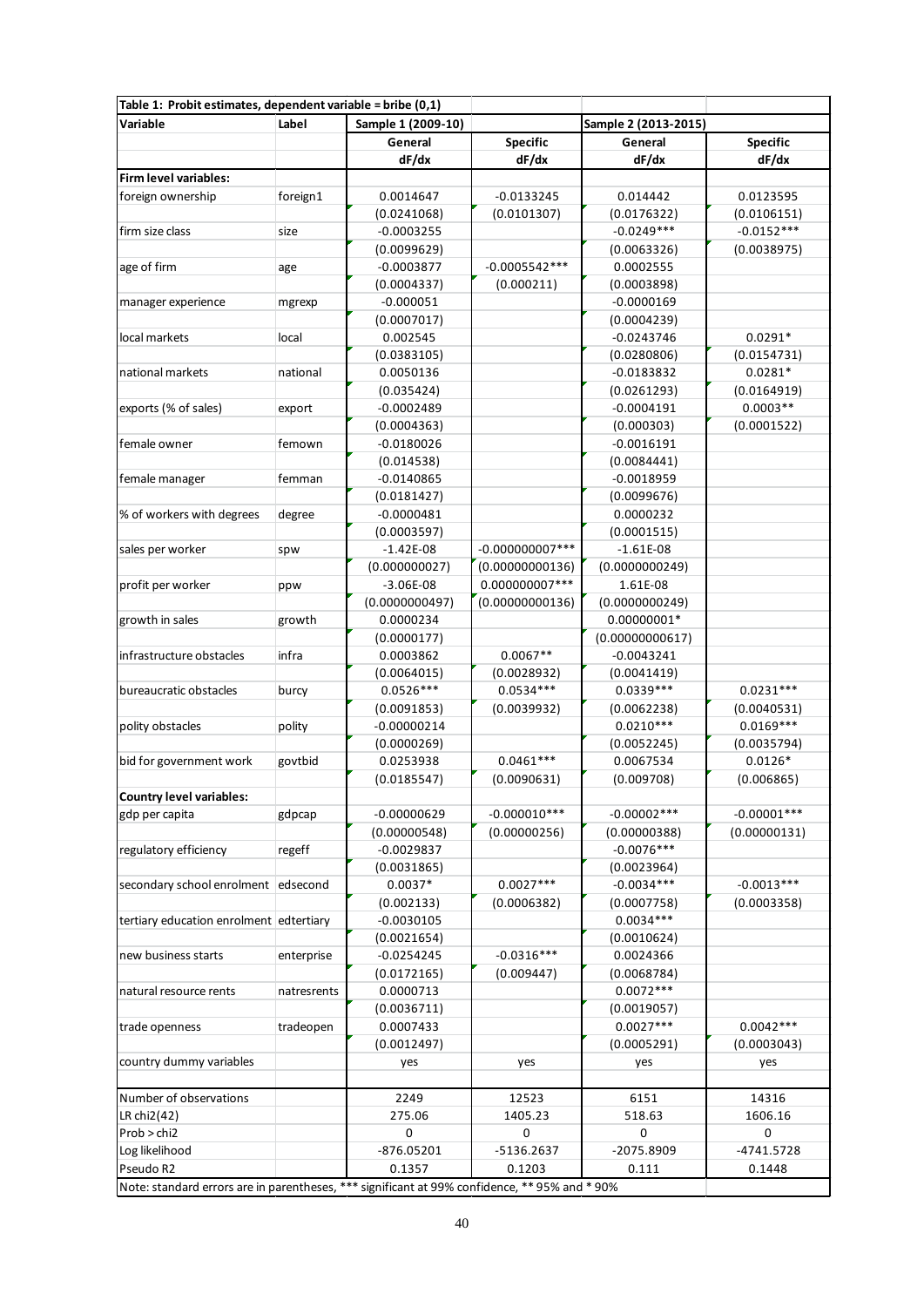| <b>TABLE 2: TWO-STEP PROBIT WITH ENDOGENOUS REGRESSORS</b> |                 |                     |          |       |                                                       |                                                        |             |          |         |  |
|------------------------------------------------------------|-----------------|---------------------|----------|-------|-------------------------------------------------------|--------------------------------------------------------|-------------|----------|---------|--|
| SAMPLE 1 (2009-2010)                                       |                 |                     |          |       | SAMPLE 2 (2013-2015)                                  |                                                        |             |          |         |  |
| First step regression (endogenous variable = foreign)      |                 |                     |          |       | First step regression (endogenous variable = foreign) |                                                        |             |          |         |  |
|                                                            | Coef.           | Std. Err.           | t        | P > t |                                                       | Coef.                                                  | Std. Err.   | t        | P > t   |  |
| licansing                                                  | 4.147076***     | 0.43033             | 9.64     | 0.000 | licansing                                             | 4.942706***                                            | 0.44367     | 11.14    | 0.000   |  |
| size                                                       | 2.857678***     | 0.20819             | 13.73    | 0.000 | size                                                  | 3.175611***                                            | 0.21493     | 14.77    | 0.000   |  |
| femown                                                     | $-0.7001542**$  | 0.33663             | $-2.08$  | 0.038 | burcy                                                 | 0.5188671**                                            | 0.25633     | 2.02     | 0.043   |  |
| burcy                                                      | 0.545719**      | 0.24795             | 2.2      | 0.028 | polity                                                | $-0.17623$                                             | 0.22213     | $-0.79$  | 0.428   |  |
| polity                                                     | $-0.21881$      | 0.21480             | $-1.02$  | 0.308 | govtbid                                               | $-1.007452**$                                          | 0.42000     | $-2.4$   | 0.016   |  |
| gdpcapita                                                  | 0.0000929**     | 0.00004             | 2.18     | 0.029 | gdpcapita                                             | 0.0001895 ***                                          | 0.00004     | 4.34     | 0.000   |  |
| edsecond                                                   | $-0.01407$      | 0.01178             | $-1.19$  | 0.232 | edsecond                                              | $-0.01208$                                             | 0.01222     | $-0.99$  | 0.323   |  |
| edtertiary                                                 | $-0.037645***$  | 0.01141             | $-3.3$   | 0.001 | edtertiary                                            | $-0.0493541***$                                        | 0.01178     | $-4.19$  | 0.000   |  |
| natresrents                                                | $-0.1045021***$ | 0.01613             | $-6.48$  | 0.000 | natresrents                                           | $-0.1207616***$                                        | 0.01664     | $-7.26$  | 0.000   |  |
| constant                                                   | 3.228381***     | 0.95600             | 3.38     | 0.001 | constant                                              | 2.553279***                                            | 0.99393     | 2.57     | 0.010   |  |
| Number of observations                                     |                 | 14992               |          |       | Number of observations                                |                                                        | 14,963      |          |         |  |
| F(9, 14982)                                                |                 | 45.830              |          |       | F(9, 14953)                                           |                                                        | 54.640      |          |         |  |
| Prob > F                                                   |                 | 0.000               |          |       | Prob > F                                              |                                                        | 0.000       |          |         |  |
| R-squared                                                  |                 | 0.027               |          |       | R-squared                                             |                                                        | 0.032       |          |         |  |
| Adi R-squared                                              |                 | 0.026               |          |       | Adi R-squared                                         |                                                        | 0.031       |          |         |  |
| Second step - probit, dependent variable = bribe (0,1)     |                 |                     |          |       |                                                       | Second step - probit, dependent variable = bribe (0,1) |             |          |         |  |
|                                                            | Coef.           | Std. Err.           | z        | P > z |                                                       | Coef.                                                  | Std. Err.   | z        | P > z   |  |
| foreign                                                    | 0.01235         | 0.00886             | 1.39     | 0.163 | foreign                                               | 0.01011                                                | 0.00741     | 1.36     | 0.173   |  |
| size                                                       | $-0.0732883**$  | 0.03259             | $-2.25$  | 0.025 | size                                                  | $-0.0754886**$                                         | 0.03110     | $-2.43$  | 0.015   |  |
| femown                                                     | 0.091903 ***    | 0.02973             | 3.09     | 0.002 | burcy                                                 | 0.1376875***                                           | 0.02084     | 6.61     | 0.000   |  |
| burcy                                                      | 0.1349797***    | 0.02109             | 6.4      | 0.000 | polity                                                | 0.0979363***                                           | 0.01766     | 5.55     | 0.000   |  |
| polity                                                     | 0.1006286***    | 0.01771             | 5.68     | 0.000 | govtbid                                               | 0.0980295***                                           | 0.03425     | 2.86     | 0.004   |  |
| gdpcapita                                                  | -0.0000429***   | 0.00000             | $-11.28$ | 0.000 | gdpcapita                                             | $-0.0000451***$                                        | 0.00000     | $-11.46$ | 0.000   |  |
| edsecond                                                   | $-0.0116734***$ | 0.00104             | $-11.28$ | 0.000 | edsecond                                              | $-0.0110623***$                                        | 0.00103     | $-10.69$ | 0.000   |  |
| edtertiary                                                 | 0.0122419 ***   | 0.00111             | 11.06    | 0.000 | edtertiary                                            | 0.0123098 ***                                          | 0.00112     | 10.99    | 0.000   |  |
| natresrents                                                | 0.0126534***    | 0.00178             | 7.09     | 0.000 | natresrents                                           | 0.0120955***                                           | 0.00177     | 6.84     | 0.000   |  |
| constant                                                   | $-0.6659479***$ | 0.08406             | $-7.92$  | 0.000 | constant                                              | $-0.679189***$                                         | 0.08118     | $-8.37$  | 0.000   |  |
| Wald chi2(9)                                               |                 |                     | 631.02   |       | Wald chi2(9)                                          |                                                        |             | 621.41   |         |  |
| Prob > chi2                                                |                 |                     | 0.000    |       | Prob > chi2                                           |                                                        |             | 0.000    |         |  |
| Wald test of exogeneity: chi2(1)                           |                 |                     | 1.84     |       | Wald test of exogeneity: chi2(1)<br>1.63              |                                                        |             |          |         |  |
| Prob > chi2                                                |                 |                     | 0.1753   |       | Prob > chi2                                           |                                                        |             | 0.2023   |         |  |
| <b>Weak instruments tests:</b>                             |                 |                     |          |       | <b>Weak instruments tests:</b>                        |                                                        |             |          |         |  |
| Null: beta[bribe:foreign] = 0                              |                 |                     |          |       | Null: beta[bribe:foreign] = 0                         |                                                        |             |          |         |  |
| <b>Test Statistic</b>                                      |                 |                     | p-value  |       | <b>Test Statistic</b>                                 |                                                        |             |          | p-value |  |
| Anderson-Rubin                                             |                 | chi2(1)<br>$\equiv$ | 0.1591   |       | Anderson-Rubin                                        |                                                        | $chi2(1)$ = | 1.88     | 0.1700  |  |
| Wald                                                       |                 | chi2(1)<br>$\equiv$ | 0.1633   |       | Wald                                                  |                                                        | $chi2(1)$ = | 1.86     | 0.1728  |  |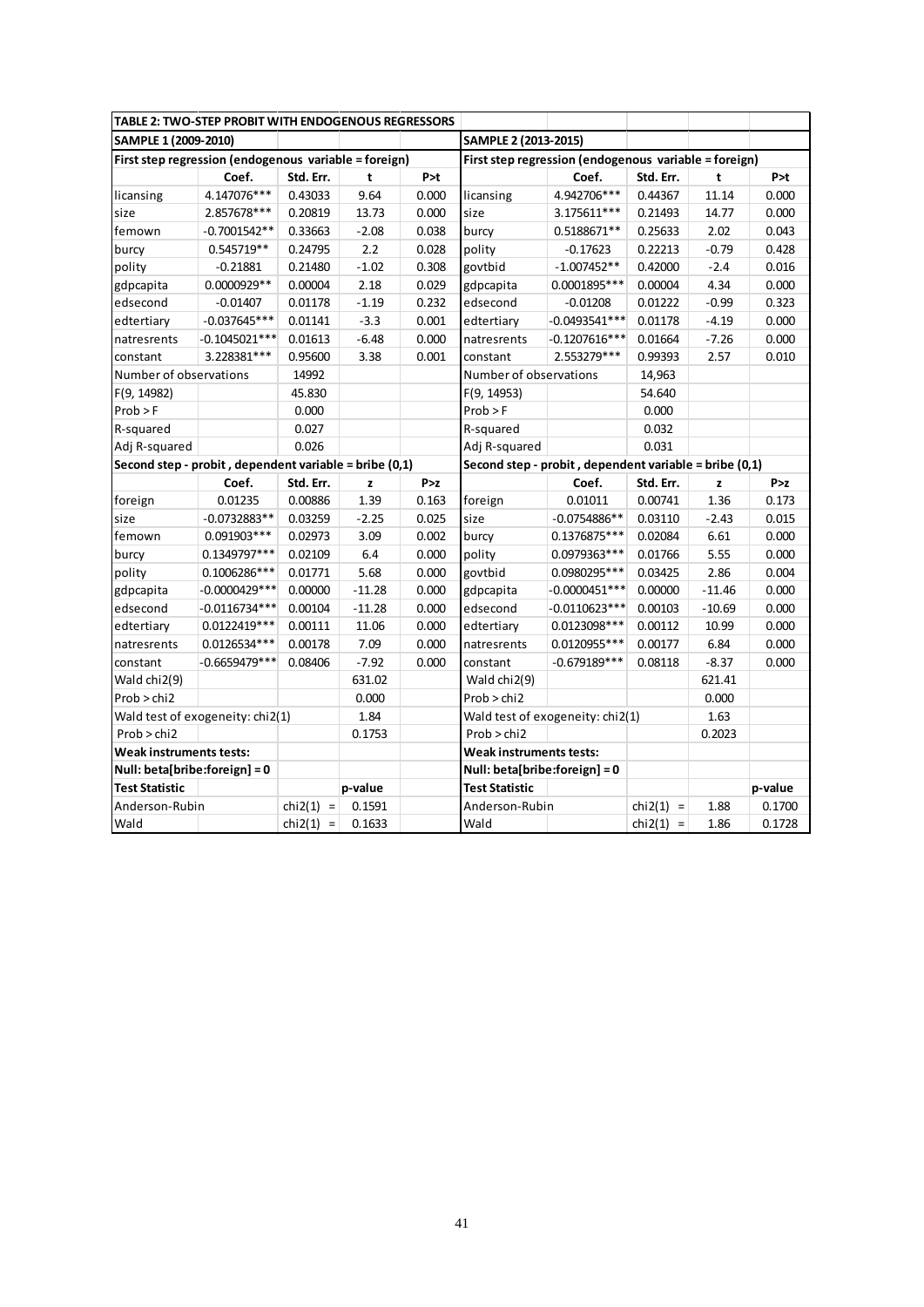|          | TABLE 3: PROPENSITY SCORE MATCHING USING SAMPLE 1                             |                |                 |                 |          |               |                     |       |
|----------|-------------------------------------------------------------------------------|----------------|-----------------|-----------------|----------|---------------|---------------------|-------|
| Variable | <b>Sample</b>                                                                 | <b>Treated</b> | <b>Controls</b> | Difference S.E. |          | <b>T-stat</b> | <b>Observations</b> |       |
|          | Treatment variable : foreign1                                                 |                |                 |                 |          |               |                     |       |
| bribe    | Unmatched                                                                     | 0.175676       | 0.163786        | 0.01189         | 0.022862 | 0.52          | Untreated           | 2,430 |
|          | ATT                                                                           | 0.176871       | 0.170316        | 0.006555        | 0.026833 | 0.24          | Treated             | 296   |
|          | Treatment variable : foreign3                                                 |                |                 |                 |          |               |                     |       |
| bribe    | Unmatched                                                                     | 0.162791       | 0.163206        | $-0.00042$      | 0.026312 | 0.02          | Untreated           | 2,408 |
|          | <b>ATT</b>                                                                    | 0.162791       | 0.200053        | $-0.03726$      | 0.031291 | 1.19          | Treated             | 215   |
|          | Treatment variable : joint venture                                            |                |                 |                 |          |               |                     |       |
| bribe    | Unmatched                                                                     | 0.301587       | 0.162977        | 0.13861         | 0.047407 | $2.92**$      | Untreated           | 2,620 |
|          | <b>ATT</b>                                                                    | 0.290323       | 0.179843        | 0.110479        | 0.059359 | $1.86*$       | Treated             | 63    |
|          | Treatment variable : bureaucracy (0,1)                                        |                |                 |                 |          |               |                     |       |
| bribe    | Unmatched                                                                     | 0.176213       | 0.07989         | 0.096324        | 0.020793 | $4.63***$     | Untreated           | 2,287 |
|          | <b>ATT</b>                                                                    | 0.176213       | 0.0964          | 0.079814        | 0.029468 | $2.71***$     | Treated             | 363   |
|          | Treatment variable: Government bid                                            |                |                 |                 |          |               |                     |       |
| bribe    | Unmatched                                                                     | 0.231445       | 0.163803        | 0.067642        | 0.012786 | $5.29***$     | Untreated           | 6,134 |
|          | <b>ATT</b>                                                                    | 0.231672       | 0.179993        | 0.051679        | 0.014268 | $3.62***$     | Treated             | 1,050 |
|          | Treatment variable: polity (0,1)                                              |                |                 |                 |          |               |                     |       |
| bribe    | Unmatched                                                                     | 0.198925       | 0.159316        | 0.039609        | 0.008412 | $4.71***$     | Untreated           | 4,852 |
|          | <b>ATT</b>                                                                    | 0.198925       | 0.143475        | 0.05545         | 0.011122 | 4.99***       | Treated             | 3,534 |
|          | Note: standard errors are bootstrapped, *** significant at 99%, ** 95%, * 90% |                |                 |                 |          |               |                     |       |
|          |                                                                               |                |                 |                 |          |               |                     |       |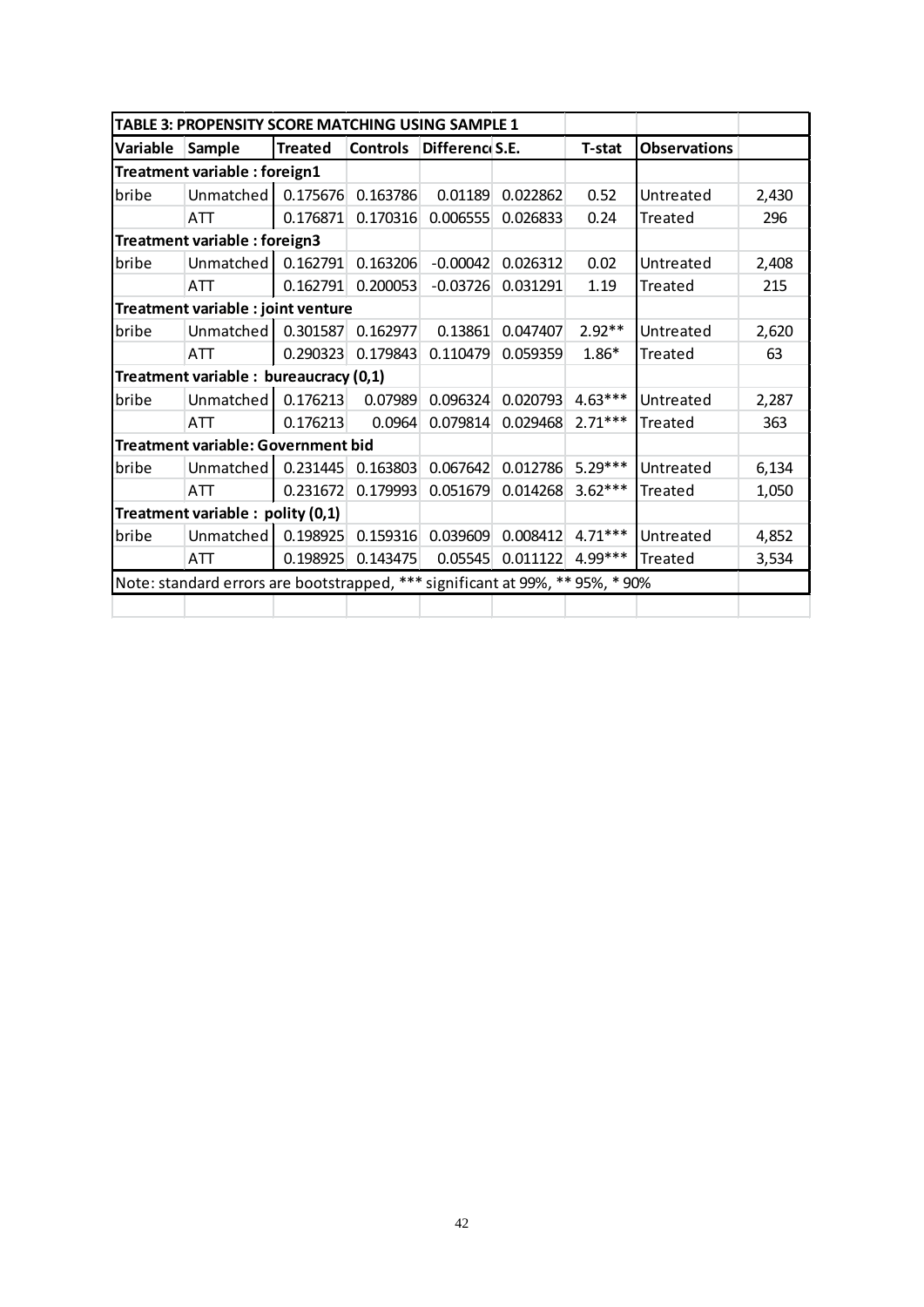|                       | TABLE 4: PROPENSITY SCORE MATCHING USING SAMPLE 2                             |                |                 |                   |          |               |                     |        |
|-----------------------|-------------------------------------------------------------------------------|----------------|-----------------|-------------------|----------|---------------|---------------------|--------|
| Variable              | Sample                                                                        | <b>Treated</b> | <b>Controls</b> | <b>Difference</b> | S.E.     | <b>T-stat</b> | <b>Observations</b> |        |
| foreign1              | <b>Treatment variable:</b>                                                    |                |                 |                   |          |               |                     |        |
| bribe                 | Unmatched                                                                     | 0.131148       | 0.116185        | 0.014962          | 0.011851 | 1.26          | Untreated           | 10,423 |
|                       | <b>ATT</b>                                                                    | 0.131148       | 0.110169        | 0.020978          | 0.01206  | 1.58          | Treated             | 793    |
| foreign3              | <b>Treatment variable:</b>                                                    |                |                 |                   |          |               |                     |        |
| bribe                 | Unmatched                                                                     | 0.133581       | 0.115258        | 0.018323          | 0.014158 | 1.29          | Untreated           | 10,316 |
|                       | <b>ATT</b>                                                                    | 0.13197        | 0.115592        | 0.016379          | 0.016529 | 0.99          | Treated             | 539    |
| joint venture         | <b>Treatment variable:</b>                                                    |                |                 |                   |          |               |                     |        |
| bribe                 | Unmatched                                                                     | 0.147436       | 0.114502        | 0.032933          | 0.025718 | 1.28          | Untreated           | 11,074 |
|                       | <b>ATT</b>                                                                    | 0.148387       | 0.1131          | 0.035287          | 0.026039 | 1.36          | Treated             | 156    |
| bureaucracy (0,1)     | <b>Treatment variable:</b>                                                    |                |                 |                   |          |               |                     |        |
| bribe                 | Unmatched                                                                     | 0.188312       | 0.128849        | 0.059462          | 0.009672 | $6.15***$     | Untreated           | 12,177 |
|                       | <b>ATT</b>                                                                    | 0.188448       | 0.149429        | 0.039018          | 0.012288 | $3.18***$     | <b>Treated</b>      | 1,386  |
| <b>Government bid</b> | <b>Treatment variable:</b>                                                    |                |                 |                   |          |               |                     |        |
| bribe                 | Unmatched                                                                     | 0.153123       | 0.125849        | 0.027273          | 0.00729  | $3.74***$     | Untreated           | 11,037 |
|                       | <b>ATT</b>                                                                    | 0.153123       | 0.125849        | 0.027273          | 0.008708 | $3.13***$     | Treated             | 2,658  |
| polity (0,1)          | <b>Treatment variable:</b>                                                    |                |                 |                   |          |               |                     |        |
| bribe                 | Unmatched                                                                     | 0.205357       | 0.119467        | 0.08589           | 0.007678 | $11.19***$    | Untreated           | 11,476 |
|                       | <b>ATT</b>                                                                    | 0.205357       | 0.166913        | 0.038445          | 0.010883 | $3.64***$     | <b>Treated</b>      | 2,352  |
|                       | Note: standard errors are bootstrapped, *** significant at 99%, ** 95%, * 90% |                |                 |                   |          |               |                     |        |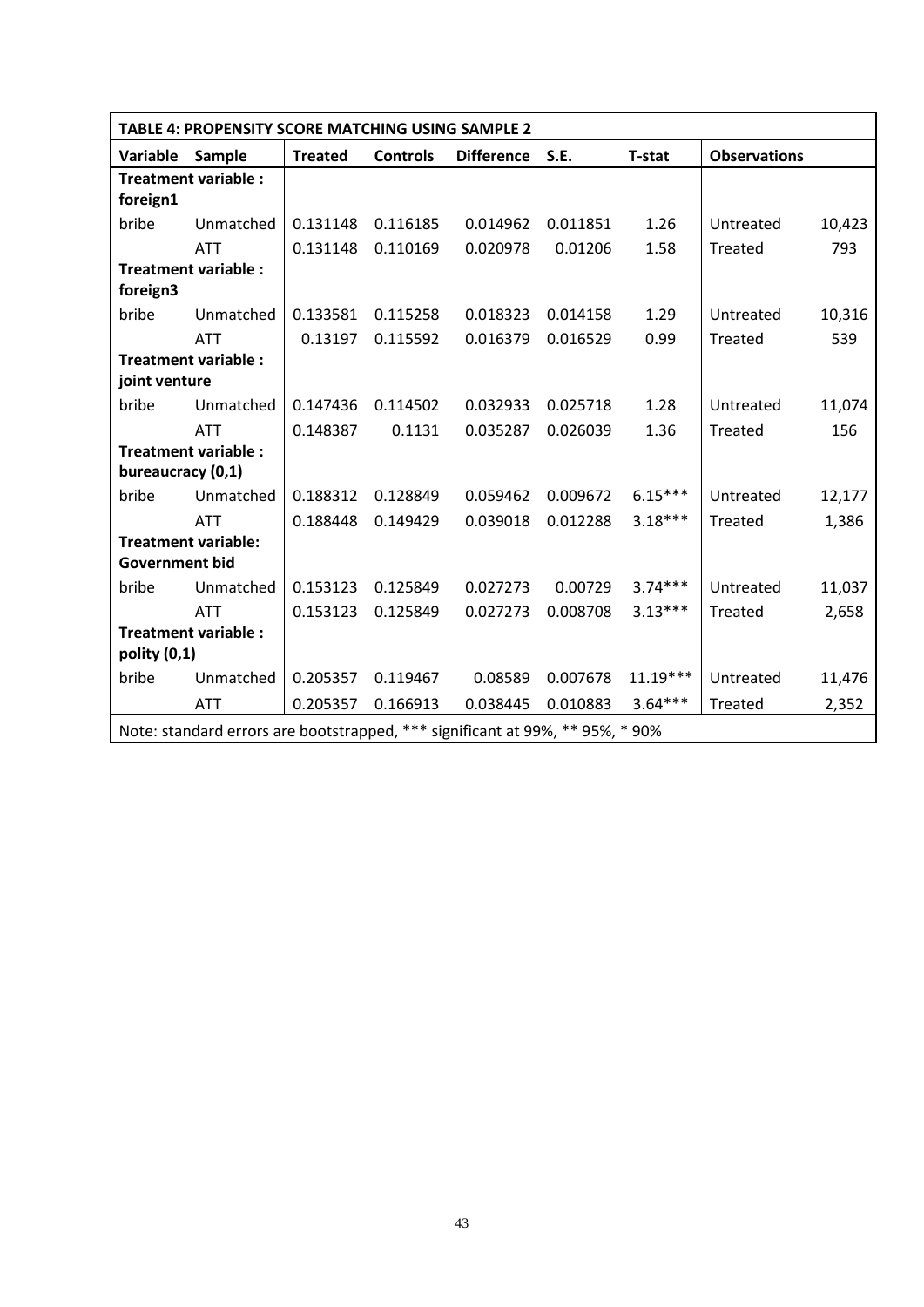| Table 5: IPWRA Analysis for Sample 1 (2009-10) |                        |                |                        |                |
|------------------------------------------------|------------------------|----------------|------------------------|----------------|
|                                                | <b>Treatment Group</b> |                |                        |                |
| <b>Control Group</b>                           | <b>None</b>            | Foreign1       | <b>Bureaucracy</b>     | <b>Both</b>    |
| <b>None</b>                                    |                        | 0.0254701      | 0.0662496***           | 0.0745474 ***  |
|                                                |                        | (0.0227301)    | (0.0097647)            | (0.0243452)    |
| <b>Foreign Ownership</b>                       | $-0.0124424$           |                | 0.0476071              | 0.0296977      |
| (foreign1)                                     | (0.0294352)            |                | (0.0395347)            | (0.0314002)    |
| <b>Bureaucracy an Obstacle</b>                 | $-0.0588978***$        | $-0.0151998$   |                        | $-0.0040684$   |
|                                                | (0.0112416)            | (0.0307986)    |                        | (0.0263499)    |
| <b>Both</b>                                    | $-0.0762259**$         | $-0.0017697$   | 0.0065233              |                |
|                                                | (0.0396438)            | (0.0374224)    | (0.0315063)            |                |
|                                                | <b>Treatment Group</b> |                |                        |                |
| <b>Control Group</b>                           | <b>None</b>            | Foreign1       | <b>Polity</b>          | <b>Both</b>    |
| <b>None</b>                                    |                        | 0.0370595*     | 0.0687005 ***          | $0.073147***$  |
|                                                |                        | (0.021609)     | (0.0126031)            | (0.0285161)    |
| <b>Foreign Ownership</b>                       | $-0.0387405$           |                | $-0.0154483$           | 0.0147903      |
| (foreign1)                                     | (0.0263962)            |                | (0.0446246)            | (0.0381397)    |
| <b>Polity</b>                                  | $-0.0167675$           | 0.039966       |                        | 0.0095754      |
|                                                | (0.0144882)            | (0.0317785)    |                        | (0.0268444)    |
| <b>Both</b>                                    | 0.0491044*             | 0.0477502      | $-0.0017756$           |                |
|                                                | (0.0262753)            | (0.0396293)    | (0.0307682)            |                |
|                                                | <b>Treatment Group</b> |                |                        |                |
| <b>Control Group</b>                           | <b>None</b>            | Foreign1       | <b>Governmentt Bid</b> | <b>Both</b>    |
| <b>None</b>                                    |                        | 0.0162415      | 0.0520692 ***          | $0.1026281***$ |
|                                                |                        | (0.0187467)    | (0.0143272)            | (0.0387941)    |
| <b>Foreign Ownership</b>                       | $-0.0224348$           |                | 0.0262071              | 0.0867351**    |
| (foreign1)                                     | (0.0221662)            |                | (0.0263953)            | (0.0416359)    |
| <b>Bid for Government</b>                      | $-0.0542503***$        | 0.027425       |                        | 0.0649752      |
| Contract                                       | (0.0151866)            | (0.0151866)    |                        | (0.0419252)    |
| <b>Both</b>                                    | $-0.0925371*$          | $-0.1003095**$ | $-0.0398889$           |                |
|                                                | (0.0519179)            | (0.0485625)    | (0.0503048)            |                |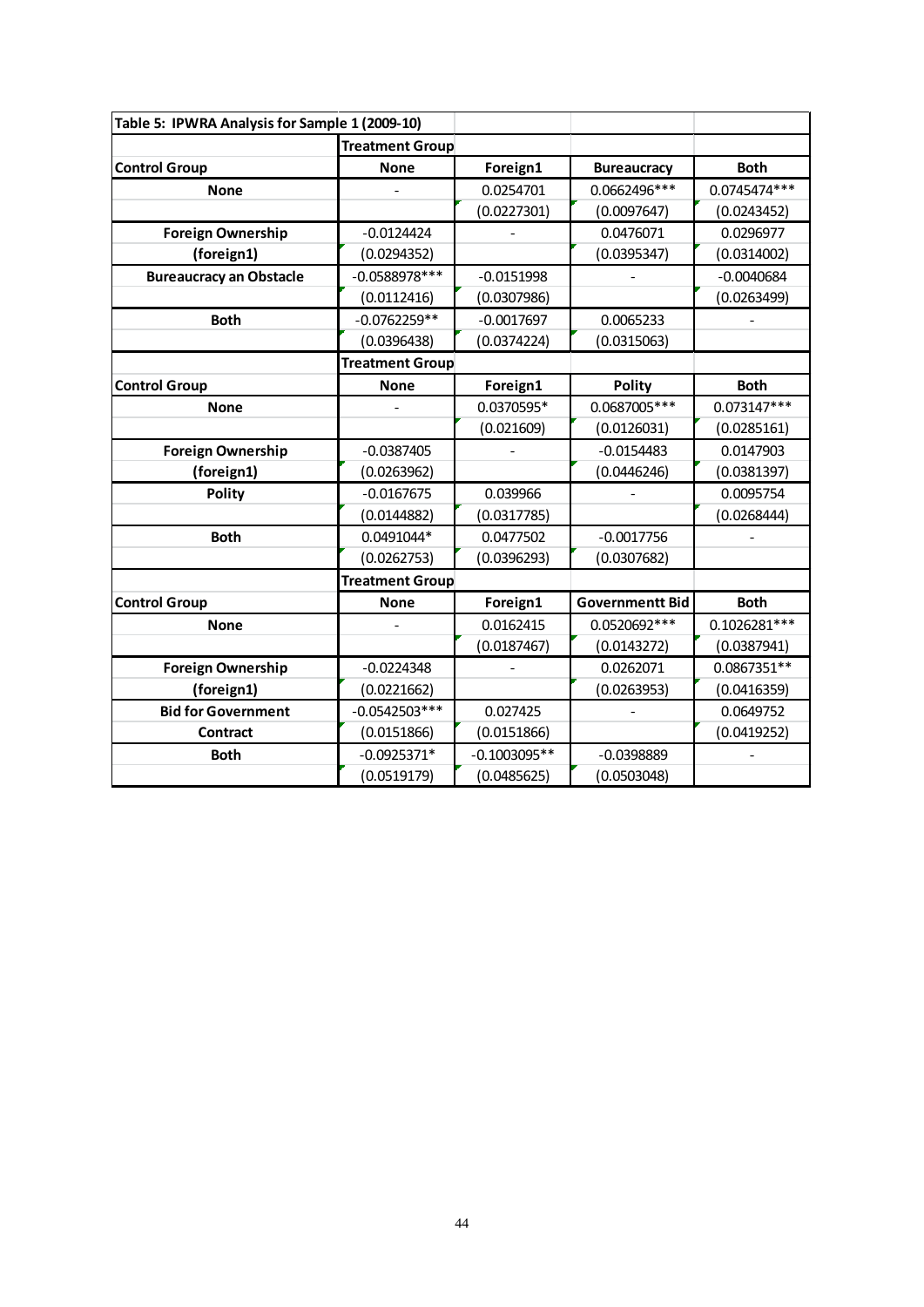| Table 6: IPWRA Analysis for Sample 2 (2013-15) |                        |                 |                        |                |  |  |
|------------------------------------------------|------------------------|-----------------|------------------------|----------------|--|--|
|                                                | <b>Treatment Group</b> |                 |                        |                |  |  |
| <b>Control Group</b>                           | <b>None</b>            | Foreign1        | <b>Bureaucracy</b>     | <b>Both</b>    |  |  |
| <b>None</b>                                    |                        | 0.0060622       | 0.0818743***           | 0.1783046***   |  |  |
|                                                |                        | (0.012927)      | (0.0092697)            | (0.0371229)    |  |  |
| <b>Foreign Ownership</b>                       | 0.0074532              |                 | 0.0902489***           | $0.1681178***$ |  |  |
| (foreign1)                                     | (0.0164054)            |                 | (0.0175682)            | (0.0395061)    |  |  |
| <b>Bureaucracy an Obstacle</b>                 | $-0.0893128***$        | $-0.0676008***$ |                        | 0.0887312**    |  |  |
|                                                | (0.0098249)            | (0.0186503)     |                        | (0.040203)     |  |  |
| <b>Both</b>                                    | $-0.2691205***$        | $-0.1574655***$ | $-0.1687719***$        |                |  |  |
|                                                | (0.067649)             | (0.0387912)     | (0.0644569)            |                |  |  |
|                                                | <b>Treatment Group</b> |                 |                        |                |  |  |
| <b>Control Group</b>                           | <b>None</b>            | Foreign1        | <b>Polity</b>          | <b>Both</b>    |  |  |
| <b>None</b>                                    |                        | 0.0056734       | 0.0540383***           | 0.1867473***   |  |  |
|                                                |                        | (0.0126148)     | (0.0112334)            | (0.0374443)    |  |  |
| <b>Foreign Ownership</b>                       | 0.0089766              |                 | 0.0330255              | $0.1311705***$ |  |  |
| (foreign1)                                     | (0.0152307)            |                 | (0.0306189)            | (0.0454263)    |  |  |
| <b>Polity</b>                                  | $-0.0496246***$        | $-0.0504314**$  |                        | 0.1146705***   |  |  |
|                                                | (0.0130178)            | (0.0231308)     |                        | (0.0391749)    |  |  |
| <b>Both</b>                                    | $-0.2884424***$        | $-0.116596**$   | $-0.1664501***$        |                |  |  |
|                                                | (0.0841213)            | (0.055556)      | (0.0620418)            |                |  |  |
|                                                | <b>Treatment Group</b> |                 |                        |                |  |  |
| <b>Control Group</b>                           | <b>None</b>            | Foreign1        | <b>Governmentt Bid</b> | <b>Both</b>    |  |  |
| <b>None</b>                                    |                        | 0.0224129       | 0.0243541 ***          | 0.0340775      |  |  |
|                                                |                        | (0.0138468)     | (0.008169)             | (0.0276326)    |  |  |
| <b>Foreign Ownership</b>                       | $-0.0060577$           |                 | 0.0133222              | 0.0115531      |  |  |
| (foreign1)                                     | (0.0176021)            |                 | (0.0184377)            | (0.03041)      |  |  |
| <b>Bid for Government</b>                      | $-0.0199305**$         | 0.0083291       |                        | 0.0137962      |  |  |
| Contract                                       | (0.0082722)            | (0.0167475)     |                        | (0.0291011)    |  |  |
| <b>Both</b>                                    | $-0.1236367**$         | $-0.0324785$    | $-0.1043204**$         |                |  |  |
|                                                | (0.0561414)            | (0.0341839)     | (0.0508602)            |                |  |  |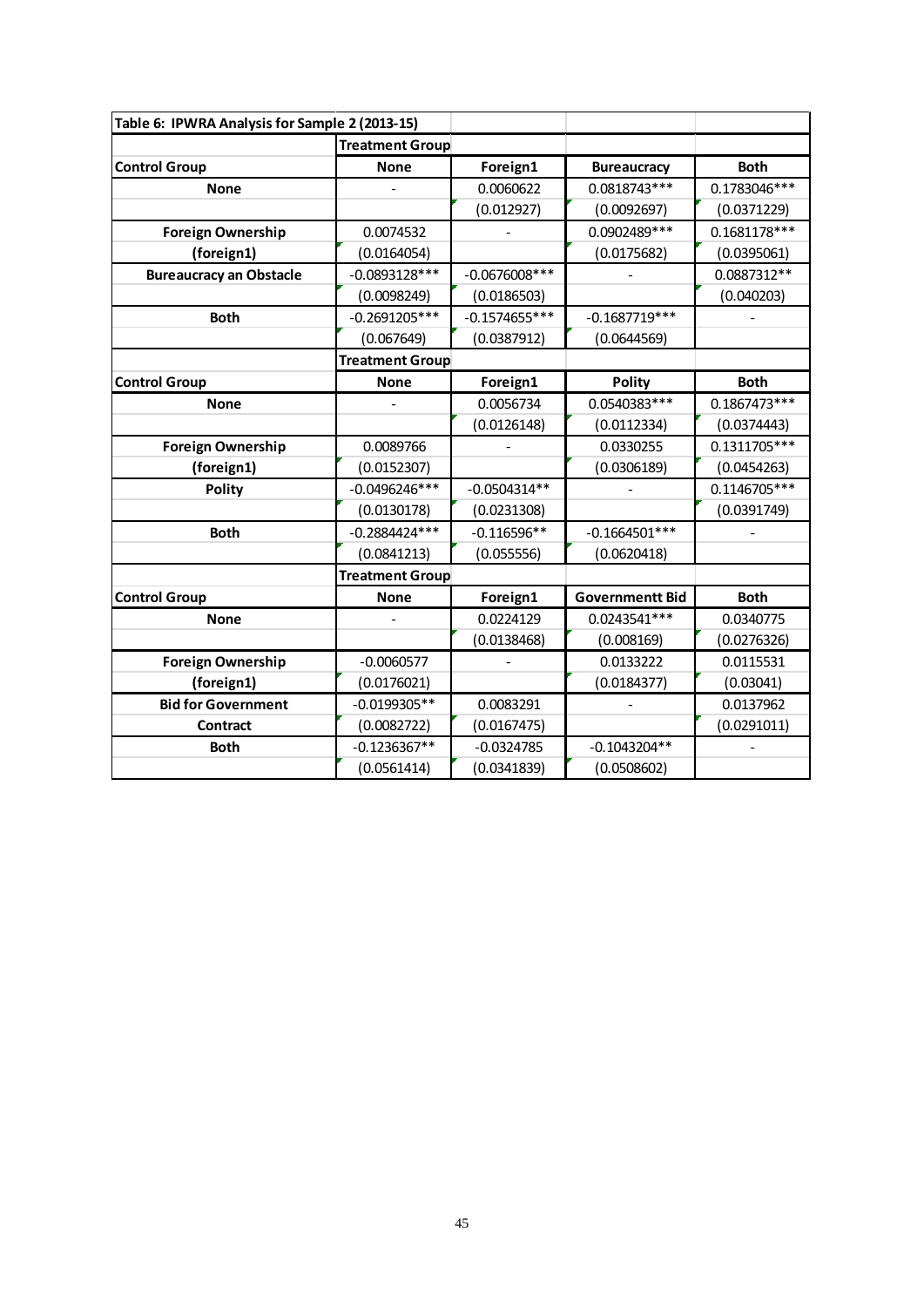| <b>Appendix 1: Number of Observations by Country</b> |          |          |  |  |  |
|------------------------------------------------------|----------|----------|--|--|--|
|                                                      | Sample 1 | Sample 2 |  |  |  |
| Albania                                              | 175      | 360      |  |  |  |
| Argentina                                            | 1054     |          |  |  |  |
| Armenia                                              | 374      | 360      |  |  |  |
| Azerbaijan                                           | 380      | 390      |  |  |  |
| <b>Belarus</b>                                       | 273      | 360      |  |  |  |
| <b>Bhutan</b>                                        | 250      | 253      |  |  |  |
| Bosnia-Herzegovina                                   | 361      | 360      |  |  |  |
| <b>Brazil</b>                                        | 1802     |          |  |  |  |
| <b>Bulgaria</b>                                      | 288      | 293      |  |  |  |
| Croatia                                              | 159      | 360      |  |  |  |
| Czech                                                | 250      | 254      |  |  |  |
| DR Congo                                             | 359      | 529      |  |  |  |
| Estonia                                              | 273      | 273      |  |  |  |
| Georgia                                              | 373      | 360      |  |  |  |
| Hungary                                              | 291      | 310      |  |  |  |
| Indonesia                                            | 1444     | 1320     |  |  |  |
| Kazakhstan                                           | 544      | 600      |  |  |  |
| Kosovo                                               | 270      | 202      |  |  |  |
| Kyrgyzstan                                           | 235      | 270      |  |  |  |
| Latvia                                               | 271      | 336      |  |  |  |
| Lithuania                                            | 276      | 270      |  |  |  |
| Macedonia                                            | 366      | 360      |  |  |  |
| Madagascar                                           | 445      | 532      |  |  |  |
| Malawi                                               | 150      | 523      |  |  |  |
| Mexico                                               | 1480     |          |  |  |  |
| Moldova                                              | 363      | 360      |  |  |  |
| Mongolia                                             | 362      | 360      |  |  |  |
| Montenegro                                           | 116      | 150      |  |  |  |
| Nepal                                                | 486      | 482      |  |  |  |
| Nigeria                                              | 6314     | 2676     |  |  |  |
| Poland                                               | 455      | 542      |  |  |  |
| Romania                                              | 541      | 540      |  |  |  |
| Russia                                               | 1004     | 4220     |  |  |  |
| Serbia                                               | 388      | 360      |  |  |  |
| Slovakia                                             | 275      | 268      |  |  |  |
| Slovenia                                             | 276      | 270      |  |  |  |
| Tajikistan                                           | 360      | 359      |  |  |  |
| Turkey                                               | 1152     | 1344     |  |  |  |
| Ukraine                                              | 851      | 1002     |  |  |  |
| Uzbekistan                                           | 366      | 390      |  |  |  |
| Vietnam                                              | 1053     | 996      |  |  |  |
| <b>TOTAL</b>                                         | 26505    | 23194    |  |  |  |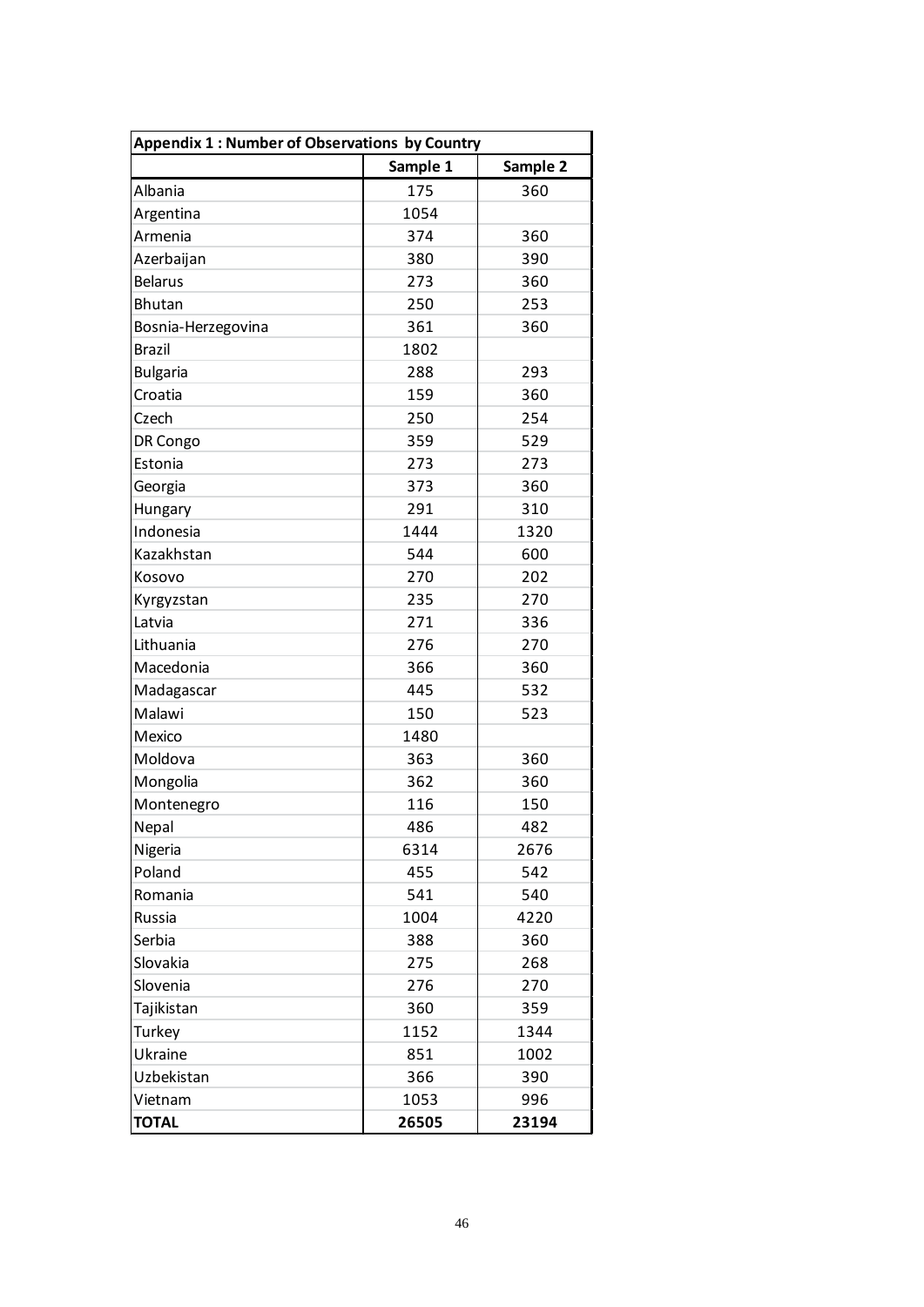| Appendix 2: Sample 1 - Selected Characteristics by Sector |                     |      |                               |                |                    |            |              |              |                                   |                    |
|-----------------------------------------------------------|---------------------|------|-------------------------------|----------------|--------------------|------------|--------------|--------------|-----------------------------------|--------------------|
|                                                           | <b>Observations</b> |      | Number of full time employees |                | <b>Sample Mean</b> |            |              |              | Mean score of perceived obstacles |                    |
|                                                           |                     |      |                               |                | % foreign          | % of sales | Age of       | (scored 0-4) |                                   |                    |
|                                                           |                     | Mean | Maximum                       | Minimum        | ownership          | exported   | firm (years) | Corruption   | Infrastructure                    | <b>Bureaucracy</b> |
| Food manufacture                                          | 2741                | 169  | 21955                         | $\mathbf 0$    | 7.2                | 9.5        | 20.0         | 1.80         | 1.86                              | 1.28               |
| Tobacco products                                          | 3                   | 357  | 658                           | 206            | 0.0                | 21.0       | 24.3         | 1.33         | 2.17                              | 1.50               |
| <b>Textiles</b>                                           | 852                 | 158  | 3200                          | $\mathbf 0$    | 9.3                | 23.5       | 20.2         | 1.72         | 1.35                              | 1.36               |
| Garments                                                  | 1755                | 128  | 7400                          | $\Omega$       | 6.8                | 19.4       | 16.9         | 1.95         | 1.71                              | 1.35               |
| Leather                                                   | 169                 | 149  | 6150                          | $\overline{2}$ | 4.5                | 11.9       | 19.0         | 2.53         | 1.93                              | 2.12               |
| Wood products                                             | 224                 | 49   | 2650                          | $\mathbf 0$    | 1.2                | 5.3        | 15.8         | 1.94         | 2.56                              | 0.94               |
| Paper products                                            | 35                  | 132  | 757                           | $\overline{4}$ | 1.1                | 10.8       | 17.4         | 1.33         | 1.62                              | 0.74               |
| Printing and publishing                                   | 290                 | 19   | 272                           | $\overline{2}$ | 0.5                | 1.1        | 19.0         | 2.03         | 2.85                              | 1.08               |
| Chemicals                                                 | 970                 | 129  | 3066                          | $\mathbf 0$    | 10.8               | 11.1       | 24.8         | 1.98         | 1.76                              | 1.63               |
| Plastics and rubber                                       | 556                 | 117  | 2000                          | $\Omega$       | 11.7               | 11.7       | 19.7         | 1.73         | 1.85                              | 1.18               |
| <b>Mineral Products</b>                                   | 1163                | 80   | 4585                          | $\mathbf 0$    | 3.8                | 7.7        | 16.1         | 1.56         | 1.89                              | 1.03               |
| <b>Basic metals</b>                                       | 184                 | 297  | 17167                         | $\mathbf{1}$   | 8.9                | 15.2       | 18.5         | 1.41         | 2.18                              | 1.30               |
| Metal products                                            | 1227                | 62   | 2300                          | $\Omega$       | 6.9                | 10.0       | 17.1         | 1.77         | 2.13                              | 1.25               |
| Machinery                                                 | 1041                | 117  | 4000                          | $\mathbf 0$    | 9.5                | 15.1       | 23.2         | 2.23         | 1.74                              | 1.70               |
| Electrical machinery                                      | 176                 | 208  | 3000                          | $\mathbf 0$    | 19.4               | 23.0       | 23.3         | 1.79         | 1.85                              | 1.33               |
| Electronics                                               | $\overline{7}$      | 162  | 755                           | 6              | 14.3               | 20.3       | 16.6         | 0.86         | 1.43                              | 0.68               |
| Vehicles                                                  | 163                 | 217  | 4100                          | 3              | 13.7               | 9.2        | 24.6         | 2.73         | 2.68                              | 3.34               |
| Other transport equipment                                 | 14                  | 279  | 2000                          | 22             | 7.9                | 14.3       | 16.4         | 1.36         | 1.21                              | 0.81               |
| Furniture, jewellery, games                               | 844                 | 27   | 1225                          | $\mathbf{1}$   | 0.6                | 2.2        | 16.8         | 1.92         | 2.64                              | 1.40               |
| Other manufacturing                                       | 1922                | 114  | 20843                         | $\Omega$       | 9.5                | 14.6       | 19.8         | 1.74         | 1.63                              | 1.32               |
| Recycling                                                 | $\overline{4}$      | 164  | 182                           | 145            | 50.0               | 100.0      | 9.5          | 2.00         | 3.00                              | 1.63               |
| Construction                                              | 1198                | 126  | 5133                          | $\mathbf 0$    | 4.0                | 3.7        | 16.4         | 1.79         | 1.30                              | 1.10               |
| Vehicle maintenance                                       | 454                 | 62   | 4225                          | $\mathbf 0$    | 5.7                | 3.9        | 15.8         | 1.74         | 1.42                              | 1.25               |
| Wholesale                                                 | 1146                | 76   | 4000                          | $\mathbf{0}$   | 11.0               | 8.5        | 14.3         | 1.86         | 1.41                              | 1.19               |
| Retail                                                    | 3749                | 84   | 20500                         | $\mathbf 0$    | 5.8                | 3.0        | 14.8         | 1.82         | 1.55                              | 1.23               |
| Hotels and restaurants                                    | 529                 | 49   | 930                           | $\Omega$       | 7.3                | 4.4        | 15.8         | 1.75         | 1.39                              | 1.10               |
| Land transport                                            | 674                 | 224  | 37772                         | $\Omega$       | 9.3                | 18.1       | 17.4         | 1.84         | 1.37                              | 1.22               |
| <b>Water Transport</b>                                    | 4                   | 147  | 320                           | 22             | 20.5               | 1.3        | 17.5         | 1.00         | 1.25                              | 1.31               |
| Support transport services                                | 8                   | 72   | 230                           | $\mathbf{1}$   | 16.1               | 1.0        | 15.3         | 0.60         | 1.35                              | 0.83               |
| <b>IT services</b>                                        | 362                 | 115  | 5500                          | $\mathbf{1}$   | 9.4                | 7.8        | 14.5         | 2.24         | 1.77                              | 1.63               |
| <b>SAMPLE</b>                                             | 26505               | 102  | 37772                         | 0              | 6.5                | 8.6        | 17.2         | 1.90         | 1.82                              | 1.31               |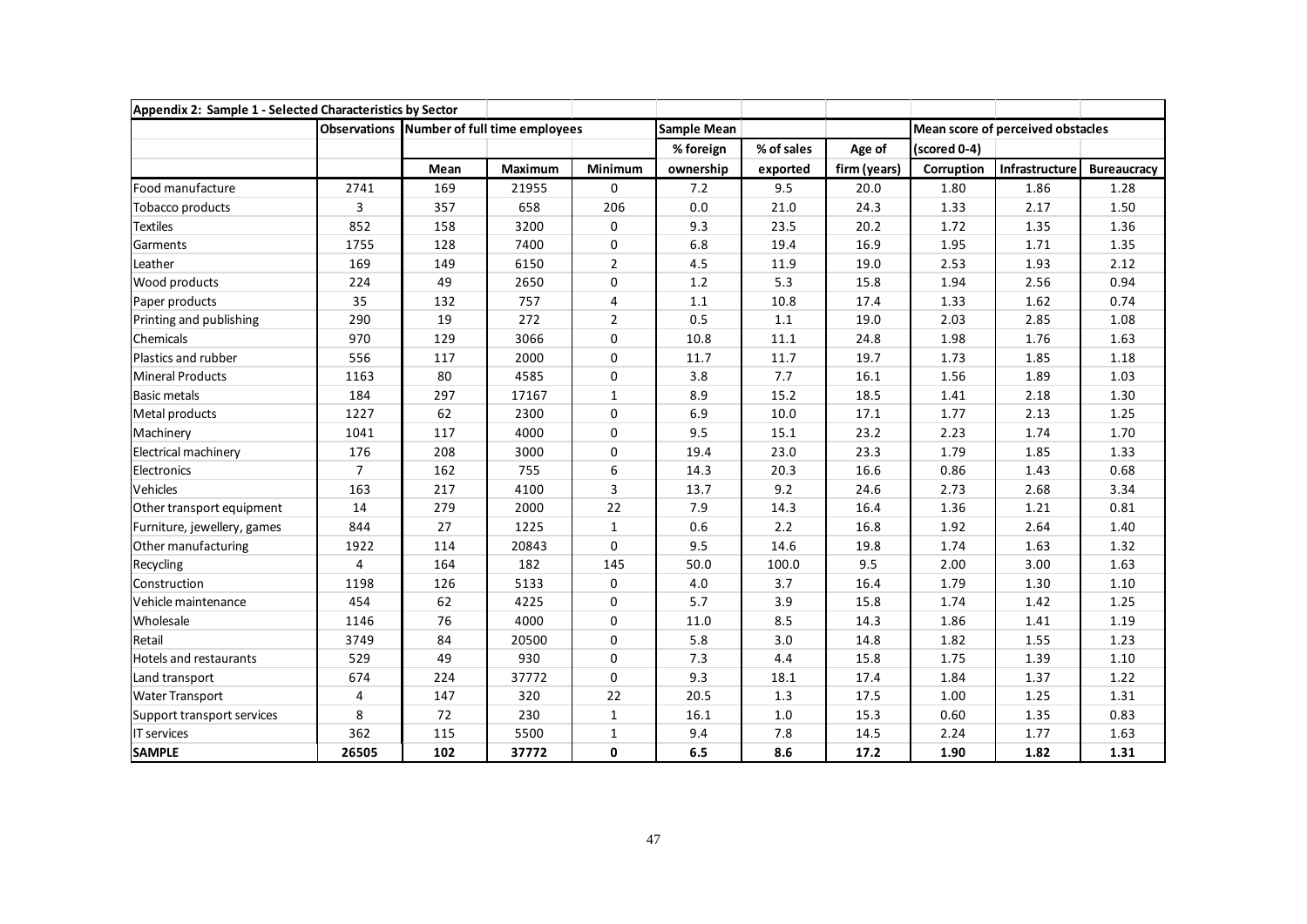| Appendix 3: Sample 2 - Selected Characteristics by Sector |       |      |                                            |                |                    |            |              |              |                                   |                    |
|-----------------------------------------------------------|-------|------|--------------------------------------------|----------------|--------------------|------------|--------------|--------------|-----------------------------------|--------------------|
|                                                           |       |      | Observations Number of full time employees |                | <b>Sample Mean</b> |            |              |              | Mean score of perceived obstacles |                    |
|                                                           |       |      |                                            |                | % foreign          | % of sales | Age of       | (scored 0-4) |                                   |                    |
|                                                           |       | Mean | Maximum                                    | Minimum        | ownership          | exported   | firm (years) | Corruption   | Infrastructure                    | <b>Bureaucracy</b> |
| Food manufacture                                          | 1764  | 133  | 12467                                      | 0              | 5.7                | 12.9       | 17.5         | 1.19         | 1.11                              | 0.75               |
| Tobacco products                                          | 49    | 157  | 900                                        | $\mathbf{1}$   | 12.6               | 23.0       | 19.0         | 1.07         | 1.19                              | 0.94               |
| <b>Textiles</b>                                           | 571   | 146  | 5033                                       | 0              | 4.6                | 22.5       | 17.7         | 1.12         | 1.01                              | 0.80               |
| Garments                                                  | 1091  | 129  | 9125                                       | $\mathbf 0$    | $6.0\,$            | 26.4       | 15.6         | 1.32         | 0.98                              | 0.76               |
| Leather                                                   | 142   | 137  | 2017                                       | $\mathbf 0$    | 7.8                | 35.8       | 15.4         | 1.23         | 1.33                              | 0.96               |
| Wood products                                             | 448   | 40   | 690                                        | $\mathbf 0$    | 4.2                | 18.1       | 15.2         | 1.25         | 1.13                              | 0.82               |
| Paper products                                            | 95    | 77   | 1200                                       | 0              | 8.7                | 11.4       | 15.9         | 1.24         | 1.15                              | 0.82               |
| Printing and publishing                                   | 576   | 29   | 410                                        | 0              | 3.9                | 5.6        | 16.5         | 1.47         | 1.17                              | 0.73               |
| Fuels                                                     | 27    | 86   | 601                                        | $\overline{2}$ | 23.0               | 26.2       | 26.9         | 1.81         | 1.12                              | 0.88               |
| Chemicals                                                 | 643   | 138  | 5869                                       | $\mathbf 0$    | 9.9                | 17.3       | 19.1         | 1.24         | 1.15                              | 0.91               |
| Plastics and rubber                                       | 527   | 116  | 17000                                      | 0              | 6.7                | 9.8        | 16.5         | 1.24         | 1.29                              | 0.88               |
| <b>Mineral Products</b>                                   | 1179  | 107  | 7000                                       | 0              | 5.4                | 12.7       | 17.2         | 1.34         | 1.08                              | 0.75               |
| <b>Basic metals</b>                                       | 169   | 80   | 2530                                       | $\mathbf{0}$   | 10.1               | 19.7       | 16.9         | 1.53         | 1.18                              | 0.87               |
| Metal products                                            | 1003  | 64   | 2450                                       | 0              | 3.9                | 17.0       | 15.7         | 1.27         | 1.05                              | 0.81               |
| Machinery                                                 | 590   | 87   | 6001                                       | $\mathbf 0$    | 7.8                | 15.5       | 17.0         | 1.36         | 0.84                              | 0.75               |
| Office machinery                                          | 24    | 45   | 450                                        | 3              | 0.0                | 8.8        | 12.2         | 1.25         | 0.73                              | 0.84               |
| <b>Electrical machinery</b>                               | 263   | 114  | 3500                                       | 3              | 7.1                | 11.8       | 16.5         | 1.34         | 0.85                              | 0.78               |
| Electronics                                               | 33    | 150  | 1636                                       | 3              | 10.6               | 18.0       | 16.9         | 1.06         | 1.09                              | 0.69               |
| Vehicles                                                  | 184   | 80   | 3500                                       | $\overline{2}$ | 3.1                | 10.8       | 15.3         | 1.26         | 0.88                              | 0.85               |
| Other transport equipment                                 | 59    | 152  | 2640                                       | 5              | 9.0                | 21.8       | 20.5         | 1.05         | 0.90                              | 0.82               |
| Furniture, jewellery, games                               | 642   | 42   | 2000                                       | $\mathbf 0$    | 3.9                | 12.7       | 14.8         | 1.49         | 1.26                              | 0.92               |
| Other manufacturing                                       | 86    | 37   | 362                                        | 3              | 2.8                | 16.4       | 16.4         | 0.63         | 1.16                              | 1.04               |
| Recycling                                                 | 47    | 68   | 970                                        | 5              | 6.0                | 12.9       | 15.7         | 1.49         | 1.35                              | 1.15               |
| Construction                                              | 1472  | $71$ | 3000                                       | 0              | 2.6                | 3.2        | 14.1         | 1.36         | 0.82                              | 0.72               |
| Vehicle maintenance                                       | 657   | 36   | 3897                                       | 0              | 4.2                | 5.8        | 14.4         | 1.48         | 1.09                              | 0.87               |
| Wholesale                                                 | 2715  | 39   | 7050                                       | 0              | 4.7                | 5.1        | 12.0         | 1.36         | 1.00                              | 0.76               |
| Retail                                                    | 4551  | 45   | 9850                                       | 0              | 4.2                | 4.3        | 14.5         | 1.17         | 0.94                              | 0.77               |
| Hotels and restaurants                                    | 1033  | 33   | 1117                                       | 0              | 3.6                | 5.5        | 14.1         | 1.30         | 1.09                              | 0.78               |
| Land transport                                            | 508   | 99   | 17000                                      | 0              | 6.2                | 18.3       | 15.4         | 1.48         | 0.96                              | 0.87               |
| <b>Water Transport</b>                                    | 3     | 119  | 290                                        | $\overline{7}$ | 0.0                | 10.0       | 19.0         | 2.00         | 0.44                              | 0.50               |
| Air Transport                                             | 5     | 53   | 200                                        | 0              | 4.0                | 46.0       | 17.3         | 2.40         | 1.87                              | 1.40               |
| Support transport services                                | 305   | 70   | 4100                                       | 0              | 6.4                | 13.4       | 13.5         | 1.16         | 0.93                              | 0.67               |
| Post and telecommunications                               | 170   | 65   | 1150                                       | 0              | 7.3                | 3.6        | 13.2         | 1.43         | 1.09                              | 0.77               |
| IT services                                               | 280   | 24   | 330                                        | 0              | 6.4                | 10.0       | 11.1         | 1.41         | 1.13                              | 0.80               |
| <b>SAMPLE</b>                                             | 23194 | 73   | 17000                                      | 0              | 5.7                | 10.5       | 15.2         | 1.30         | 1.03                              | 0.80               |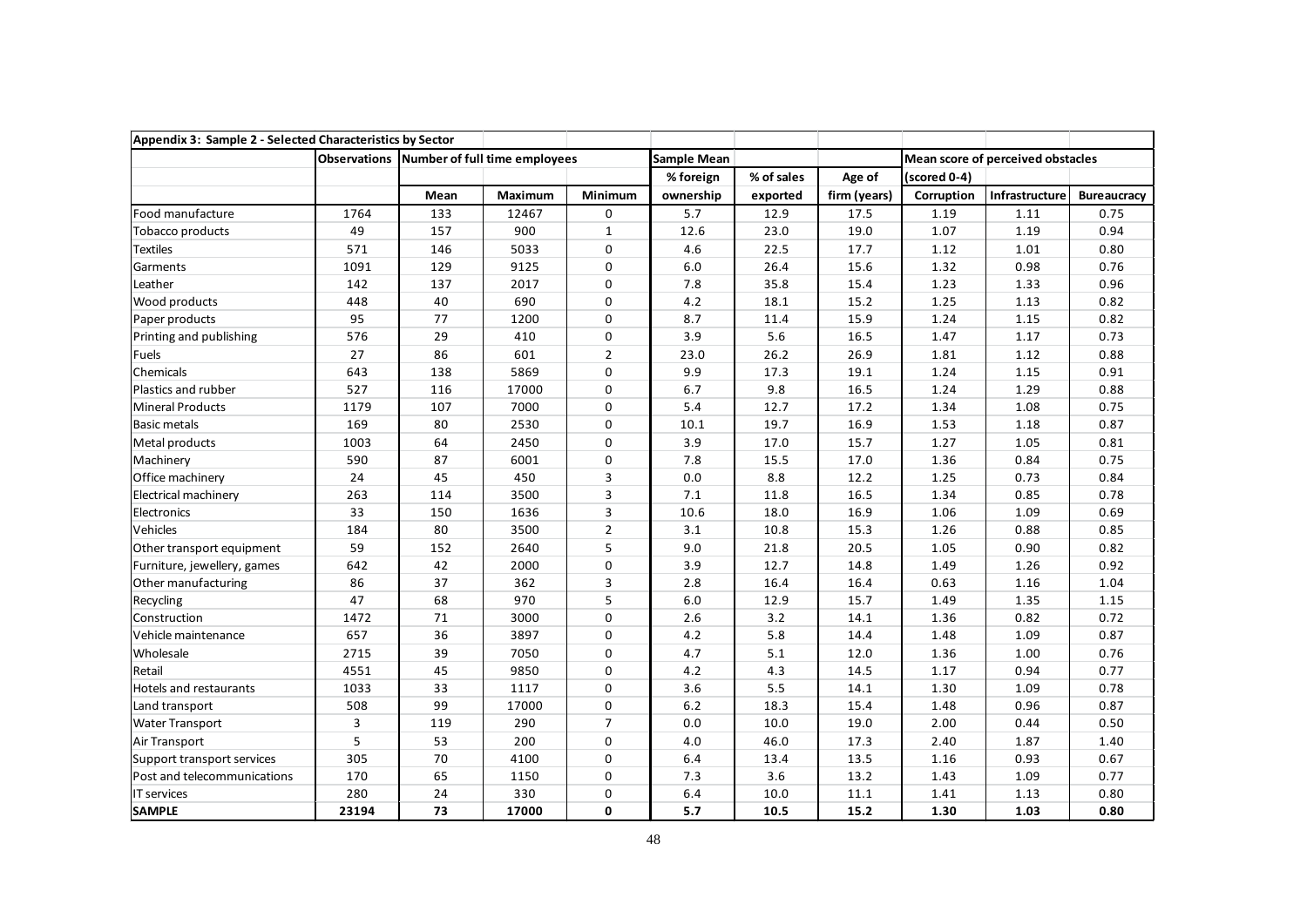| Appendix 4: WBES Questions Relating to Bribery                                                                                                            |                       |            |        |                          |        |
|-----------------------------------------------------------------------------------------------------------------------------------------------------------|-----------------------|------------|--------|--------------------------|--------|
|                                                                                                                                                           | percentage of sample: |            |        | percentage of responses* |        |
|                                                                                                                                                           | no response           | don't know | refuse | don't know               | refuse |
|                                                                                                                                                           | (blank entry)         |            |        |                          |        |
| Questions relating to bribery:                                                                                                                            |                       |            |        |                          |        |
| In reference to that application for an electrical connection, was an informal gift or payment expected or requested?                                     | 83.8%                 | 0.36%      | 0.19%  | 2.24%                    | 1.19%  |
| In reference to that application for a water connection, was an informal gift or payment expected or requested?                                           | 92.2%                 | 0.20%      | 0.12%  | 2.52%                    | 1.54%  |
| In any of these [tax] inspections or meetings was a gift or informal payment expected or requested?                                                       | 39.9%                 | 1.20%      | 1.79%  | 1.99%                    | 2.98%  |
| Percent of the [government] contract value paid as informal payments or gifts                                                                             | 67.5%                 | 2.36%      | 1.47%  | 7.25%                    | 4.52%  |
| In reference to that application for an import license, was an informal gift or payment expected or requested?                                            | 79.1%                 | 0.32%      | 0.24%  | 3.27%                    | 2.38%  |
| In reference to that application for an operating license, was an informal gift or payment expected or requested?                                         | 90.1%                 | 0.58%      | 0.57%  | 2.78%                    | 2.73%  |
| Total annual cost of informal payments*                                                                                                                   | 1.2%                  | 9.8%       | 6.7%   | 9.9%                     | 6.8%   |
| *It is said that establishments are sometimes required to make gifts or informal payments to public officials to "get things done"                        |                       |            |        |                          |        |
| with regard to customs, taxes, licenses, regulations, services etc. On average, what percent of                                                           |                       |            |        |                          |        |
| total annual sales, or estimated total annual value, do establishments like this one pay in informal payments or gifts to public officials                |                       |            |        |                          |        |
| for this purpose?                                                                                                                                         |                       |            |        |                          |        |
|                                                                                                                                                           | percentage of sample: |            |        |                          |        |
| Related questions with high "no response" rates:                                                                                                          | no response           | don't know |        |                          |        |
| Length of wait for an electrical connection                                                                                                               | 83.99%                | 0.40%      |        |                          |        |
| Average number of incidents of water insufficiency per month                                                                                              | 93.94%                | 0.27%      |        |                          |        |
| Number of times inspected by or met with tax officials                                                                                                    | 40.16%                | 0.53%      |        |                          |        |
| Over the last year, has this establishment secured or attempted to secure a government contract?                                                          | 17.58%                | 1.14%      |        |                          |        |
| Approximately how many days did it take to obtain this import license from the day of the application to the day it was granted?                          | 92.03%                | 0.40%      |        |                          |        |
| Approximately how many days did it take to obtain this operating license from the day of the application to the day it was granted?                       | 81.03%                | 0.39%      |        |                          |        |
|                                                                                                                                                           |                       |            |        |                          |        |
| All questions (% of sample);                                                                                                                              | percentage of sample: |            |        |                          |        |
|                                                                                                                                                           | no response           | don't know |        |                          |        |
|                                                                                                                                                           | (blank entry)         |            |        |                          |        |
| minimum                                                                                                                                                   | 0.03%                 | 0.00%      |        |                          |        |
| maximum                                                                                                                                                   | 98.05%                | 7.57%      |        |                          |        |
| mean                                                                                                                                                      | 38.43%                | 1.19%      |        |                          |        |
|                                                                                                                                                           |                       |            |        |                          |        |
| Note: for the purposes of calculation "no response" is a blank entry; "don't knows" and "refuse to answer" are treated as responses in these calculations |                       |            |        |                          |        |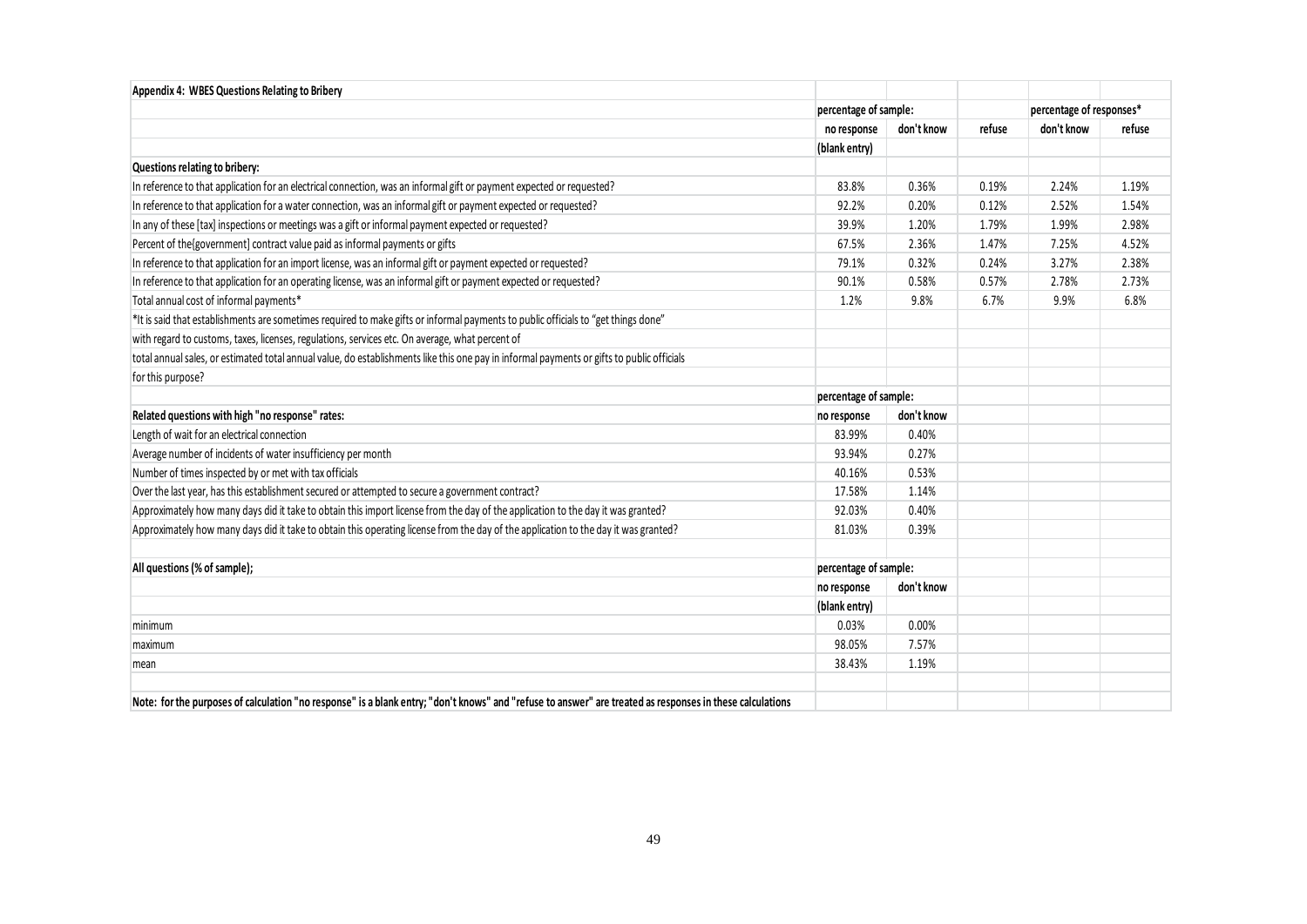|                      | Appendix 5: Analysis by country of responses to bribery question                                                                  |              |               |                   |            |
|----------------------|-----------------------------------------------------------------------------------------------------------------------------------|--------------|---------------|-------------------|------------|
|                      | It is said that establishments are sometimes required to make gifts or informal payments to public officials to "get things done" |              |               |                   |            |
|                      | with regard to customs, taxes, licenses, regulations, services etc. On average, what percent of total annual sales, or estimated  |              |               |                   |            |
|                      | total annual value, do establishments like this one pay in informal payments or gifts to public officials for this purpose?       |              |               |                   |            |
|                      |                                                                                                                                   |              |               |                   |            |
| Country              | Proprtion of respondents*                                                                                                         | Respondents* | no respone    | refused to answer | don't know |
|                      | who paid a bribe                                                                                                                  |              | (blank entry) |                   |            |
|                      |                                                                                                                                   | 72.3%        | 0.0%          | 11.2%             | 16.4%      |
| Albania              | 12.9%<br>13.8%                                                                                                                    | 85.3%        | 0.0%          | 0.6%              | 14.1%      |
| Argentina<br>Armenia | 7.3%                                                                                                                              | 94.6%        | 0.0%          | 3.4%              | 2.0%       |
| Azerbaijan           | 14.3%                                                                                                                             | 80.6%        | 0.0%          | 14.9%             | 4.4%       |
| <b>Belarus</b>       | 7.9%                                                                                                                              | 87.5%        | 0.0%          | 7.3%              | 5.2%       |
| Bhutan               | 3.2%                                                                                                                              | 98.6%        | 0.0%          | 0.4%              | 1.0%       |
| Bosnia-Herzegovina   | 7.2%                                                                                                                              | 89.0%        | 0.0%          | 2.2%              | 8.7%       |
| <b>Brazil</b>        | 12.8%                                                                                                                             | 91.3%        | 0.0%          | 1.6%              | 7.0%       |
| <b>Bulgaria</b>      | 10.1%                                                                                                                             | 73.1%        | 0.0%          | 8.1%              | 18.8%      |
| Croatia              | 11.3%                                                                                                                             | 88.4%        | 0.0%          | 1.5%              | 10.0%      |
| Czech                | 9.6%                                                                                                                              | 86.9%        | 0.0%          | 4.2%              | 8.9%       |
| DR Congo             | 44.8%                                                                                                                             | 77.7%        | 3.7%          | 10.0%             | 8.6%       |
| Estonia              | 1.6%                                                                                                                              | 82.1%        | 0.0%          | 2.4%              | 15.6%      |
| Georgia              | 1.4%                                                                                                                              | 85.4%        | 0.0%          | 4.4%              | 10.2%      |
| Hungary              | 6.5%                                                                                                                              | 84.2%        | 0.0%          | 12.6%             | 3.2%       |
| Indonesia            | 15.6%                                                                                                                             | 84.4%        | 0.0%          | 8.3%              | 7.3%       |
| Kazakhstan           | 16.6%                                                                                                                             | 81.4%        | 0.0%          | 10.8%             | 7.9%       |
| Kosovo               | 10.7%                                                                                                                             | 85.0%        | 0.0%          | 3.0%              | 12.1%      |
| Kyrgyzstan           | 40.2%                                                                                                                             | 79.8%        | 0.0%          | 7.9%              | 12.3%      |
| Latvia               | 5.9%                                                                                                                              | 72.5%        | 0.0%          | 2.5%              | 25.0%      |
| Lithuania            | 8.3%                                                                                                                              | 87.9%        | 0.0%          | 4.2%              | 7.9%       |
| Macedonia            | 9.1%                                                                                                                              | 88.0%        | 0.0%          | 2.6%              | 9.4%       |
| Madagascar           | 21.3%                                                                                                                             | 43.8%        | 56.2%         | 0.0%              | 0.0%       |
| Malawi               | 10.0%                                                                                                                             | 83.5%        | 0.0%          | 6.4%              | 10.1%      |
| Mexico               | 10.0%                                                                                                                             | 98.1%        | 0.0%          | 0.3%              | 1.6%       |
| Moldova              | 13.1%                                                                                                                             | 82.6%        | 0.0%          | 7.1%              | 10.4%      |
| Mongolia             | 30.0%                                                                                                                             | 90.9%        | 0.0%          | 3.7%              | 5.4%       |
| Montenegro           | 10.0%                                                                                                                             | 83.1%        | 0.0%          | 3.8%              | 13.2%      |
| Nepal                | 12.5%                                                                                                                             | 91.4%        | 0.0%          | 4.5%              | 4.0%       |
| Nigeria              | 51.4%                                                                                                                             | 90.8%        | 0.0%          | 7.8%              | 1.3%       |
| Poland               | 8.0%                                                                                                                              | 81.9%        | 0.0%          | 8.1%              | 9.9%       |
| Romania              | 12.2%                                                                                                                             | 80.2%        | 0.0%          | 5.5%              | 14.3%      |
| Russia               | 15.5%                                                                                                                             | 78.9%        | 0.0%          | 7.8%              | 13.2%      |
| Serbia               | 16.6%                                                                                                                             | 78.3%        | 0.0%          | 1.9%              | 19.8%      |
| Slovakia             | 8.9%                                                                                                                              | 82.9%        | 0.0%          | 7.7%              | 9.4%       |
| Slovenia             | 8.9%                                                                                                                              | 90.1%        | 0.0%          | 0.7%              | 9.2%       |
| Tajikistan           | 29.4%                                                                                                                             | 74.8%        | 0.0%          | 12.1%             | 13.1%      |
| Turkey               | 7.3%                                                                                                                              | 92.6%        | 0.0%          | 3.6%              | 3.8%       |
| Ukraine              | 34.6%                                                                                                                             | 39.8%        | 0.0%          | 6.1%              | 54.1%      |
| Uzbekistan           | 26.7%                                                                                                                             | 91.7%        | 0.0%          | 4.5%              | 3.8%       |
| Vietnam              | 47.2%                                                                                                                             | 56.1%        | 0.0%          | 23.5%             | 20.4%      |
|                      |                                                                                                                                   |              |               |                   |            |
| <b>FULL SAMPLE</b>   | 22.4%                                                                                                                             | 82.3%        | 1.2%          | 6.7%              | 9.8%       |
| minimum              | 1.4%                                                                                                                              | 39.8%        | $0.0\%$       | 0.0%              | $0.0\%$    |
| maximum              | 51.4%                                                                                                                             | 98.6%        | 56.2%         | 23.5%             | 54.1%      |
|                      |                                                                                                                                   |              |               |                   |            |

**\*Note: for the purposes of calculating respondents in this case, a "refuse" or "don't know" response is treated as a non-response**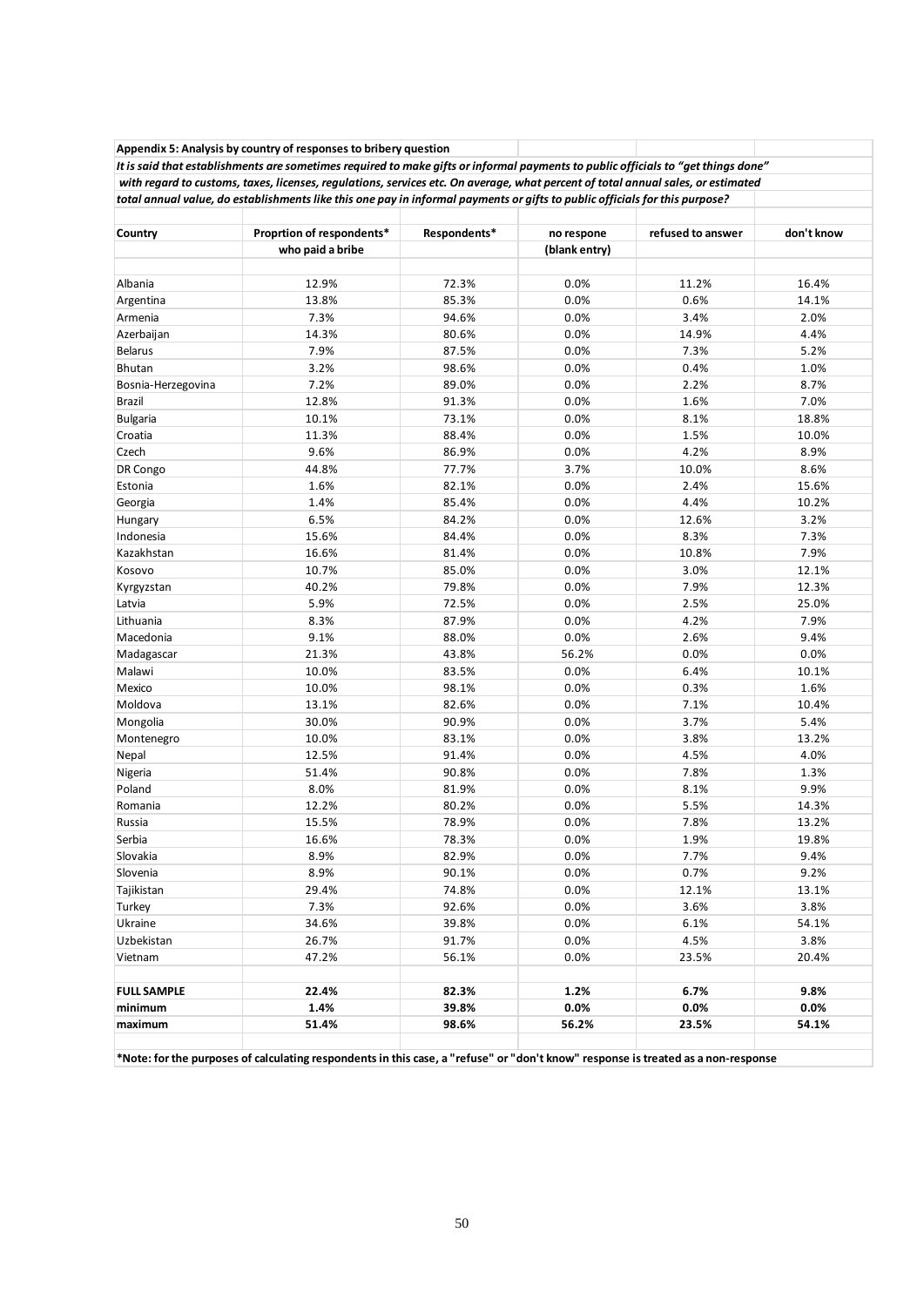# **APPENDIX 6: CHECKS FOR BIAS ON OBSERVABLES – SAMPLE 1**

# **Treatment variable:** *foreign1*



# **Treatment variable:** *foreign3*

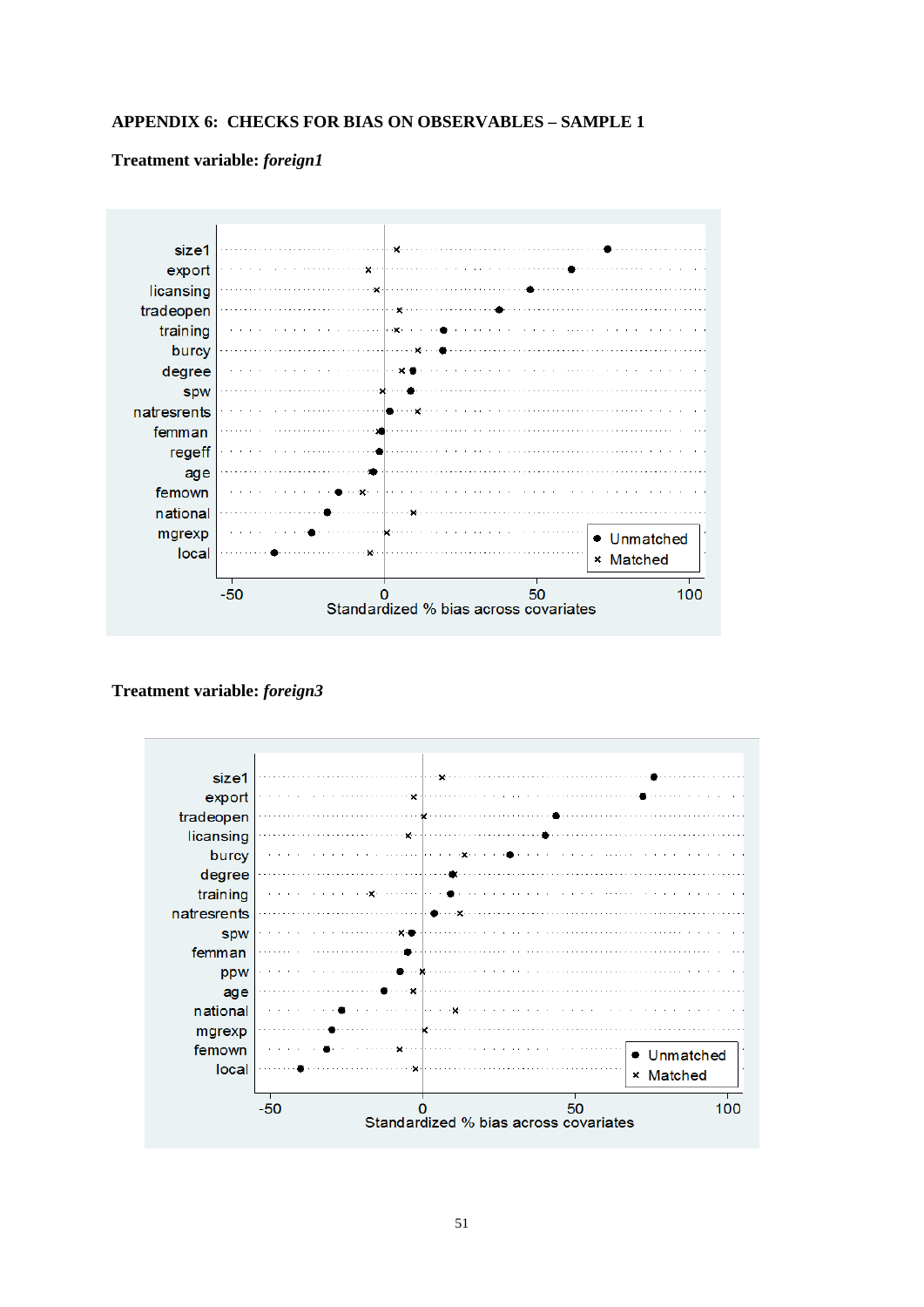# **Treatment variable:** *jointvent*



# **Treatment variable:** *burcy1*

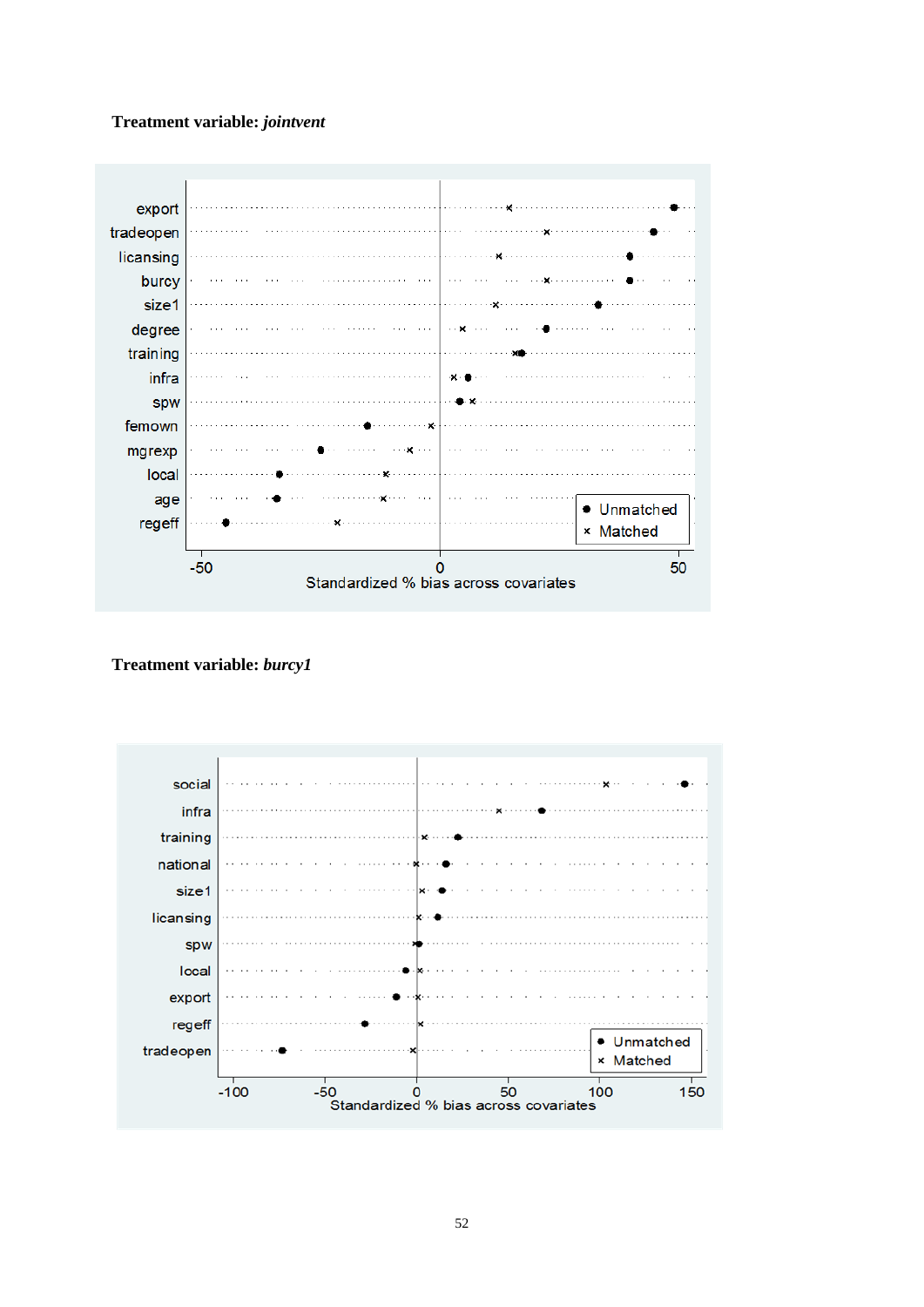# **Treatment variable:** *govtbid*



**Treatment variable:** *polity1*

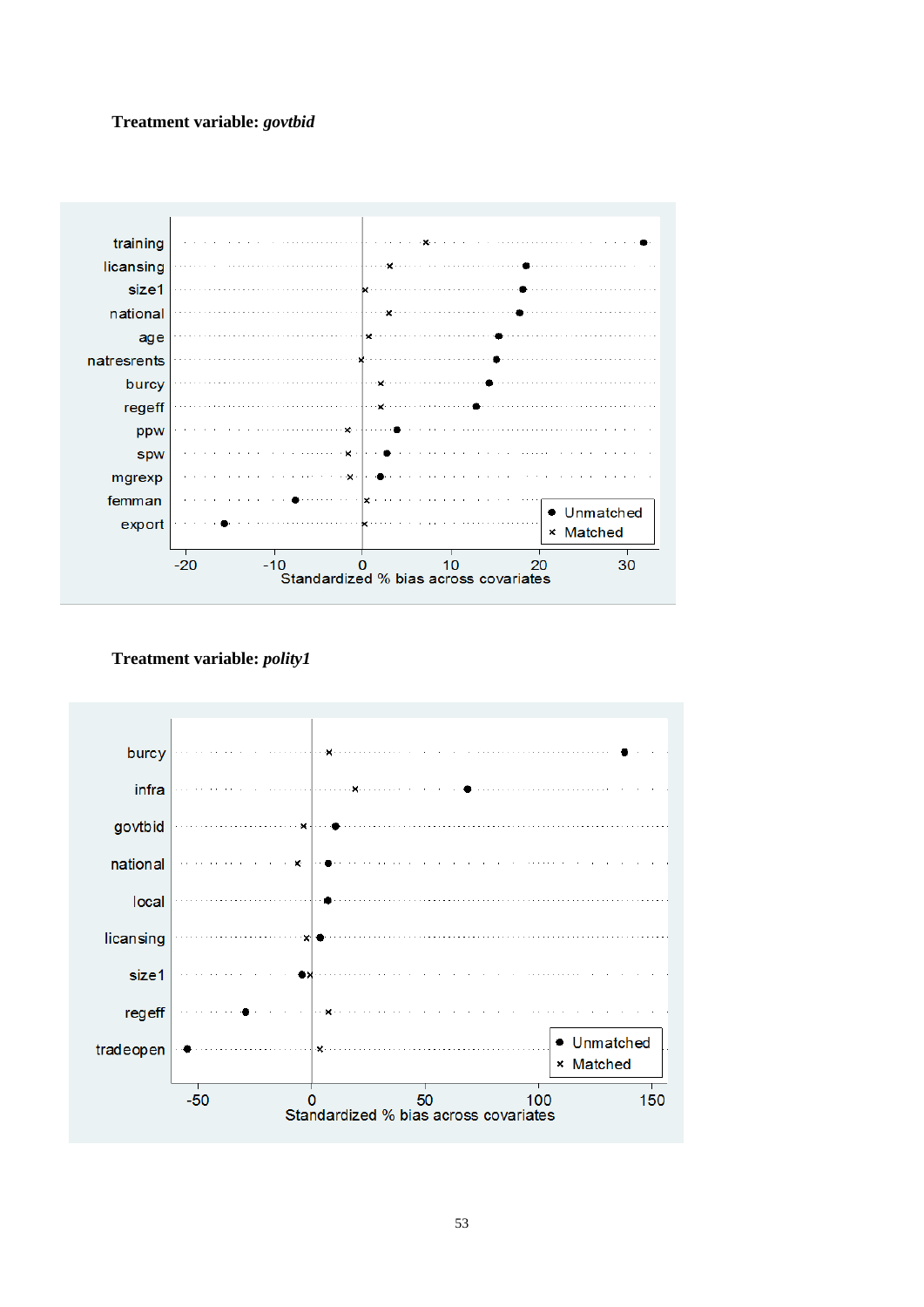# **APPENDIX 7: CHECKS FOR BIAS ON OBSERVABLES – SAMPLE 2**

# **Treatment variable:** *foreign1*



**Treatment variable:** *foreign3*

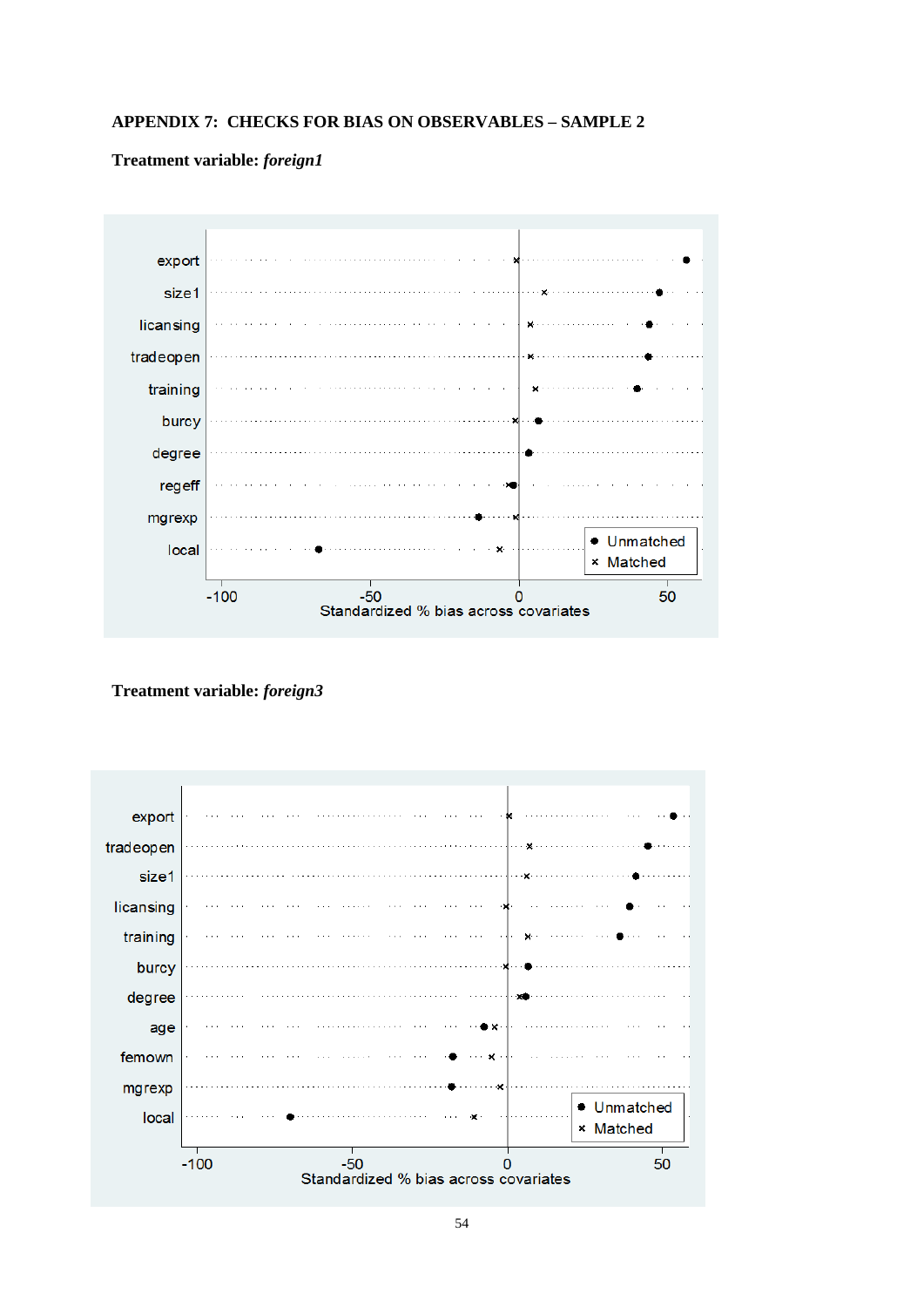# **Treatment variable:** *jointvent*



**Treatment variable:** *burcy1*